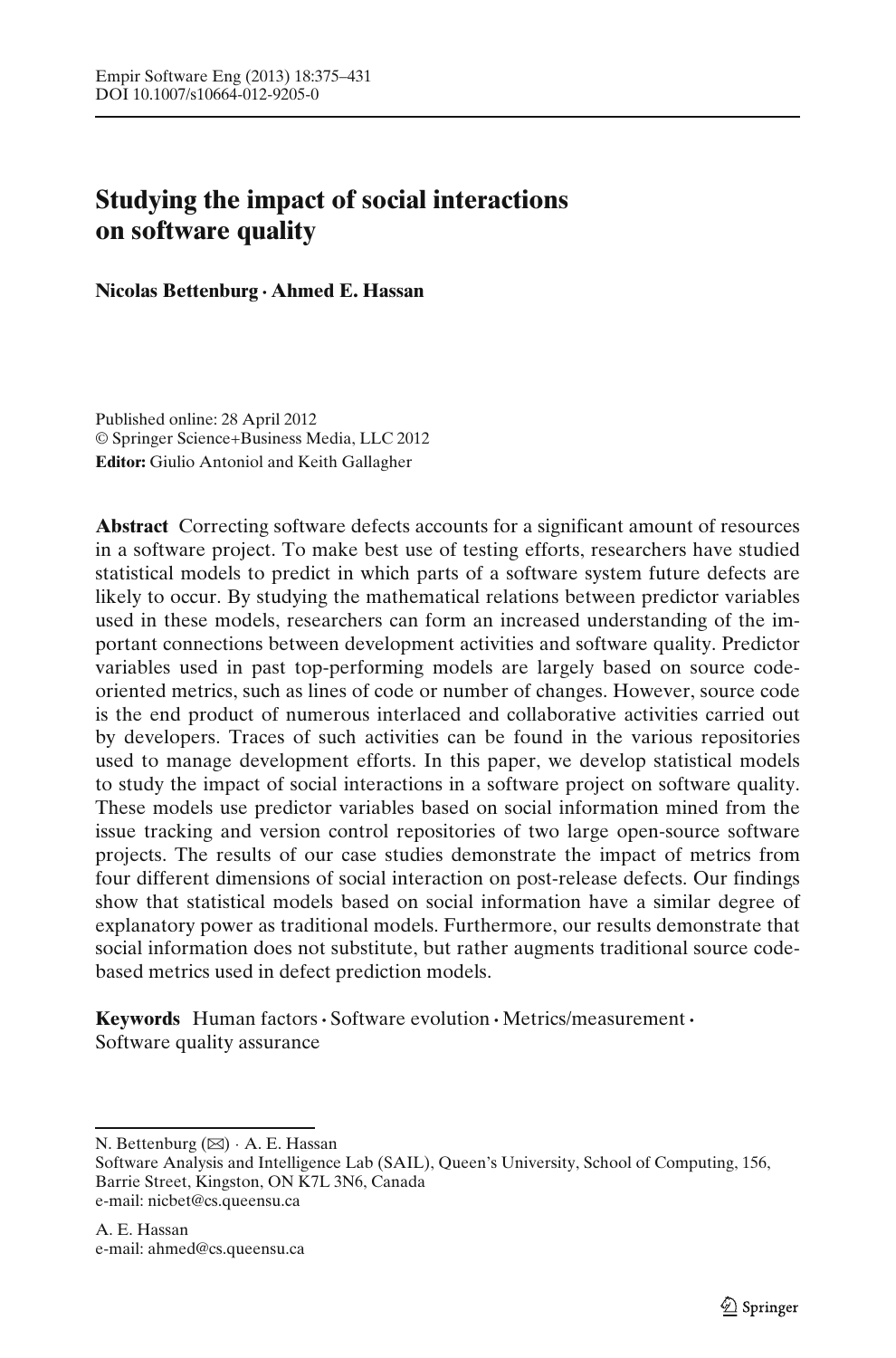#### **1 Introduction**

In the foreword to "Why programs fail" (Zelle[r](#page-55-0) [2009\)](#page-55-0), James Larus, director of Microsoft's Customer Care Framework (CCF) project notes: *"If software developers were angels, debugging would be unnecessary[...]"* as an homage to the famous words by James Madison. With this line, Larus expresses a fundamental software engineering problem that sparks enormous research efforts: software contains defects, and fixing these defects is very costly—even more so, if they are discovered after the software has shipped.

To reduce maintenance costs, researchers have extensively studied two core areas in empirical software engineering: understanding and minimizing the cause of defects and building effective systems to predict where defects are likely to occur in the software system (Bird et al[.](#page-54-0) [2009\)](#page-54-0). Both research areas are intertwined: knowledge gained from understanding root causes can help in building better predictors (Schröter et al[.](#page-55-0) [2006\)](#page-55-0), and at the same time the study of prediction models provides cues for understanding the causes of defects, such as complex code change processes (Hassa[n](#page-54-0) [2009\)](#page-54-0). Past work in defect prediction makes extensive use of product and process metrics (Purao and Vaishnav[i](#page-55-0) [2003\)](#page-55-0), obtained from the source code of a software system, such as code complexity (McCab[e](#page-54-0) [1976](#page-54-0)), code change metrics (Munson and Elbau[m](#page-55-0) [1998](#page-55-0)), or inter-dependencies of elements in the code (Nagappan and Bal[l](#page-55-0) [2007\)](#page-55-0).

However, source code is the end product of a variety of collaborative activities carried out by the developers of a software. Lately, researchers started to realize that the intricacies of these activities such as social networks (Wolf et al[.](#page-55-0) [2009](#page-55-0)), work dependencies (Cataldo et al[.](#page-55-0)  $2009$ ) and daily work routines (Sliwerski et al.  $2005$ ) impact the quality of a software product. Traces of these activities can be found in the repositories that developers use on a day to day basis, such as version archives, issue tracking systems, and email communication archives. In this study we investigate how we can use information about the social interactions in the community for defect modeling, and set out to study their relative impact on software quality. In particular, we focus on social information extracted from discussions on issues reports, which are stored in issue tracking systems. We use statistical models to establish and inspect mathematical dependencies between defects and social interaction metrics – an approach that has been successfully used in previous research to study the relation between source code metrics and defects (Cataldo et al[.](#page-54-0) [2009;](#page-54-0) Hassa[n](#page-54-0) [2009](#page-54-0); Nagappan and Bal[l](#page-55-0) [2005,](#page-55-0) [2007;](#page-55-0) Schröter et al[.](#page-55-0) [2006](#page-55-0); Zimmermann et al[.](#page-55-0) [2007](#page-55-0)). In particular, we set out to study the following relations:

- (1) The relationship between the social structures, extracted from discussions in issue tracking systems and software quality, as expressed through post-release defects.
- (2) The relationship between the contents and characteristics of communication, measured through metrics computed from issue tracking system discussions, and software quality, as expressed through post-release defects.
- (3) The relationship between workflow in the community, measured through activities in the issue tracking systems, and software quality, as expressed through post-release defects.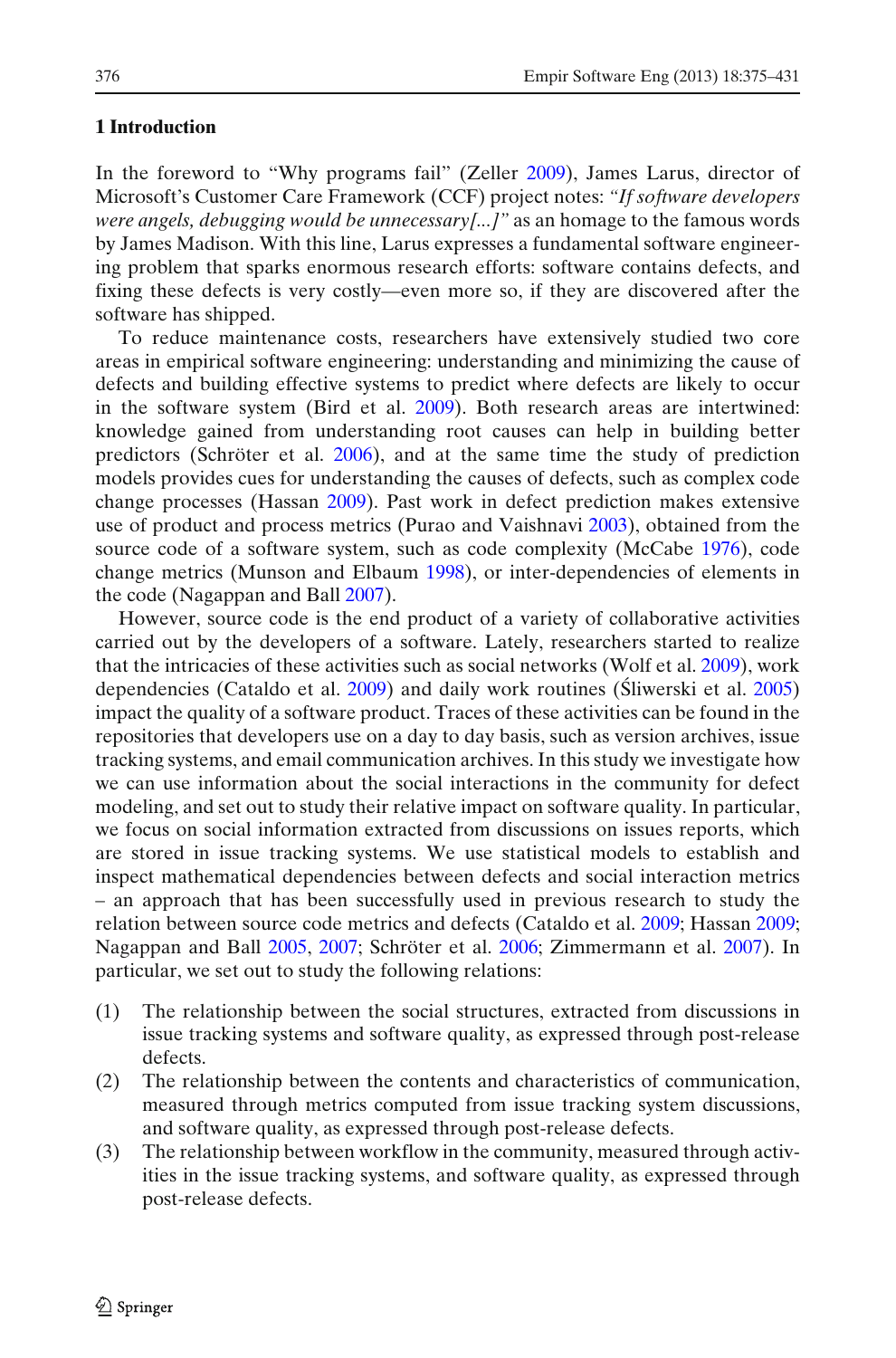<span id="page-2-0"></span>Through case studies on the ECLIPSE and Mozilla FIREFOX software systems, we find that such relationships exist and that they can be used to create prediction models with explanatory power similar to traditional models based on product and process metrics. In addition, we find that a combination of our model based on social interaction metrics and a traditional model based on product and process metrics, yields higher explanatory power than each of the models taken separately.

In particular, our work makes the following contributions to the research field. (1) We distill those metrics of social interaction, that are connected to software quality, and describe their effect through odds ratios. (2) We demonstrate that social information metrics complement traditional, source code based metrics, and investigate which of the social information metrics could be valuable for defect modelling.

The rest of this paper is organized as follows. Section 2 describes the set of social information metrics we use throughout this study. Section [3](#page-9-0) presents the general design of our case studies, together with a discussion of the statistical (regression) models and the methods used to describe their performance.

Section [4](#page-11-0) presents our case study on the ECLIPSE software system, and Section [5](#page-20-0) presents our case study on the Mozilla FIREFOX software system. We discuss our findings of both case studies in more detail in Section [6,](#page-27-0) and perform a comparison of our observations across both projects. In Section [7](#page-31-0) we investigate the possibility of combining models based on social information metrics with traditional models based on source code metrics. We close our work by discussing related research work (Section [8\)](#page-33-0), possible threats to the validity of our study (Section [9\)](#page-34-0), and our conclusions (Section [10\)](#page-37-0).

This work extends our original study published at the 2010 International Conference on Software Comprehension (ICPC) as follows. (1) We have updated our analysis to better understand the impact of social interaction metrics on defects. (2) We have added a new case study on Mozilla FIREFOX. (3) We analyzed multiple releases of each software project, and (4) We have prepared publicly available datasets and scripts to help repeatability of our study (Appendix [A\)](#page-38-0).

#### **2 Social Interaction Metrics**

In this section we describe the four dimensions of social interaction metrics that we use in our statistical models. To help our readers follow along in the text and increase the readability of this work, we present an overview of these metrics in Table [1.](#page-3-0) For each metric, we briefly motivate its inclusion and outline our approach to measure it. Our social interaction metrics are determined from traces of activity that developers and users leave behind in the issue tracking system. Hence we calculate each metric on a per-issue report level.

As we will later study the relation between social interaction metrics and software quality on a per-file level, we need to aggregate values across all issue reports associated with a file. Our default method of aggregation is to take the *average*. However, for some metric we are interested in their variability and for these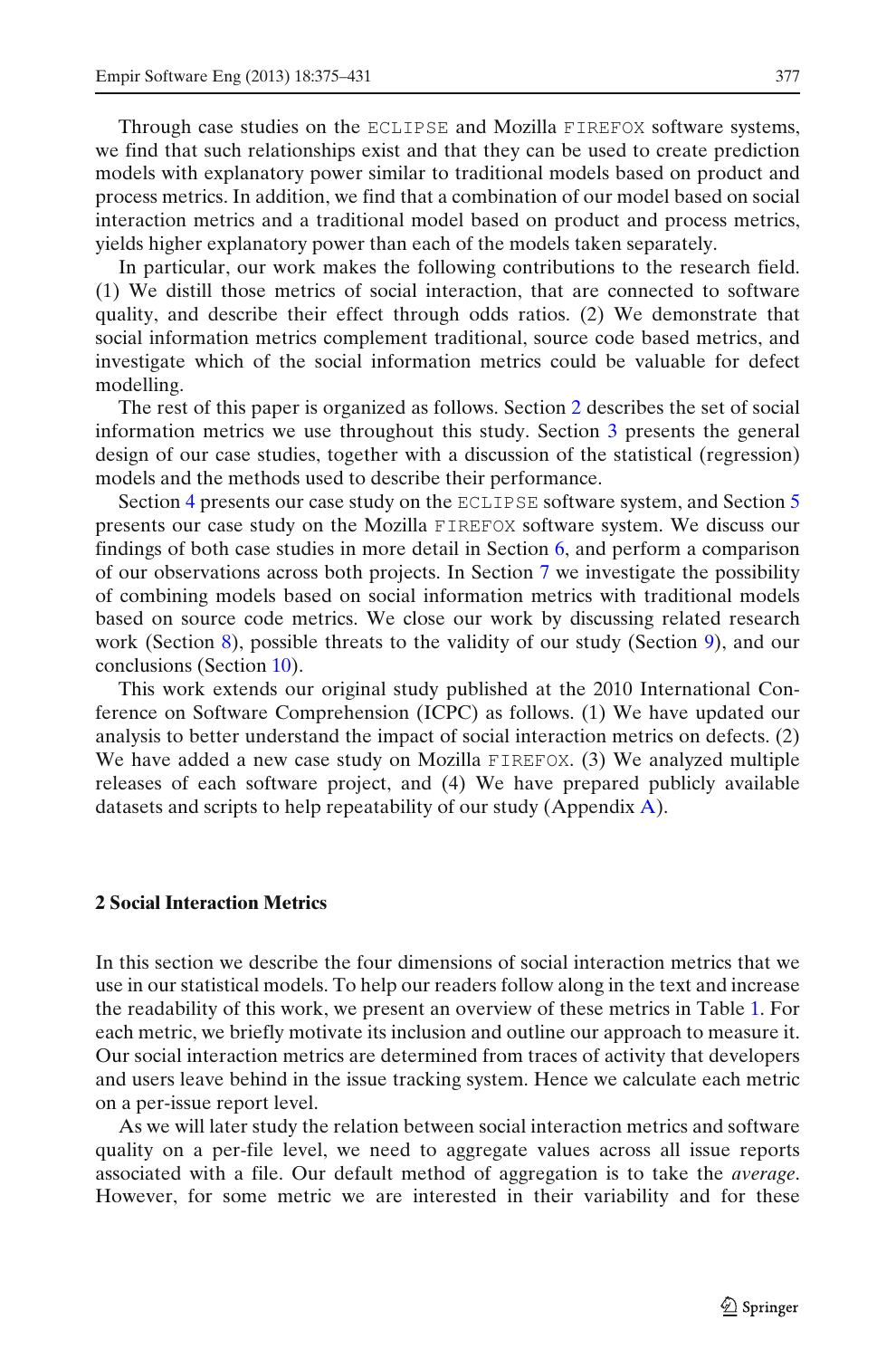| Measure                | Description                                                                                                                          |
|------------------------|--------------------------------------------------------------------------------------------------------------------------------------|
| <b>Baseline</b> model  |                                                                                                                                      |
| <b>CHURN</b>           | Code churn is defined as the number of lines added, modified, and<br>deleted between two consecutive versions of a source code file. |
| Discussion contents    |                                                                                                                                      |
| <b>NSOURCE</b>         | Number of source code regions found in a discussion by the<br>infoZilla tool.                                                        |
| <b>NSCOM</b>           | Average cyclomatic complexity of the code found in a discussion.                                                                     |
| <b>NPATCH</b>          | Number of patches found in a discussion by the infoZilla tool.                                                                       |
| <b>PATCHS</b>          | Number of files modified by a patch.                                                                                                 |
| <b>NTRACE</b>          | Number of stack traces found in a discussion by the infoZilla tool.                                                                  |
| <b>TRACES</b>          | Size of a stack traces in number of stack frames.                                                                                    |
| <b>NLINK</b>           | Number of URL links to resources outside the discussion.                                                                             |
| Social structures      |                                                                                                                                      |
| <b>NPART</b>           | Number of unique participants in a discussion.                                                                                       |
| <b>NUSERS</b>          | Number of unique participants in a discussion, who are users.                                                                        |
| <b>NDEVS</b>           | Number of unique participants in a discussion, who are developers.                                                                   |
| $CON1-3$               | Unique login names of the three most experienced developers<br>participating in a discussion.                                        |
| <b>SNACENT</b>         | The degree to which each participant talks to other participants,<br>captured through a measure of clonesness-centrality.            |
| Communication dynamics |                                                                                                                                      |
| <b>NMSG</b>            | Total number of messages exchanged in a discussion.                                                                                  |
| <b>DLEN</b>            | Number of words in a discussion.                                                                                                     |
| <b>DLENE</b>           | Variability in the number of words across all discussions on<br>issue reports associated with a source code file.                    |
| <b>REPLY</b>           | Mean reply time between the messages of a discussion.                                                                                |
| <b>REPLYE</b>          | Entropy of the mean reply time between discussions on<br>issue reports associated with a source code file.                           |
| <b>INT</b>             | Interestingness of an issue report, captured through the size<br>of notification list.                                               |
| <b>INTE</b>            | Variability in the interestingness across all issue reports<br>associated with a source code file.                                   |
| Workflow               |                                                                                                                                      |
| WA                     | Workflow activity recorded for an issue report.                                                                                      |
| <b>WAE</b>             | Variability in workflow activity across all issue reports associated<br>with a source code file.                                     |

<span id="page-3-0"></span>**Table 1** Reference of the measures of social interaction used in this study

metrics we will use *entropy* for aggregation. Entropy is a concept we borrow from information theory (Shanno[n](#page-55-0) [2001](#page-55-0)). The normalized entropy is defined as:

$$
H(P) = -\sum_{k=1}^{n} (p_k \cdot log_n(p_k))
$$
 (1)

where  $p_k \geq 0$ ,  $\forall k \in 1, ..., n$  and  $\sum_{k=1}^{n} p_k = 1$ . Normalized entropy is an extension to Shannon's classical measure of entropy (Shanno[n](#page-55-0) [2001\)](#page-55-0) and allows us to compare entropy metrics across different distributions. Measures of entropy have been used in previous research to study the evolution of code changes (Hassa[n](#page-54-0) [2009\)](#page-54-0), noting that when a project is not managed well, or the code change process is not under control,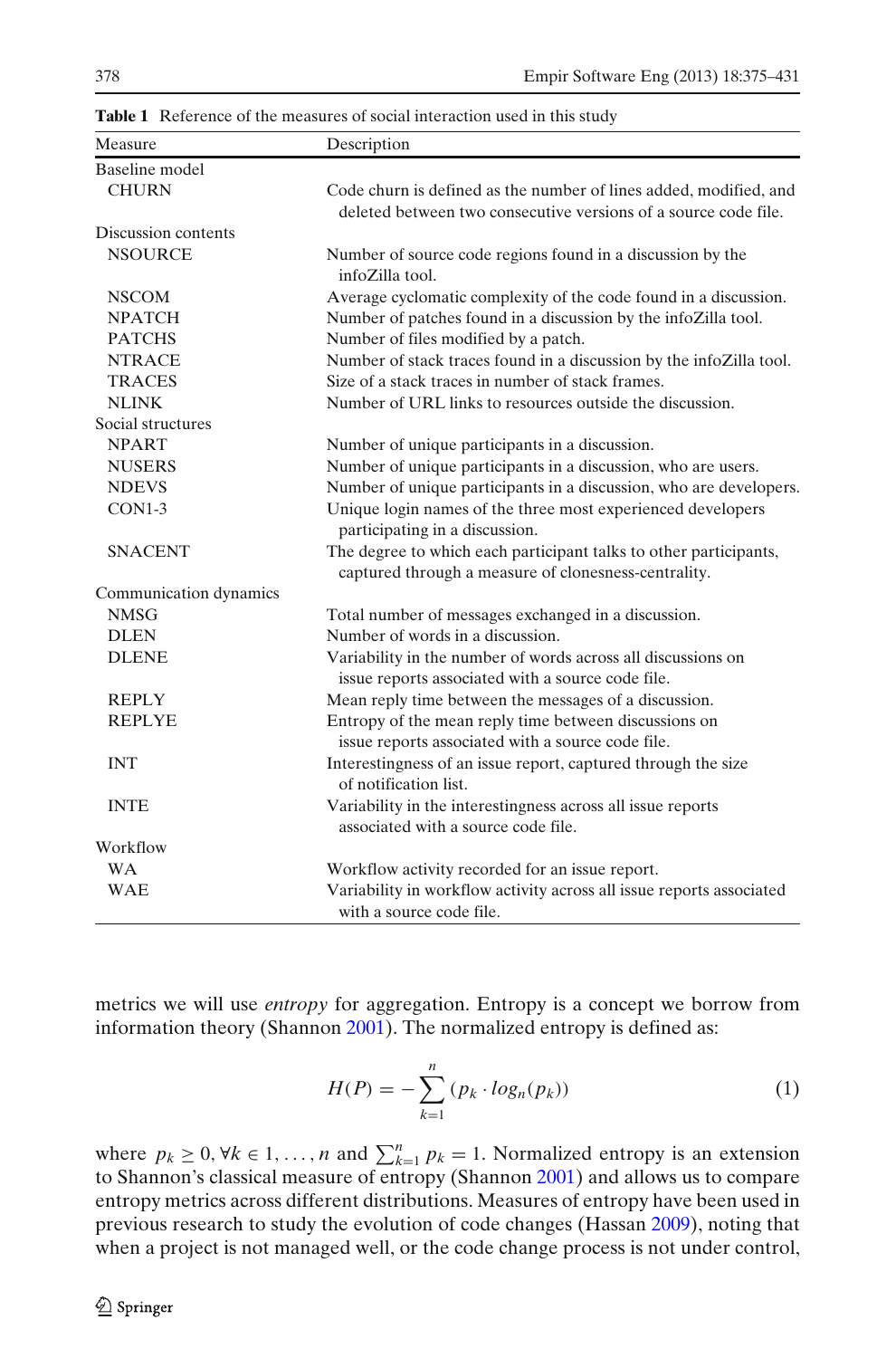the system will be in a state of maximum entropy (chaos). Through measures of the entropy of the social processes surrounding code changes, we are studying whether this conjecture holds true within our context.

To illustrate normalized entropy, we consider the following example (presented in Fig. 1). Let  $m_A$  be a set of measures of the time (in hours) between the submission of consecutive discussion messages on issue A, and let  $m_B$  be a set of measures of the time (in hours) between the submission of consecutive discussion messages on issue *B*. Suppose we find that  $m_A = \{1.1, 1.2, 1.3, 1.4\}$  and  $m_B = \{1.1, 1.2, 4.0, 1.3\}$ . Both sets of measures are the same, except that for one value: in  $m_B$ , the third measure turns out to be 4.0 hours between two messages. After normalization of measures, we obtain the sets of normalized values  $\bar{m}_A = \{0.22, 0.24, 0.26, 0.28\}$  and  $\bar{m}_B = \{0.14, 0.16, 0.17, 0.53\}$ . We can now calculate the normalized entropy for both sets of measures, as presented in [\(1\)](#page-3-0), and find that  $H(\bar{m}_A) = 0.9971$  and  $H(\bar{m}_B) =$ 0.8735. In particular, we want to note the following: the set  $m_B$  contains a larger variability of measures, but exhibits a lower measure of normalized entropy. *In general, we achieve the maximum value of entropy, if all elements in the set have equal values; and we achieve minimum entropy, if all except one measure have a value of zero.*

#### 2.1 Dimension One: Discussion Content

In this section, we describe the seven discussion content metrics that we use in our study. We choose to incorporate metrics on code examples, patches, stack traces and links found in discussions, to better understand the content of discussions and their impact. For example, Bird et al. note that technical talk (indicated by the presence of a larger amount of technical information items) can have a different impact than regular chitchat (Bird et al[.](#page-54-0) [2008\)](#page-54-0). We use the  $infoZilla$  tool (Bettenburg et al. [2008b](#page-54-0)) to extract technical information items from the textual contents of bug report discussions.



**Fig. 1** Example of entropy: a larger variability in the data leads to a lower measure of normalized entropy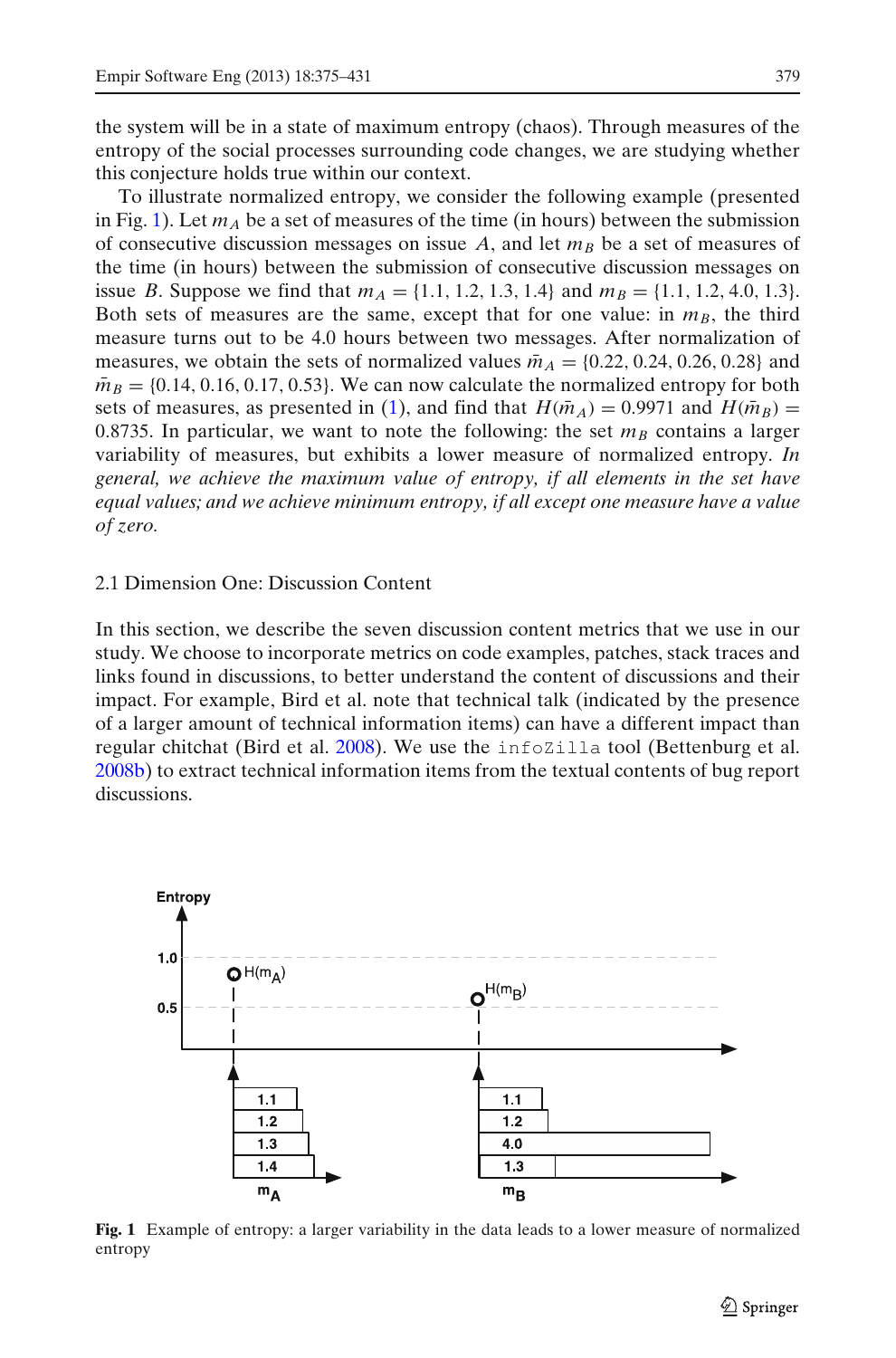In a previous study (Bettenburg et al[.](#page-54-0) [2008a](#page-54-0)), we asked developers of the ECLIPSE and MOZILLA projects, which of the information inside bug reports is most helpful for them when working on the reported issues. Among the top answers were information items like crash reports (in the form of stack traces), source code examples and patches. As a precise understanding of the underlying defect is crucial for addressing a reported issue adequately, we conjecture that the presence or absence of information items in bug reports can possibly influence the quality of the source code changes carried out under the context of the reported issue. For example, discussions of test cases can help developers to recover the rationale and intended correct behaviour of a software system.

### *2.1.1 Source Code Examples (Amount, Complexity)*

Our first metric is the *amount of source code* (NSOURCE) present in a discussion. Source code can find its way into an issue report due to several reasons: reporters point out specific classes and functions they encountered a problem with, or provide smaller test-cases to exactly illustrate a misbehaviour; developers point users at locations in the source code they require more information about, and discuss possible ways to address an issue with peers. In particular, we are measuring the number of complete code examples, rather than lines of code, since source code often loses its original formatting when present in discussions. Our infoZilla tool reports source code examples, as the largest blocks of source code surrounded by either natural language text, or other structural elements. As the complexity of the code discussed might be an indicator for the intricacy of the reported problem and an indicator of future risk, we also compute the *complexity of the discussed code* (NSCOM) as a qualitative measure for each of the source code examples., we use McCabe's cyclomatic complexity (McCab[e](#page-54-0) [1976\)](#page-54-0), rather than lines of code as our complexity metric.

Our computation of McCabe complexity is analog to the implementation found in the open source static code checker  $PMD<sup>1</sup>$  and is defined as

$$
McCabeComplexity = 1 + count(Decision Points, code)
$$
 (2)

with a decision point being either an if, else, else if, for, while, do, or case statement in the source code.

### *2.1.2 Patches (Amount, Filespread)*

Our second metric is the *amount of patches* (NPATCH) provided in the discussions. Publicly discussed patches provide peer-reviewed solutions to the reported issues. Multiple patches can either present different solutions to the same problem, solutions to a variety of less complex subproblems, or be different revisions of the same solution that has been refined through the discussion. In addition to the amount of

[<sup>1</sup>http://pmd.sourceforge.net/](http://pmd.sourceforge.net/)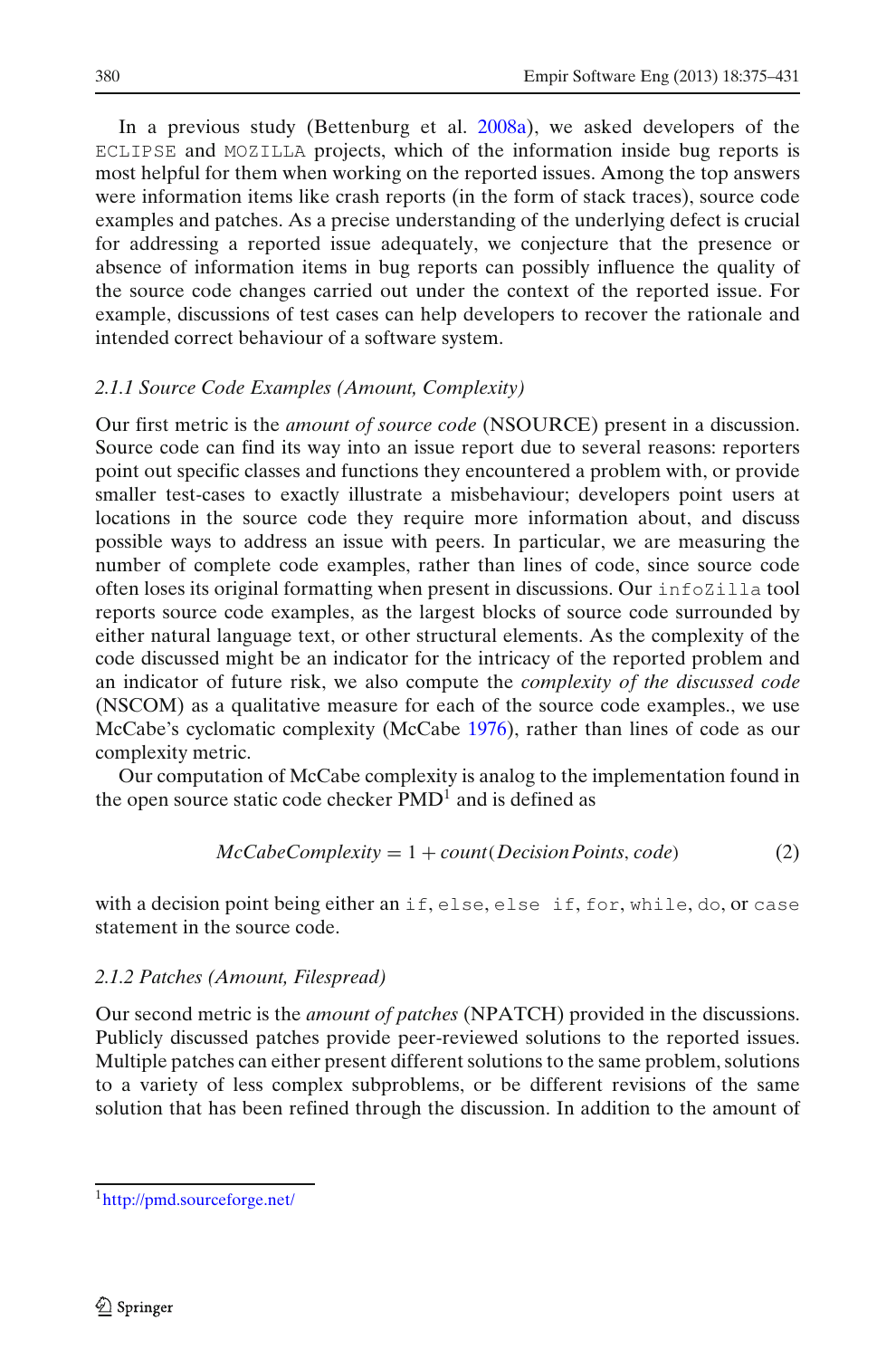patches we also record the *number of f iles changed by a patch* (PATCHS). Through this metric we capture the spread of a patch. We motivate this choice with the idea that patches resulting in large or wide-spread changes to the source code might negatively impact dependent parts of the code (even though they might correctly fix the reported issues) (Hassa[n](#page-54-0) [2009\)](#page-54-0).

# *2.1.3 Stack Traces (Amount, Stacksize)*

Our third metric records the *amount of stack traces* (NTRACE) provided in the contents. Information inside stack traces provides helpful information for developers to narrow down the source of a problem, and are hence valuable for finding and fixing the root causes of issues rather than addressing their symptoms (Zelle[r](#page-55-0) [2009\)](#page-55-0). We use the number of methods reported in the stack traces as a measure for the *size of stack traces* (TRACES).

# *2.1.4 Links*

Our fourth metric of discussion contents records the *amount of links* (NLINK) present. Developers and users use URLs to provide cross-references to related issues and to refer to external additional information that might be relevant to the original problem. We make no distinction between internal links (e.g., to other issue reports) and external links (e.g., to third-party websites).

## 2.2 Dimension Two: Social Structures

In addition to the information obtained from the textual contents of discussions, we compute a number of metrics to describe the social structures between developers and users, created through issue report discussions. In the following we describe the five metrics of social structures used in our study.

### *2.2.1 Discussion Participants*

In order to contribute to the BUGZILLA system, users have to sign in with a username and password. The username acts as a unique handle for all activity in the issue tracking system. We conjecture that the total amount of unique participants in the discussion of an issue report is an indicator of the relative importance of the reported problem. Our first measure hence counts the *number of unique participants* (NPART) in the discussion.

### *2.2.2 Role*

In this study we further categorize participants into two different roles: developers and users. We consider a participant to be a developer, if he was assigned to fixing at least one BUGZILLA issue in the past. By measuring the *number of unique users* (NUSERS) and the *number of unique developers* (NDEVS) participating in the discussions we can distinguish between internal discussions (more developers than users), external discussions (more users than developers) and balanced discussions (even amount of developers and users).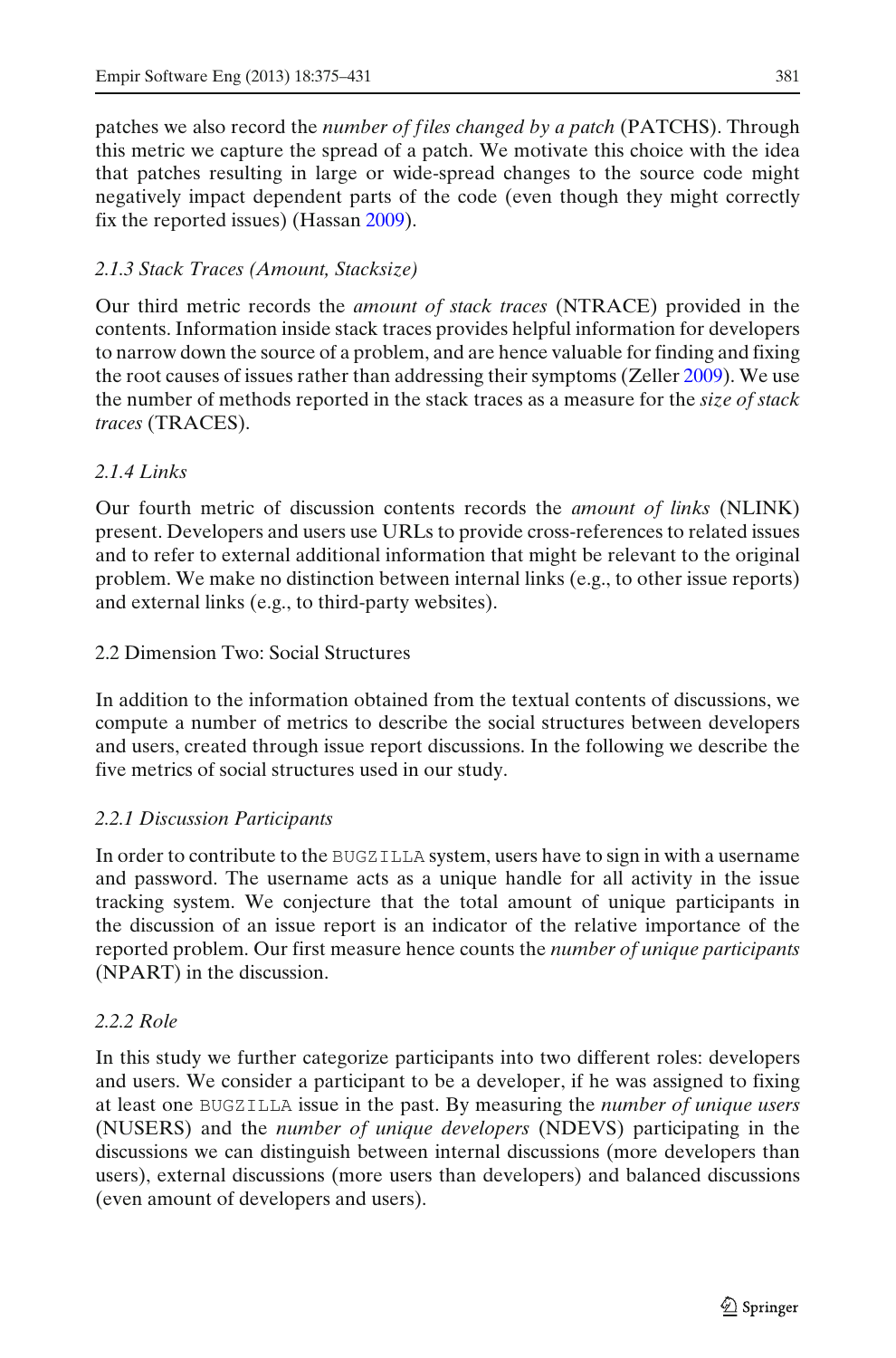## <span id="page-7-0"></span>*2.2.3 Experience*

Another social property of participants, orthogonal to their role, is their degree of experience in the community. In our study, we determine the top three participants with the highest experience (expressed by the past amount of contributed messages) for each discussion attached to an issue report. These measures are captured in the three variables (CON1), (CON2), and (CON3). In particular, each variable CON1, CON2, and CON3 contains the unique Bugzilla login names of the three developers, we determined to be the most experienced. The degree of experience of a participant can influence the development process connected to an issue; for example Guo et al. show that defects reported by more experienced users have a higher likelihood to get fixed (Guo et al[.](#page-54-0) [2010\)](#page-54-0).

## *2.2.4 Centrality*

Our last metric of social structure (SNACENT) is taken from the area of social network analysis, called *closeness-centrality*. This metric is commonly used in social network analysis to describe the efficiency of spreading information among a group of people (Wasserman and Faus[t](#page-55-0) [1994\)](#page-55-0). We conjecture, that inefficient relay of crucial information might have a negative impact on software quality. We measure closeness-centrality as follows. For each discussion attached to an issue report in the bug database we first construct a discussion flow graph (Mertsalov et al[.](#page-55-0) [2009\)](#page-55-0). The discussion flow graph is an undirected graph that has participants as nodes and contains an edge for every pair of two consecutive messages in the discussion, connecting both message senders. We express the interconnectedness of nodes (participants) in the discussion flow graph as a measure of Wasserman and Faus[t](#page-55-0) [\(1994](#page-55-0)).

The closeness-centrality  $C_C$  of each participant in a discussion is the inverse of the average shortest-path distance  $d<sub>S</sub>$  from the participant in the discussion flow graph to every other participant in the graph. Figure 2 illustrates an example discussion and corresponding discussion flow graph. In this example, participant A is connected to participants B and D directly. Participant C is connected only to participant B,

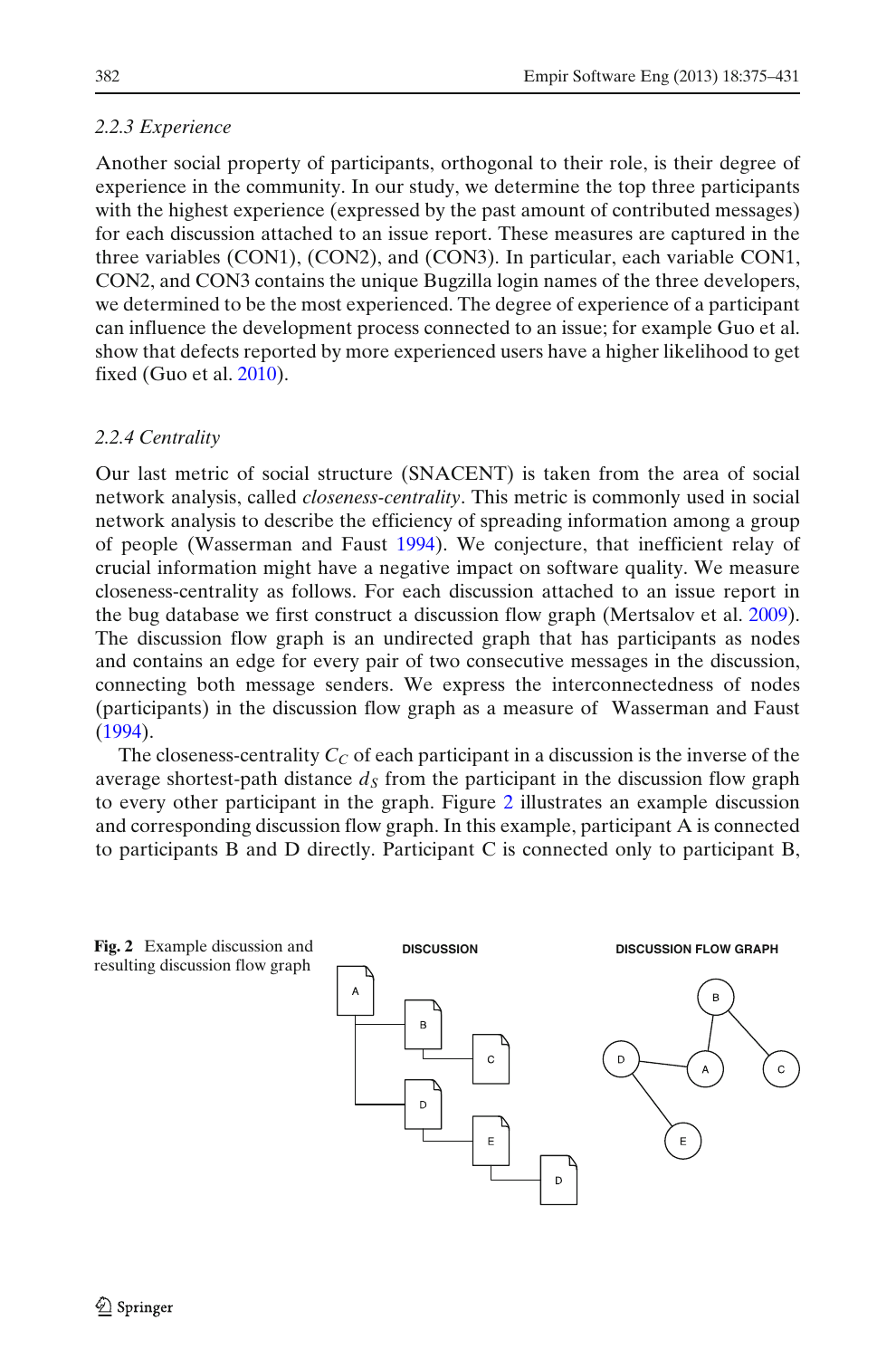and participant E is connected only to participant D. The closeness-centrality for participant E is

$$
C_C(E) = \left(\frac{1}{4} \cdot (d_S(E, A) + d_S(E, B) + d_S(E, C) + d_S(E, D))\right)^{-1}
$$
  
=  $\left(\frac{1}{4} \cdot (2 + 3 + 4 + 1)\right)^{-1}$   
=  $\frac{2}{5}$ 

Similarly, the closeness-centrality value for participant A is  $\frac{2}{3}$ , and for both participants B and D it is  $\frac{4}{7}$ . Since closeness-centrality is a per-node measure (one value for each discussion participant, and one such set of values for each discussion associated with a particular file), we aggregate the closeness-centrality of all participants in the discussion into a single value, through normalized entropy. The more participants are equally able to spread information to everybody else, the higher the normalized entropy measure will be.

### 2.3 Dimension Three: Communication Dynamics

In addition to information about discussion content and involved participants, we attempt to measure discussion activity both quantitatively and qualitatively. In this context, we refer to communication dynamics as the changing attributes of a discussion as it unfolds when new discussion activity is added. In the following we describe the six metrics of communication dynamics, used in our study.

### *2.3.1 Number of Messages*

By their very nature, issues that are complex, not well understood, or controversial require a greater amount of information exchange relative to simple issues. We capture this intuition through a measure of the *amount of messages* (NMSG) exchanged in a discussion.

### *2.3.2 Length of Messages*

Following the same intuition, we define two additional metrics: first, the *number of words in a discussion* (DLEN), and second *discussion length entropy* (DLENE), as a proxy to the variability in wordiness in discussions. We consider the "wordiness" of messages as an indicator for the cognitive complexity of the reported issue and greater fluctuations of wordiness (resulting in a higher measure of entropy) as an indicator for possible communication problems.

### *2.3.3 Reply Time*

Cognitive science defines communication as "the sharing of meaning" (Alati[s](#page-54-0) [1993](#page-54-0); D'Est[e](#page-54-0) [2004\)](#page-54-0). The absence of communication for an extended period of time, or distorted communication, is related to misinterpretations and misunderstandings.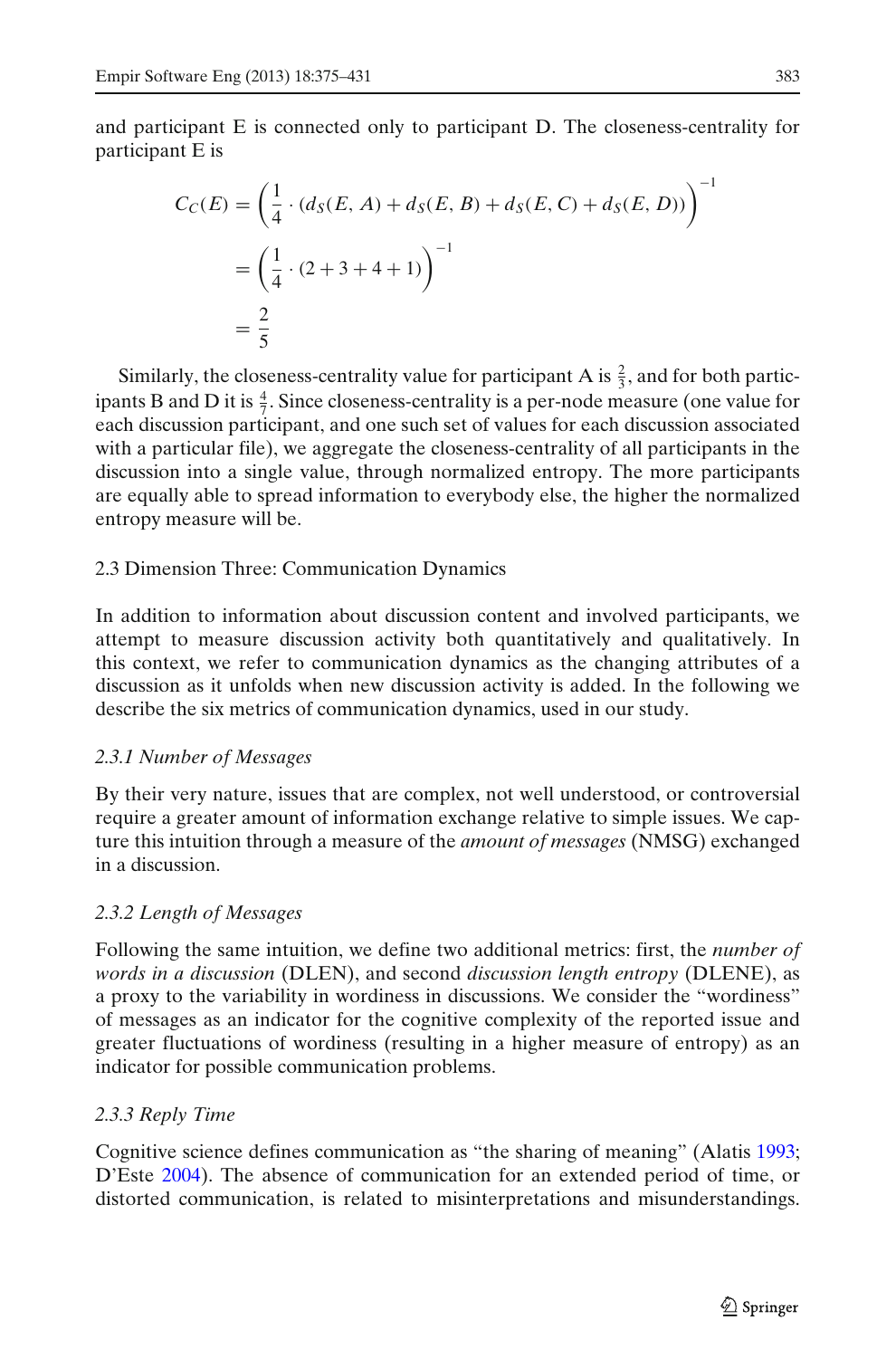<span id="page-9-0"></span>In the context of software development, such misinterpretations when carrying out changes to the source code can be the cause of errors. We capture this idea by measuring both, the *mean reply time between messages* (REPLY), and the *reply time entropy* as a proxy to the variability in reply times (REPLYE) in discussions. We conjecture that a higher variation in reply times (e.g., a long pause in an otherwise fast-paced discussion) captures temporal anomalies in the discussion flow that might indicate potential problems, and thus possibly post-release defects.

### *2.3.4 Interestingness*

The BUGZILLA system allows users to get automatic notifications when an issue report is changed, via so-called "CC-lists". We use a measure of the number of people who signed up for such notifications as an indicator of the *interestingness* (INT) of an issue report. This measure is different from the *number of participants*, since users of the issue tracking system can be on the notification list, while not contributing to the discussion for an issue report. In addition we capture the variability of interestingness in a measure of *interestingness entropy* (INTE). We conjecture that a larger variability of interestingness (e.g., a rather uninteresting file suddenly becomes very interesting, versus a file that is always rather uninteresting), might thus be an potential indicator for post-release defects.

## 2.4 Dimension Four: Workflow

Issue reports represent work items for developers and follow a set of states from creation until closure (Anvik et al[.](#page-54-0) [2006\)](#page-54-0) and transitions between these states create a workflow. Any workflow activity associated with each report is recorded in the BUGZILLA system. We conjecture that a high workflow activity indicates anomalies (Guo et al[.](#page-54-0) [2011;](#page-54-0) Jeong et al[.](#page-54-0) [2009](#page-54-0); Shihab et al[.](#page-55-0) [2010a](#page-55-0)), such as reassignment of the work item to another developer, or re-opening reports that were previously marked as completed. To capture workflow activities, we measure the *total amount of workf low activity* (WA) associated with each issue report, as well as the *entropy of workf low activity* (WAE) to capture variability in the process.

# **3 Study Design**

Our analysis uses statistical models to investigate the relations between social information and software quality. We do so by exploring the statistical relations between the failure proneness of files and the social information metrics captured from issue reports associated with these files. In this section we describe the design of our study, our model-building process and the results of our comparative analysis between the model based on social information metrics and classical models using codebased product and process metrics. Following previous work in defect prediction (Nagappan and Bal[l](#page-55-0) [2007\)](#page-55-0), we divide the collection of measurements into two distinct phases. For a period of 6 months before a release of the software we capture the social interaction metrics described in Section [2](#page-2-0) for each file that has at least one issue report associated with it. We then measure the amount of defects (POST) reported for each file for the next 6 months following the release. For both case studies, we choose to perform our measures for periods of 6 months surrounding the releases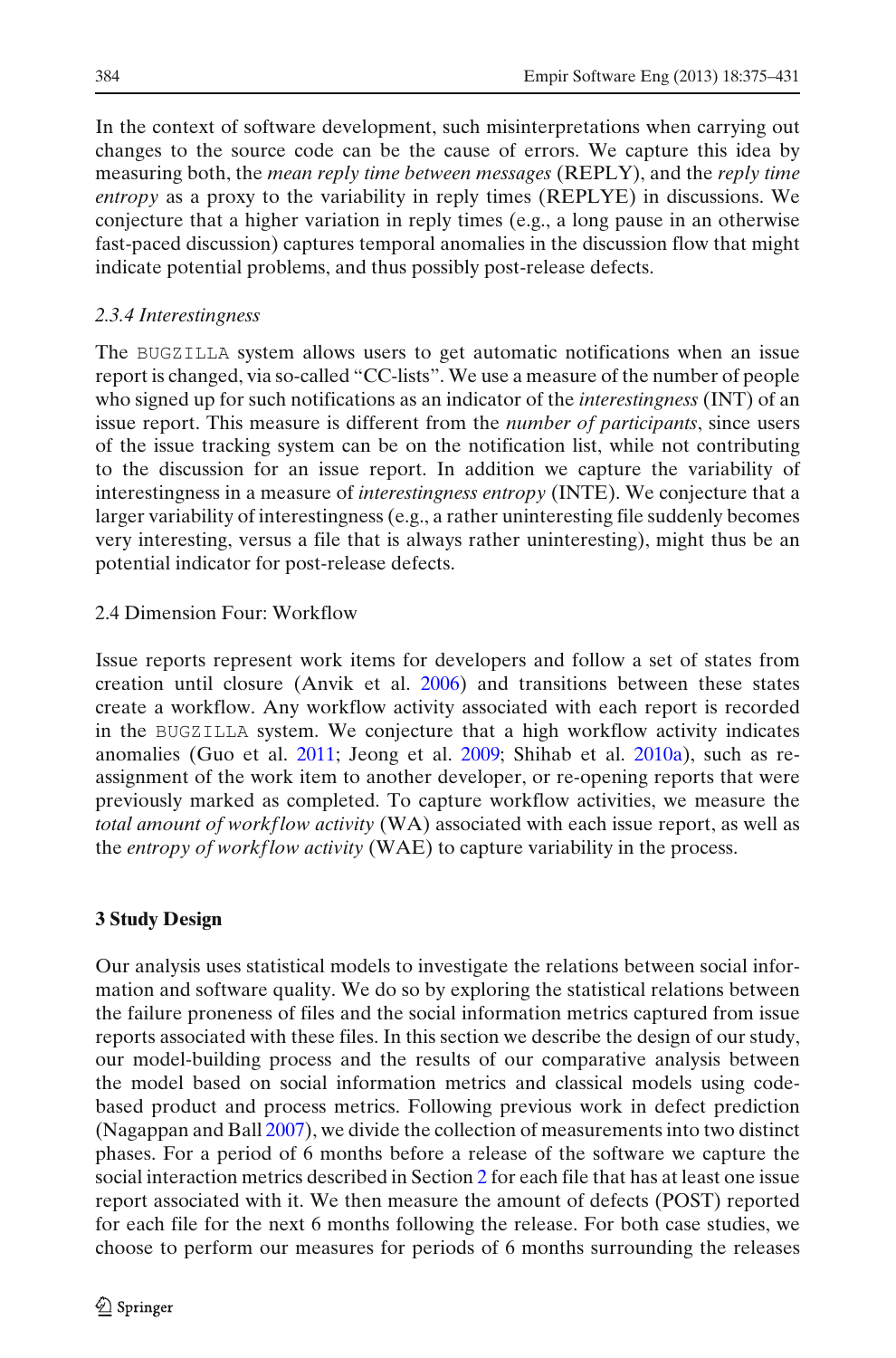of Eclipse 3.0, Eclipse 3.1, and Eclipse 3.2, as well as Mozilla FIREFOX 1.5, Mozilla FIREFOX 2.0, and Mozilla FIREFOX 3.0. From the measurements obtained for the corresponding time periods, we create regression models that set the occurence of *post-release defects* into relation of our *pre-release measures*. The complete regression model has the following form:

$$
Prob (Postrelease \t Defects) = \theta \cdot CodeChurn + \sum_{i} \alpha_{i} \cdot DiscussionContentsMetric_{i} + \sum_{j} \beta_{j} \cdot Social StructuresMetric_{j} + \sum_{k} \gamma_{k} \cdot Communication Dynamics Metric_{k} + \sum_{l} \delta_{l} \cdot Workflow Metric_{l} + \epsilon
$$
(3)

Here,  $\epsilon$  is called the *intercept* of the model, and  $\theta$ ,  $\alpha_i$ ,  $\beta_j$ ,  $\gamma_k$ , and  $\delta_l$  are called the *regression coefficients*. Based on this model, we will investigate the statistical relationships between the social interaction metrics of each dimension, which are used as the *regression variables* in the model, and the probability of post release defects, which is used as the *dependent variable* in the model. We start with a preliminary analysis of the regression variables using descriptive statistics, to illustrate general properties of the collected metrics. Next, we perform a correlation analysis to consider possible inter-relations between measurements. We then construct several logistic regression models to investigate the relative impact of each of the four dimensions of social interactions metrics on the risk of post-release defects. Our approach is similar to the work by Cataldo et al[.](#page-54-0) [\(2009](#page-54-0)) and Mockus et al[.](#page-55-0) [\(2005](#page-55-0)).

We follow a hierarchical modelling approach when creating all our models: we start out with a baseline model that uses code churn, a classical defect predictor, as the regression variable. We then build subsequent models to which we step-bystep add our content, structure, communication dynamics and workflow metrics, and report for each model the explanatory power,  $\chi^2$ , of the model. The  $\chi^2$  statistic can be thought of as a measure of "goodness of contribution from the set of regression variables" (Cohe[n](#page-54-0) [2003](#page-54-0)). In addition, we report for each model *Mi* the percentage of deviance explained by the model, which is a quality of fit statistic and is defined as

$$
D(M_i) = -2 \cdot LL(M_i) \tag{4}
$$

with  $LL(M_i)$  denoting the log-likelihood of the model, and the deviance explained as a ratio between  $D(M_0) = D(Defects \sim Intercept)$  and  $D(M_i)$ . This statistic is similar to the coefficient of determination,  $R^2$ , and describes the variability in the data set the model accounts for (Steel and Torri[e](#page-55-0) [1960](#page-55-0)), and thus describes how well the model, when used for prediction, describes future outcomes. Our choice of  $\chi^2$  over  $R<sup>2</sup>$  as a measure of goodness is rooted in two observations. First, in logistic regression models,  $R^2$  needs to be approximated through a pseudo- $R^2$  measure, whereas  $\chi^2$ is directly accessible. Second, as we add more regression variables to our logistic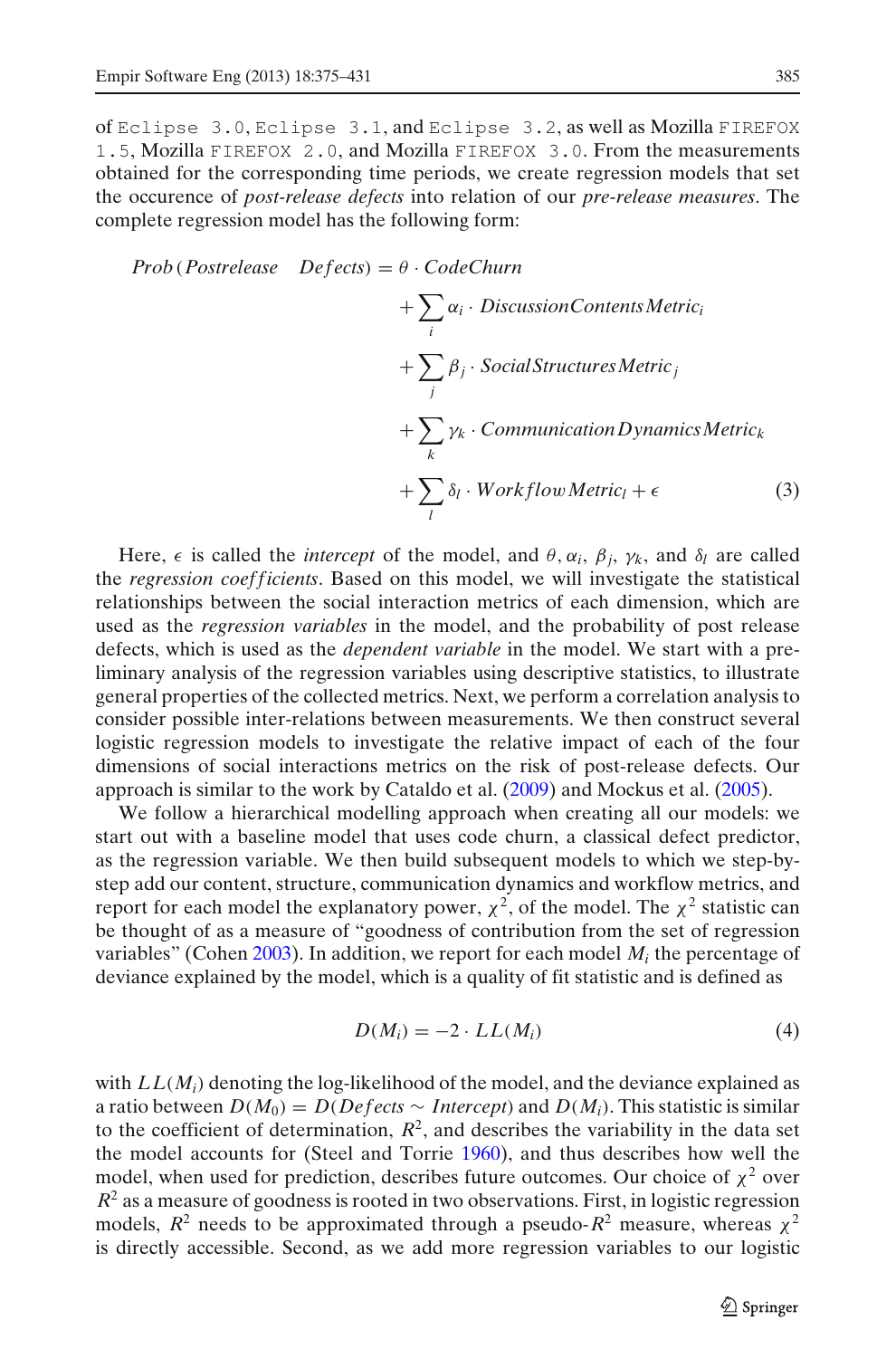<span id="page-11-0"></span>regression models through the hierarchical approach taken, the pseudo- $R^2$  measure increases, even if the added variables add no value to the regression models.

Overall, a hierarchical modelling approach has the advantage over a step-wise modelling approach that it minimizes artificial inflation of errors, and thus overfitting (Cataldo et al[.](#page-54-0) [2009](#page-54-0)). To determine the contribution of each dimension of social metrics to our model, we test for each subsequent model whether the difference in explanatory power from the previous model is statistically significant, and present the corresponding *p*-level.

To ease readability and interpretability of our results, we present the odds ratio[s](#page-54-0) (Edwards [1963\)](#page-54-0) of each regression coefficient, rather than the raw  $\beta$ -coefficients. For a presentation of the  $\beta$ -coefficients of each model, we refer our reader to Appendix [B.](#page-50-0) Logistic regression models express regression coefficients as the log of odds, and the relationship between odds ratios (OR) and regression coefficients  $(β)$  is expressed through:

$$
OR_i = e^{\beta_i}
$$
 and  $\beta_i = log(OR_i)$ 

An odds ratio greater than one indicates a positive relation between the dependent variable (risk of post-release defects) and the independent variables (social interaction metrics), whereas an odds ratio between zero and one indicates a negative relation. As we are working in a log-transformed space, the odds-ratios have to be interpreted accordingly: a single unit change in the log-transformed space corresponds to a change from 1 to 2.71 (=  $e^1$ ) units in the untransformed space.

As a word of warning we want to note that odds ratios should not be compared directly. Odds ratios describe the effect of a one-unit increase of the regression variable on post-release defects, while keeping every other regression variable constant. However, since regression variables attain different actual values in both projects their relative effects might be different across projects. As an example consider the following imaginary regression variable *X*. If we would find that *X* has an odds ratio of 1.5 in ECLIPSE, but an odds ratio of 2.0 in FIREFOX, one might be tempted to argue that  $X$  has a larger effect on defects in FIREFOX than in ECLIPSE. Yet, it is possible that  $X$  only attains actual values between 0.1 and 0.5 in  $CHAPTEREEX$ , whereas it could attain actual values between 1.0 and 2.0 in ECLIPSE, thus the true effect of *X* on defects is considerably larger for ECLIPSE than FIREFOX—despite the smaller odds ratio!

#### **4 Case Study One: Eclipse IDE**

#### 4.1 Data Collection

For our case study on the ECLIPSE project, we used two main sources of available data for ECLIPSE. First, we obtained a copy of the project's BUGZILLA database. This database collects modification requests that are submitted electronically by a reporter. These requests are commonly referred to as "bug reports". However, we find this term misleading as not all reported issues are defects (Antoniol et al[.](#page-54-0) [2008\)](#page-54-0) and for the remainder of this paper we will refer to bug reports as "issue reports". Every report contains a variety of supporting meta-information such as a unique identification number, the software version, operating system, or the reporter's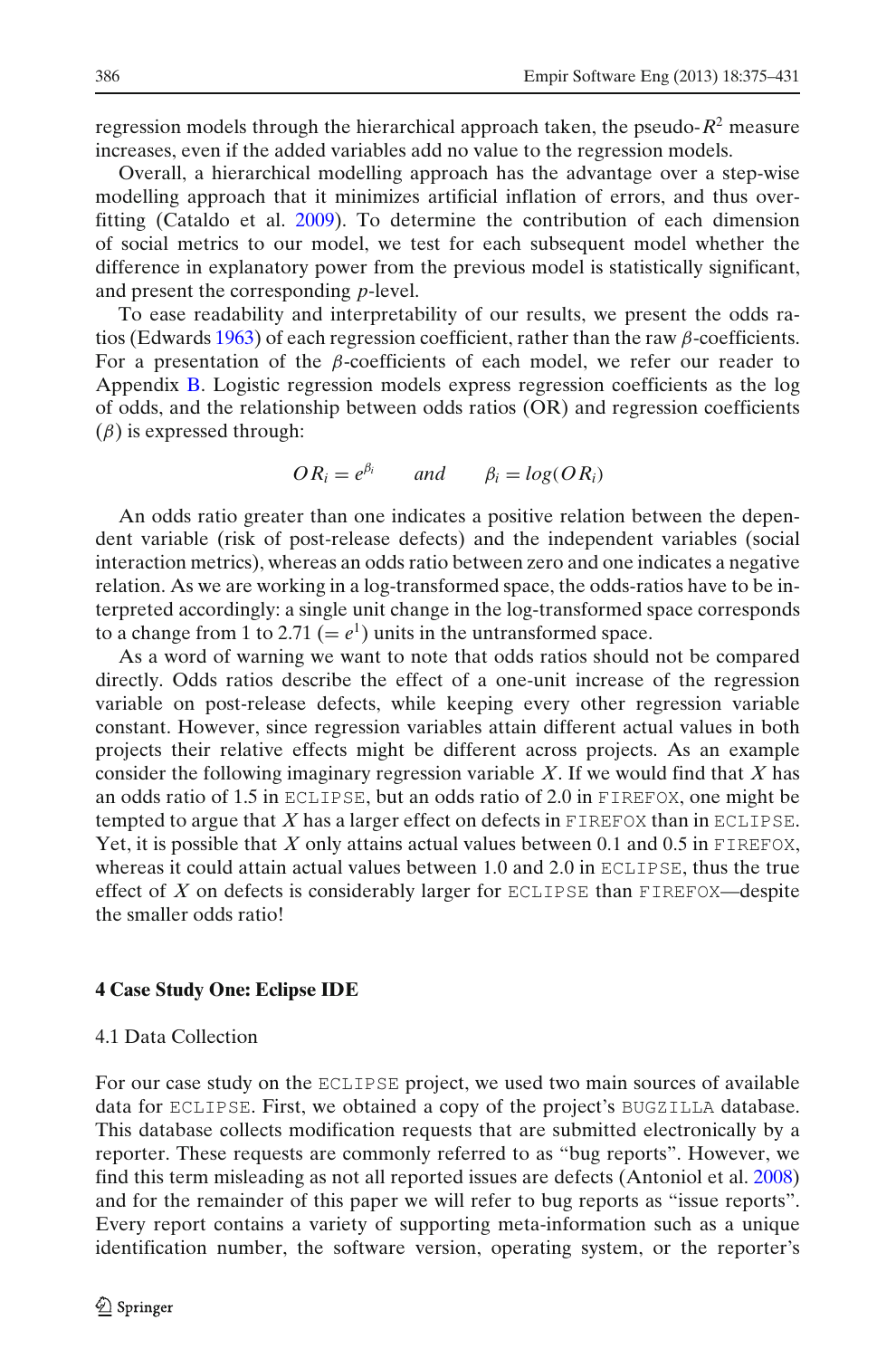<span id="page-12-0"></span>perceived importance. In addition, entries contain a short one-line summary of the issue at hand, followed by a more elaborate description. After submission, entries are discussed in more detail between developers and users, who provide further comments. In our data, we treat the initial description written by the reporter as the first message, starting a discussion. Overall, we collected a total of 300,000 issues submitted to the BUGZILLA system between October 2001 and January 2010.

The second data source we use is the source code archive of the ECLIPSE project. We obtained a snapshot of the CVS software repository, which contains the project's source code, as well as all the information about past changes that have been carried out by developers. To record which files were changed together in the form of a transaction, we perform a grouping of single change records using a sliding window approach (Sliwerski et al[.](#page-55-0)  $2005$ ). Overall, we collected 977,716 changes (accounting for 224,643 transactions) carried out between October 2001 and December 2009.

In order to link information from both repositories together, we automatically inspect the transaction messages to identify pointers to issue reports. Each number mentioned in a transaction message is treated as a potential link to an entry in the bug database. Our algorithm initially assigns low trust to each potential link, but this trust increases when we find additional clues of the link's validity, such as keywords like "bug" or "fix", or common patterns used to mark references like "#" followed by a number. This approach was used in previous research (Fischer et al[.](#page-54-0) [2003;](#page-54-0) Schröter et al[.](#page-55-0)  $2006$ ; Śliwerski et al.  $2005$ ; Čubranić and Murph[y](#page-54-0)  $2003$ ) with high success. To further increase the quality of links, we incorporated the improvements by Bird et al[.](#page-54-0) [\(2009](#page-54-0)). Through these links we can then associate issue reports with files. Overall, we were able to establish 67,705 such links.

We used these links to compute social interaction metrics for the 6 months periods before the three major releases of ECLIPSE 3.0 (released June 21st, 2004), ECLIPSE 3.1 (released June 28th, 2005), and ECLIPSE 3.2 (released June 30th, 2006), and to count the amount of post-release defects for the 6 month periods after each release. To help our reader following along with our case study, we first present a detailed analysis and interpretation of our statistical models for ECLIPSE 3.0, followed by a discussion and comparison of models for releases 3.1 and 3.2 at the end of the section.

#### 4.2 Preliminary Analysis of Social Interaction Measures for ECLIPSE 3.0

Our four dimensions of social interaction metrics (content, structure, dynamics, and workflow) represent different characteristics of collaborative activity on issues. While content metrics are more explicit in capturing the information exchanged between developers and users, our metrics of social structures are more implicit and capture the latent relationships and roles of stakeholders. Table [2](#page-13-0) presents a summary of our metrics in the form of descriptive statistics.

Due to a relatively high amount of skew, we apply a standard log transformation to each social interaction measurement to even out the skewing effects during modelling (Bland and Altma[n](#page-54-0) [1996](#page-54-0)). Figure [3](#page-13-0) summarizes the pairwise correlations between our 20 regression variables and our dependent variable in a correlogram visualization (Friendl[y](#page-54-0) [2002](#page-54-0)). A correlogram reports for each unique pair of variables the strength of the correlation as a colour-coded field (red for positive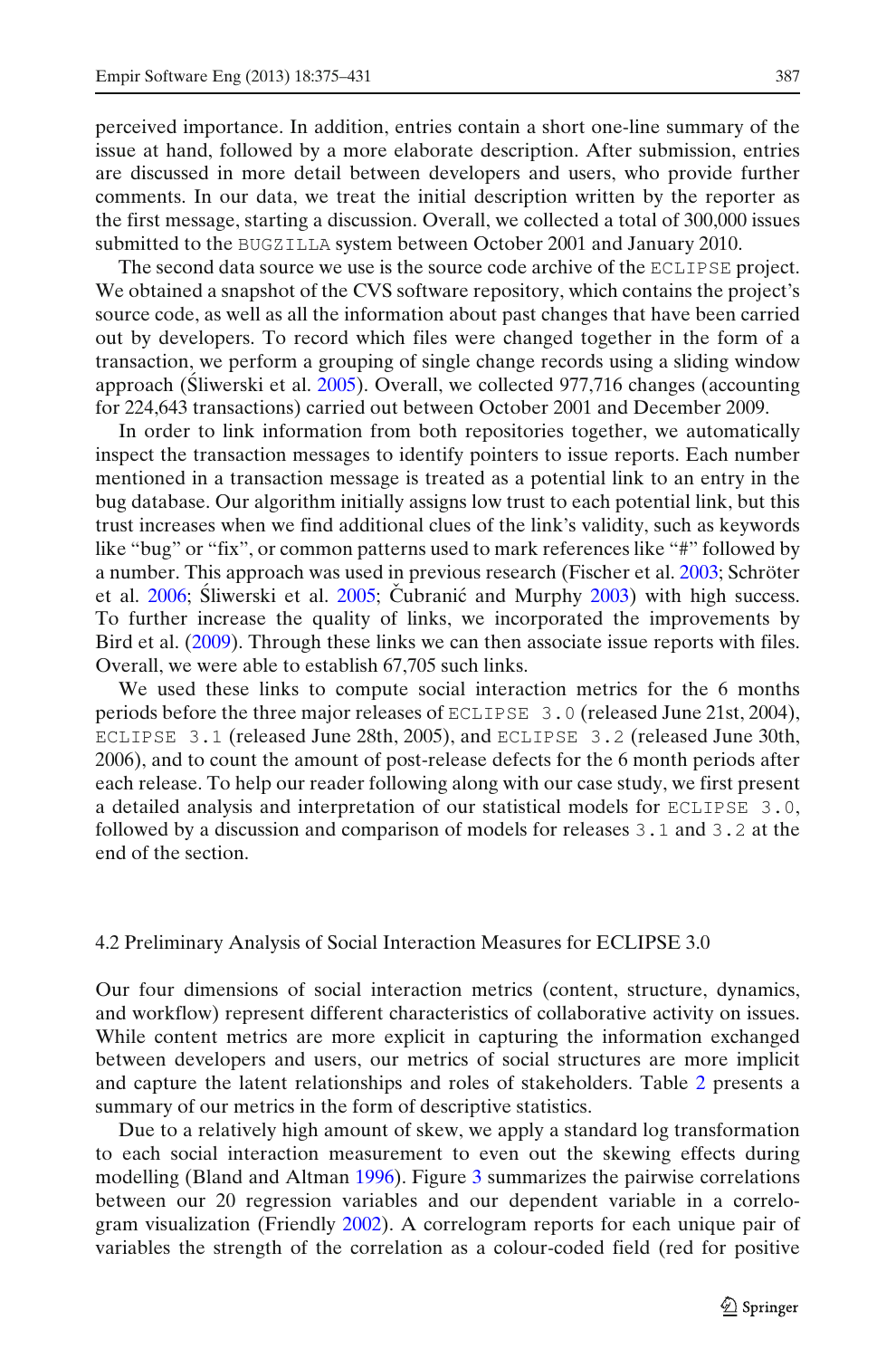|                | Mean   | SD     | Min  | Max     | Skew  |
|----------------|--------|--------|------|---------|-------|
| POST           | 1.16   | 2.28   | 0.00 | 35.00   | 5.00  |
| <b>NSOURCE</b> | 0.86   | 2.48   | 0.00 | 48.00   | 7.14  |
| <b>NSCOM</b>   | 0.27   | 0.49   | 0.00 | 5.00    | 2.77  |
| <b>NPATCH</b>  | 0.02   | 0.24   | 0.00 | 5.00    | 17.17 |
| <b>PATCHS</b>  | 0.01   | 0.11   | 0.00 | 3.00    | 13.26 |
| <b>NTRACE</b>  | 0.14   | 0.44   | 0.00 | 9.00    | 7.82  |
| <b>TRACES</b>  | 3.56   | 10.73  | 0.00 | 175.00  | 5.04  |
| <b>NLINK</b>   | 0.20   | 0.91   | 0.00 | 8.00    | 7.02  |
| <b>NPART</b>   | 3.61   | 3.89   | 1.00 | 40.00   | 7.48  |
| <b>NDEVS</b>   | 2.94   | 1.46   | 1.00 | 12.00   | 2.78  |
| <b>NUSERS</b>  | 0.67   | 2.81   | 0.00 | 28.00   | 8.44  |
| <b>SNACENT</b> | 0.19   | 0.07   | 0.00 | 0.51    | 0.43  |
| <b>NMSG</b>    | 7.32   | 5.92   | 2.00 | 67.00   | 3.13  |
| <b>REPLY</b>   | 122.32 | 206.99 | 0.00 | 3239.00 | 5.17  |
| <b>REPLYE</b>  | 0.10   | 0.09   | 0.00 | 1.00    | 1.29  |
| <b>DLEN</b>    | 337.00 | 441.75 | 2.00 | 6259.00 | 4.60  |
| <b>DLENE</b>   | 0.23   | 0.10   | 0.00 | 1.00    | 0.08  |
| <b>INT</b>     | 3.80   | 8.42   | 0.00 | 55.00   | 4.94  |
| <b>INTE</b>    | 0.14   | 0.26   | 0.00 | 1.00    | 1.74  |
| WA             | 9.33   | 6.36   | 0.00 | 49.00   | 1.68  |
| <b>WAE</b>     | 0.17   | 0.19   | 0.00 | 1.00    | 0.65  |

<span id="page-13-0"></span>**Table 2** Descriptive statistics of social interaction measures for ECLIPSE 3.0



**Fig. 3** Pairwise correlations of social interaction metrics in ECLIPSE 3.0. The strength of correlations is indicated by *f ill* intensities; negative correlations are marked with a *dashed* outline. The row labeled "post" refers to post-release defects. *Stars* denote the *p*-level as follows: \*  $p < 0.05$ , \*\* *p* < 0.01, \*\*\* *p* < 0.001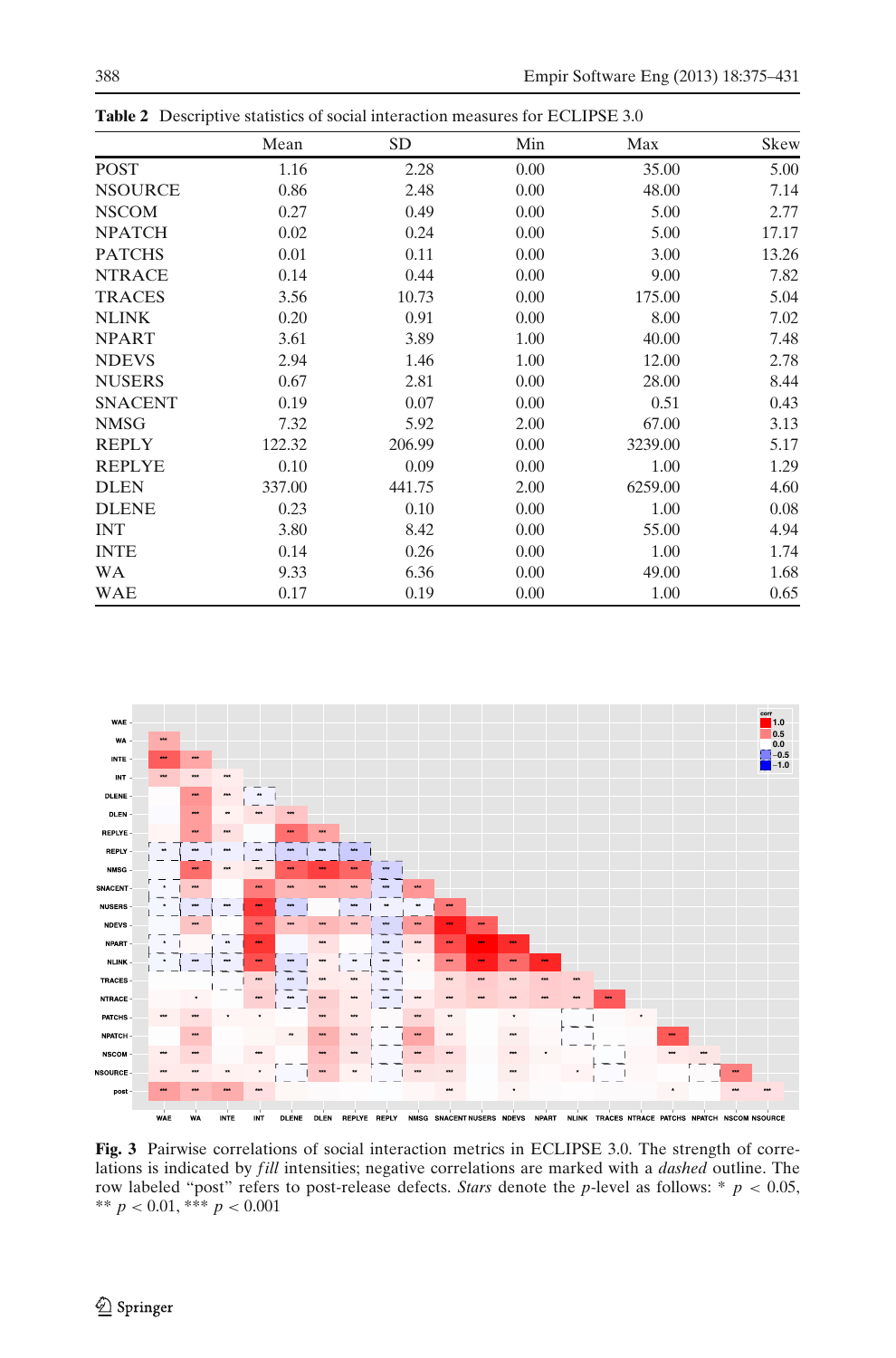correlation, blue for negative correlation) and the *p*-level at which the correlation is significant. This visualization technique allows us to identify "hotspots" that need our attention.

We identify a number of intercorrelations between metrics from different dimensions in our dataset that could pose problems in our statistical modelling. For example, the measure of interestingness (INT) has a moderate to high correlation with our measures for number of users (NUSERS), number of participants (NPART), number of developers (NDEV), and number of links (NLINK). These correlations are statistically significant at  $p < 0.001$ . The first correlation between interestingness (INT) and the number of participants (NPART) stems from a default setting in the ECLIPSE issue tracking system, which puts contributors automatically on a notification list for any updates to the issue. Some of the observed correlations can be explained by a certain inherent amount of redundancy in the collected data. For example, the number of participants (NPART) is highly correlated with the number of users (NUSERS) and number of developers (NDEVS). However, our motivation for incorporating such redundancy is to investigate whether splitting up the information into more specialized representations helps to improve our model. The same intuition holds for the measure of centrality (SNACENT).

Since we observe a substantial number of high correlations among regression variables, we have to examine potential issues due to multi-collinearity among the variables. Even though the reliability of the statistical model as a whole is not affected by multi-collinearity issues, strong correlations among independent variables often leads to an error in estimates of the regression coefficients that we later use to investigate the relative impact of each variable on post-release defects. One widely adopted approach to reducing multi-collinearity is Principal Component Analysis (PCA). However, in the context of our research goal, PCA is a poor choice due to a disadvantageous side-effect of the approach (Shihab et al[.](#page-55-0) [2010b\)](#page-55-0). The result of PCA is a new set of regression variables, or principal components, which are linear combinations of all the input variables. As a result, we can not analyze the effects of the original regression variables anymore, which is the very purpose of this study. As an alternative way to address the problem of multi-collinearity, we perform a stepwise refinement of the set of variables we use through measuring the variance inflation factors for each variable. Variance Inflation Factors (VIF) are widely used to measure the degree of multi-collinearity between variables in regression models (Kutner et al[.](#page-54-0) [2004](#page-54-0)).

Since the cut-off value for variance inflation factor analysis is a heavily disputed topic throughout statistical literature, we decided to follow the example by Kutner et al. [2004,](#page-54-0) and remove those variables from the model that have a variance inflation factor greater than 10. We start our analysis with a regression model that contains all our variables. The VIFs for this model are presented in Table [3,](#page-15-0) Model 1. We observe two variables that have a VIF greater than 10. We remove the highest one (NMSG) from the regression model and recompute the VIFs with the reduced set of variables. The resulting model, (Model 2 in Table [3\)](#page-15-0) contains only one more variable with a VIF larger than 10. We remove the regression variable (SNACENT) from the model and recompute the inflation factors. In the resulting model (Model 3 in Table [3\)](#page-15-0), no variables have a VIF larger than 5 and we finish our analysis of multicollinearity.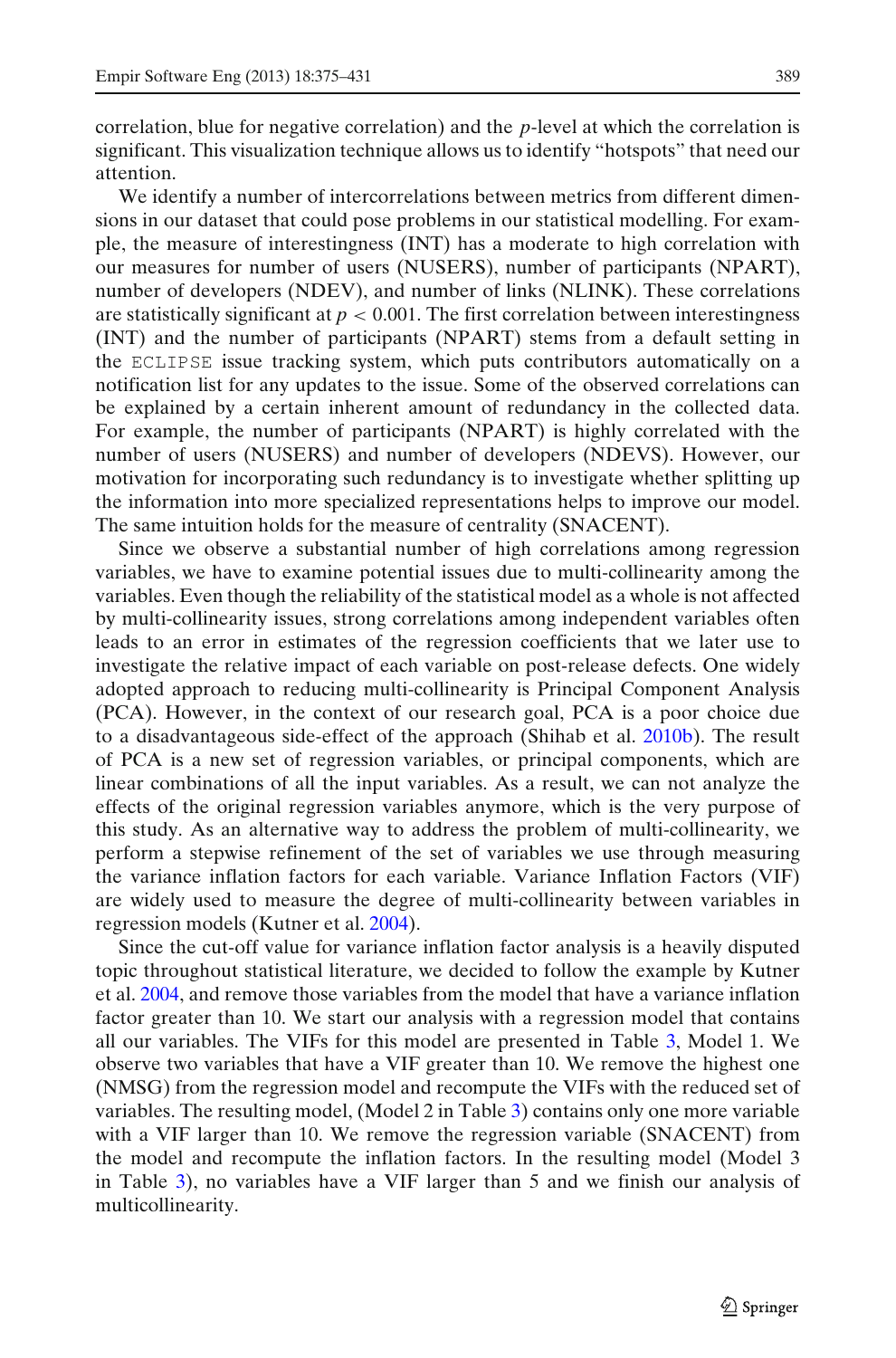<span id="page-15-0"></span>

| <b>Table 3</b> Step-wise analysis of<br>multicollinearity in the | $log(Y_i)$     | Variance inflation factor |         |         |  |  |  |  |
|------------------------------------------------------------------|----------------|---------------------------|---------|---------|--|--|--|--|
| ECLIPSE 3.0 dataset                                              |                | Model 1                   | Model 2 | Model 3 |  |  |  |  |
|                                                                  | <b>NSOURCE</b> | 3.38                      | 3.38    | 3.40    |  |  |  |  |
|                                                                  | <b>NSCOM</b>   | 3.34                      | 3.34    | 3.36    |  |  |  |  |
|                                                                  | <b>NPATCH</b>  | 3.94                      | 3.88    | 3.90    |  |  |  |  |
|                                                                  | <b>PATCHS</b>  | 3.84                      | 3.82    | 3.84    |  |  |  |  |
|                                                                  | <b>NTRACE</b>  | 4.62                      | 4.60    | 4.57    |  |  |  |  |
|                                                                  | <b>TRACES</b>  | 4.78                      | 4.75    | 4.70    |  |  |  |  |
|                                                                  | <b>NLINK</b>   | 2.24                      | 2.22    | 1.90    |  |  |  |  |
|                                                                  | <b>NDEVS</b>   | 9.32                      | 9.27    | 1.91    |  |  |  |  |
|                                                                  | <b>NUSERS</b>  | 4.55                      | 4.54    | 2.30    |  |  |  |  |
|                                                                  | <b>SNACENT</b> | 10.66                     | 10.65   |         |  |  |  |  |
|                                                                  | <b>NMSG</b>    | 11.63                     |         |         |  |  |  |  |
|                                                                  | <b>REPLY</b>   | 1.17                      | 1.17    | 1.17    |  |  |  |  |
|                                                                  | <b>REPLYE</b>  | 2.04                      | 1.91    | 1.90    |  |  |  |  |
|                                                                  | <b>DLEN</b>    | 4.21                      | 1.91    | 1.87    |  |  |  |  |
|                                                                  | <b>DLENE</b>   | 4.65                      | 1.98    | 1.96    |  |  |  |  |
| Bold entries denote variables                                    | <b>INT</b>     | 2.82                      | 2.82    | 2.60    |  |  |  |  |
| that have been selected for                                      | <b>INTE</b>    | 1.71                      | 1.71    | 1.71    |  |  |  |  |
| removal during VIF analysis                                      | WA             | 2.26                      | 1.99    | 1.96    |  |  |  |  |
| (highest VIF measures in each)<br>model)                         | WAE            | 2.08                      | 2.06    | 2.02    |  |  |  |  |

#### 4.3 Hierarchical Analysis

After having determined the reduced set of regression variables with low multicollinearity, we proceed by investigating the relative impact of each of the four dimensions of social interaction metrics on the post-release defects.

The results of our hierarchical analysis are presented in Table [4.](#page-16-0) We start our hierarchical analysis with a *baseline model* which relates code churn (number of lines added, deleted, or modified in a file from one version to another) (Munson and Elbau[m](#page-55-0) [1998](#page-55-0)) to post-release defects. Code churn has been shown in the past to be one of the best code-based predictors of defects (Nagappan and Ball [2005](#page-55-0), [2007\)](#page-55-0), even when used across projects (Zimmermann et al[.](#page-55-0) [2009](#page-55-0)). We obtained a measure of churn by mining the change histories of each file in the project's version control system. The results for the baseline model are presented in column MB of Table [4](#page-16-0) and show that *CHURN* is positively associated to the failure proneness of a file during the post-release period. As expected, these results are in line with earlier findings (Nagappan and Bal[l](#page-55-0) [2005](#page-55-0), [2007\)](#page-55-0).

Model M1 introduces the first dimension of social interaction: metrics concerned with the contents of issue report discussions. The results of the logistic regression model show that only specific structural information items are statistically significant. When looking at the odds ratios, we observe a significant relationship between the number of files modified by patches (PATCHS) and future failure proneness of files. This result confirms earlier findings on the risk of scattered changes (Hassa[n](#page-54-0) [2009\)](#page-54-0).

The second observation we make is a positive link between the number of source code samples (NSOURCE) and future defects. This is surprising, as we initially expected code samples to have a beneficial effect (as explained earlier in the motivation of this metric). One possible explanation might be that developers trust user provided sample solutions and incorporate their proposed (yet possibly flawed)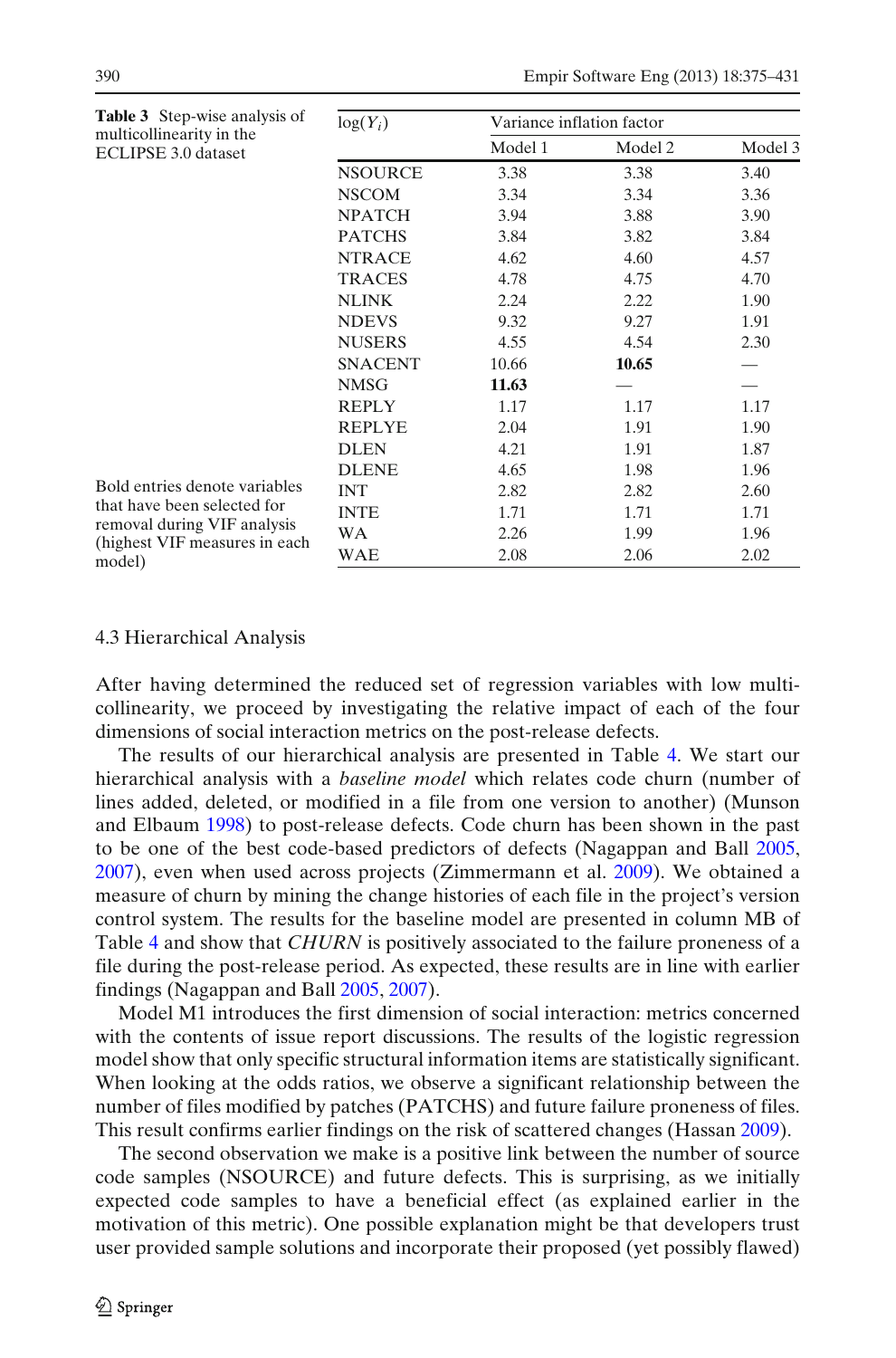| $log(Y_i)$      | MB     |         | M1     |         | M <sub>2</sub> |           | M3     |           | M4     |           | M5      |         |
|-----------------|--------|---------|--------|---------|----------------|-----------|--------|-----------|--------|-----------|---------|---------|
| <b>CHURN</b>    | 4.996  | $\star$ | 4.631  | $\star$ | 4.658          | $\star$   | 5.303  | $\star$   | 3.688  | $\star$   | 4.470   | $\star$ |
| <b>NSOURCE</b>  |        |         | 1.694  | $\star$ | 1.698          | $\star$   | 1.772  | $\star$   | 1.769  | $\star$   | 1.667   | $\star$ |
| <b>NTRACE</b>   |        |         | 0.79   |         | 0.768          |           | 0.864  |           | 0.881  |           | 1.115   |         |
| <b>NPATCH</b>   |        |         | 0.209  | $\circ$ | 0.210          | $\circ$   | 0.284  | $^{+}$    | 0.231  | $\circ$   | 0.291   |         |
| <b>NSCOM</b>    |        |         | 1.218  |         | 1.194          |           | 1.246  |           | 1.208  |           | 1.244   |         |
| <b>PATCHS</b>   |        |         | 12.607 | $\circ$ | 12.626         | $\circ$   | 11.200 | $\circ$   | 12.736 | $\circ$   | 18.207  |         |
| <b>TRACES</b>   |        |         | 1.016  |         | 1.012          |           | 1.004  |           | 0.989  |           | 0.975   |         |
| <b>NLINK</b>    |        |         | 1.764  | $\star$ | 1.613          | $\bullet$ | 1.600  | $\bullet$ | 1.666  | $\bullet$ | 1.596   | $+$     |
| <b>NPART</b>    |        |         |        |         | 2.481          |           | 2.888  |           | 4.480  |           | 4.542   |         |
| <b>NDEVS</b>    |        |         |        |         | 0.475          |           | 0.582  |           | 0.385  |           | 0.274   |         |
| <b>NUSERS</b>   |        |         |        |         | 0.749          |           | 0.803  |           | 0.692  |           | 0.792   |         |
| <b>REPLY</b>    |        |         |        |         |                |           | 1.019  |           | 0.986  |           | 0.982   |         |
| <b>REPLYE</b>   |        |         |        |         |                |           | 0.117  | $\star$   | 0.082  | $\star$   | 0.044   | $\star$ |
| <b>DLEN</b>     |        |         |        |         |                |           | 0.936  |           | 0.898  | $\circ$   | 0.876   | $+$     |
| <b>DLENE</b>    |        |         |        |         |                |           | 2.499  |           | 1.251  |           | 2.044   |         |
| <b>INT</b>      |        |         |        |         |                |           | 0.829  |           | 0.821  | $\bullet$ | 0.963   |         |
| <b>INTE</b>     |        |         |        |         |                |           | 1.109  |           | 1.013  |           | 1.306   |         |
| WA              |        |         |        |         |                |           |        |           | 1.432  | $\star$   | 1.224   | $^{+}$  |
| <b>WAE</b>      |        |         |        |         |                |           |        |           | 2.718  | $\circ$   | 2.169   |         |
| $CON1-3$        |        |         |        |         |                |           |        |           |        |           | Fig. 4  | $\star$ |
| $\chi^2$        | 559.01 | $\star$ | 698.5  | $\star$ | 700.15         |           | 731.5  | $\star$   | 752.3  | $\star$   | 1055.19 | $\star$ |
| Dev. Expl.      | 10.71% |         | 13.38% |         | 13.41%         |           | 14.02% |           | 14.41% |           | 26.07%  |         |
| $\Delta \chi^2$ |        |         | 139.48 |         | 1.652          |           | 31.357 |           | 20.28  |           | 302.87  |         |

<span id="page-16-0"></span>**Table 4** Hierarchical analysis of logistic regression models along the four dimensions of social interaction metrics in ECLIPSE 3.0

For every stepwise model, we report odds ratios for each regression coefficient, as well as a goodness of fit metric  $(\chi^2)$ , the percentage of variation in the data each model explains (Dev. Expl) and the difference in goodness of fit compared to the previous hierarchical modelling step  $(\Delta \chi^2)$ Bold entries denote statistically significant coefficients with a p level lower than 0.05  $p \neq 0.001$ ,  $p \neq 0.01$ ,  $p \neq 0.05$ ,  $p \neq 0.1$ 

modifications without further verification; another explanation might be that code, which warrants an extended discussion, is more complex and thus more error-prone.

Furthermore, we observe a strong relationship between the number of links (NLINK) provided by users and failure proneness. One possible explanation for this relationship could be, that links to additional information (such as related issues) act as an indicator for hard-to-fix, or complex problems.

**Summary:** *Overall the results show that discussion content metrics are indicators of increased future failure proneness of a f ile. The explanatory power of the model increases by 2.67% over the baseline model and this increase is statistically signif icant.*

Model M2 introduces the second dimension of social interaction metrics: information on social structures. The results show that the role of participants and the overall amount of participants in a discussion have no statistically significant impact on the future failure proneness of files. As a result we see no increase in the explanatory power of the model by introducing the role of participants. We left out the measures of experience from this model, as we record them as factors with many levels that may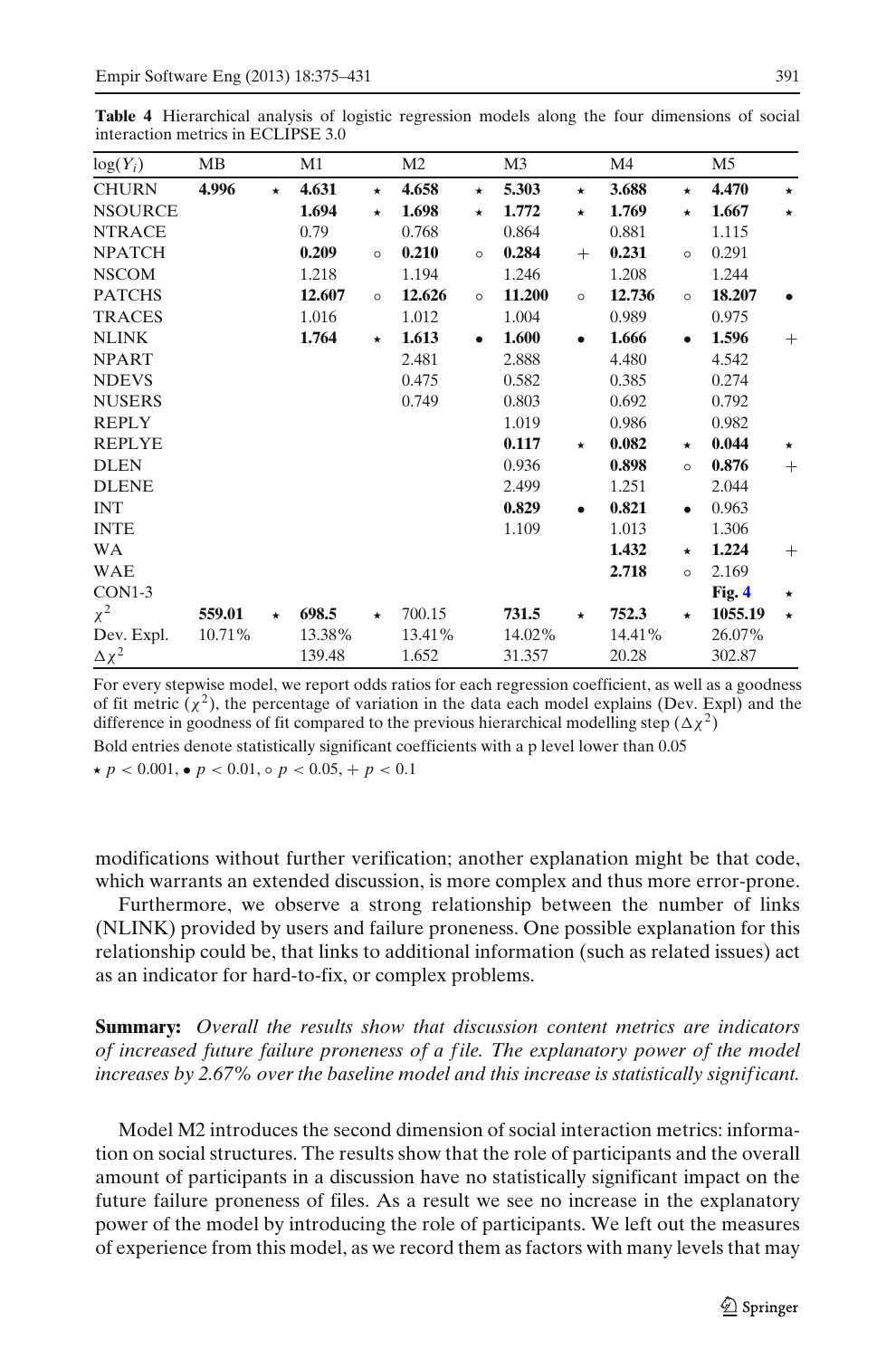<span id="page-17-0"></span>

**Fig. 4** Odds ratios for experience metrics in model M5, each index represents one distinct level (developer) of the factor variables

disrupt our hierarchical modelling approach. We will revisit these measures later in model M5.

**Summary:** Overall, we cannot find a significant relation between the role of partici*pants and post-release defects. The explanatory power of the extended model increases only marginally, however this increase is not statistically signif icant.*

Model M3 introduces metrics from the category of communication dynamics. The results show a statistically significant and strongly negative relation between the measure of reply time entropy and future failure likelihood, yet there exists no statistically significant relation between the related quantitative measure of average reply time length. The link between reply time entropy and failure proneness stays strong throughout the hierarchical process and indicates a relevant relationship. The second relation that we find is a moderately negative relation between the interestingness of an issue report and post-release defects. This relation however becomes irrelevant at a later point, when we introduce experience in model M5.

**Summary:** *Overall, we observe a strong ef fect of discussion f low inconsistencies on the failure proneness of f iles associated with the discussion. Even though the explanatory power of the extended model increases by only 0.61%, this increase is statistically signif icant.*

Model M4 introduces the last category of social interaction metrics used in our study: workflow activity. Our results show a positive relationship (with respect to the odds ratios of the corresponding regression coefficients) between the total amount of workflow activities and post-release defects. In particular, increased workflow activity and workflow activity entropy are both connected to a substantial increase in post-release defects.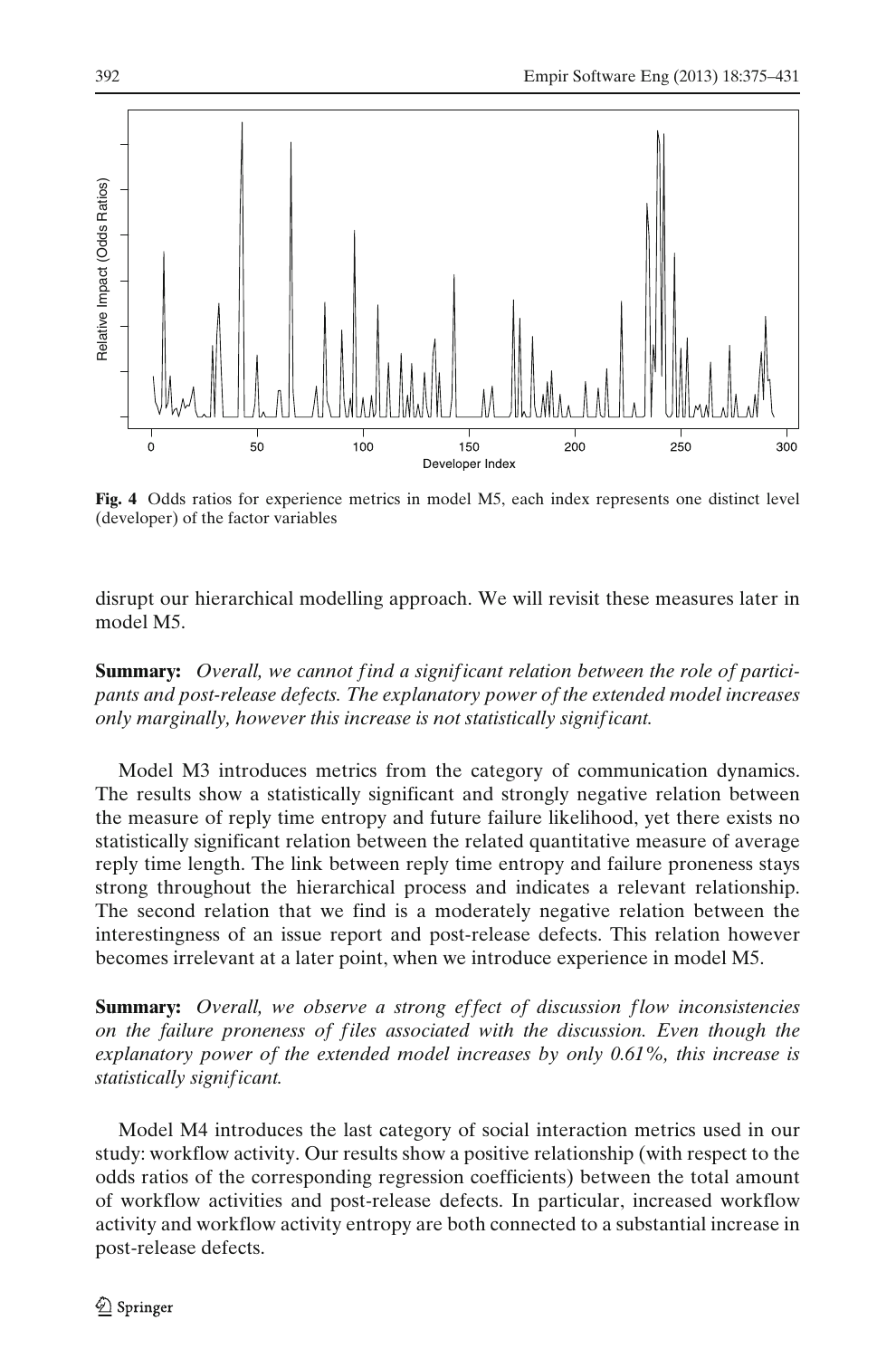**Summary:** Our findings suggest that workflow activities play a marginal, comple*mentary role in the relation between social interaction metrics and post-release defects. This is also indicated by the minor, yet statistically signif icant increase of explanatory power of the extended model (0.39%) when adding workf low activity metrics.*

We revisit the dimension of social structures in Model M5, by adding our measures of experience. These measures are expressed as three factors (with the unique login handles of discussion participants as levels) and record the three most experienced contributors for each discussion. When used in a regression model, each factor generates a large quantity of binary variables (as many as it has different levels). As a consequence, we do not show the complete model containing all these binary variables. However, we measure the inherent effect of the factors on the statistical model, using a random-effect analysis of variance (often referred to as type II ANOVA test), and present a plot of the odds ratios of each factor level in Fig. [4.](#page-17-0) As contributors are uniquely identified in the ECLIPSE issue tracking system by their email addresses, we do not include their names in this paper for privacy reasons; instead we anonymized each name by assigning a unique number. Our analysis of variance tests for the experience measures shows that they are statistically significant at  $p < 0.001$ . From the plot of odds ratios for each developer in Fig. [4,](#page-17-0) we observe that certain experienced participants in a discussion are strongly related to the presence of post-release defects (indicated by the spikes of the relative odds ratios in the plot).

The increase in explanatory power of model M5 is over-proportionally large (compared to the effect of the previous four dimensions). As a result, we performed further analysis to determine, whether the inclusion of the experience metric leads to overfitting in the statistical model (i.e., the effect captured in this metric describes random observations, rather than a real underlying relationship).

To judge possible overfitting, we divide our complete set of data into a training set (90% of the data) and a testing set (10%) of the data. On both sets we train a Model M5 and compare the  $\chi^2$  values. We repeat this process ten times, with random 90/10 splits (often referred to as "10-fold cross validation"). In each of these 10 runs, we observe a large difference (corresponding to differences between 10.12% and 16.31% of deviance explained) in  $\chi^2$  values between the model obtained from the training set and the model obtained from the testing step. These large differences confirm that CON1-CON3 indeed lead to an overfitting of the regression model and should thus not be included in the statistical model(s).

**Summary:** *Overall, the experience metric increases the explanatory power of the extended model signif icantly. The increase of 11.66% is statistically signif icant. The plot of odds ratios for each developer determined as experienced suggests that particular contributors in a discussion act as an indicator for future failure proneness. However, we found that the inclusion of this metric leads to a severe over-f itting in the model. As a result, we need to exclude CON1-CON3 for the rest of this paper, and perform any comparisons between projects and releases based on model M4.*

#### 4.4 Additional Versions of ECLIPSE

We repeated the same hierarchical modelling approach for two additional releases of ECLIPSE. The final models are presented in Tables [5](#page-19-0) and [6.](#page-20-0) During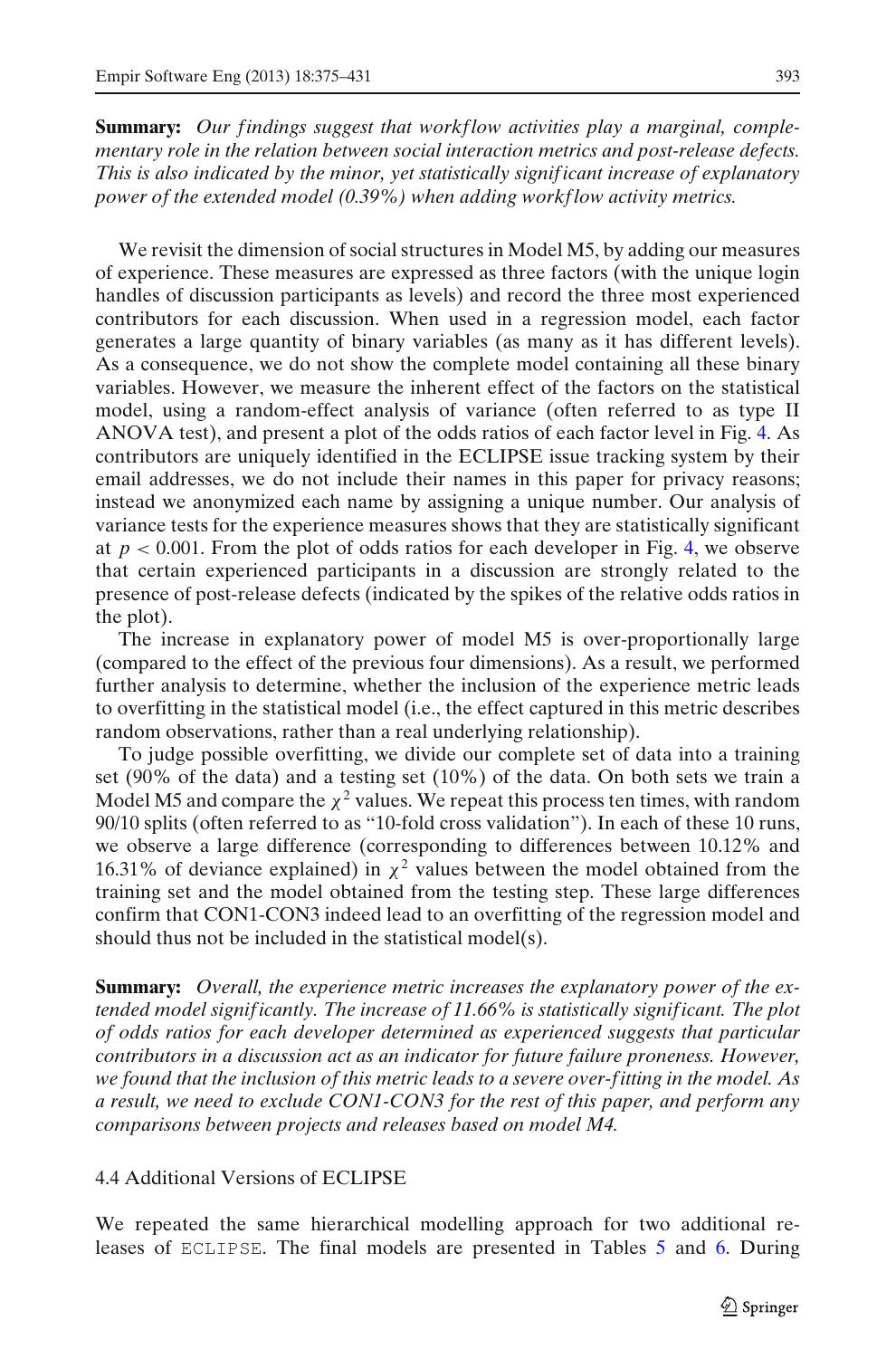<span id="page-19-0"></span>multi-collinearity analysis, we removed NDEV and NMSG in the case of ECLIPSE 3.1, and NPATCH, SNACENT, as well as NMSG in the case of ECLIPSE 3.2. As a result, the SNACENT regression variable was only available for building models of ECLIPSE 3.1, in which it was not deemed statistically significant. Overall, we observe a similar increase of explanatory power as in our detailed case study of ECLIPSE 3.0. Each introduction of the four dimensions of metrics adds a statistical significant (yet relatively small) amount of information to the models. Notably, in ECLIPSE 3.1 and ECLIPSE 3.2, the information added by the second dimension (social structures), is deemed statistically significant, as opposed to ECLIPSE 3.0.

Overall, we find the following regression variables consistent across all studied releases: code churn (CHURN), number of source code examples (NSOURCE), number of files modified by patches (PATCHS), number of stack traces (NTRACE), discussion length (DLEN), and variability of interestingness (INTE). Among these metrics, CHURN, NSOURCE, PATCHS, and INTE are associated with an increased risk of post-release defects, whereas NTRACE and DLEN are associated with a reduced risk of post-release defects. Our findings confirm previous work on the relationship between code churn and defects (Nagappan and Bal[l](#page-55-0) [2005\)](#page-55-0), modification spread and defects (Hassa[n](#page-54-0) [2009](#page-54-0)), as well as the helpfulness of stack traces when correcting defects (Schroter et al[.](#page-55-0) [2010](#page-55-0)). The observed relationship

| $log(Y_i)$     | MB      |         | M1      |         | M <sub>2</sub> |           | M <sub>3</sub> |           | M4      |           | M5      |           |
|----------------|---------|---------|---------|---------|----------------|-----------|----------------|-----------|---------|-----------|---------|-----------|
| <b>CHURN</b>   | 6.573   | $\star$ | 5.723   | $\star$ | 5.668          | $\star$   | 5.253          | $\star$   | 3.295   | $\star$   | 3.873   | $\star$   |
| <b>NSOURCE</b> |         |         | 1.340   | $\star$ | 1.239          | $\bullet$ | 1.338          | $\star$   | 1.314   | $\star$   | 1.378   | $\star$   |
| <b>NSCOM</b>   |         |         | 0.613   | $\star$ | 0.597          | $\star$   | 0.612          | $\star$   | 0.586   | $\star$   | 0.651   | $\bullet$ |
| <b>PATCHS</b>  |         |         | 1.552   |         | 1.709          |           | 1.678          |           | 1.799   |           | 2.612   |           |
| <b>NPATCH</b>  |         |         | 1.259   |         | 1.050          |           | 1.601          |           | 1.450   |           | 1.817   |           |
| <b>NTRACE</b>  |         |         | 0.701   | $^{+}$  | 0.643          | $\circ$   | 0.668          | $\circ$   | 0.730   |           | 0.778   |           |
| <b>TRACES</b>  |         |         | 1.094   | $^{+}$  | 1.123          | $\circ$   | 1.157          | $\bullet$ | 1.090   | $^{+}$    | 1.100   | $^{+}$    |
| <b>NLINK</b>   |         |         | 0.274   | $\star$ | 0.270          | $\star$   | 0.252          | $\star$   | 0.240   | $\star$   | 0.352   | $\star$   |
| <b>NUSERS</b>  |         |         |         |         | 3.480          | $\star$   | 4.240          | $\star$   | 5.040   | $\star$   | 3.887   | $\star$   |
| <b>SNACENT</b> |         |         |         |         | 0.254          | $\star$   | 0.143          | $\star$   | 0.212   | $\bullet$ | 0.246   | $\circ$   |
| <b>REPLY</b>   |         |         |         |         |                |           | 0.972          | $^{+}$    | 0.917   | $\star$   | 0.958   | $\circ$   |
| <b>REPLYE</b>  |         |         |         |         |                |           | 3.610          | $\star$   | 2.565   | $\circ$   | 2.514   | $\circ$   |
| <b>DLEN</b>    |         |         |         |         |                |           | 0.761          | $\star$   | 0.717   | $\star$   | 0.753   | $\star$   |
| <b>DLENE</b>   |         |         |         |         |                |           | 27.210         | $\star$   | 6.561   | $\star$   | 3.018   | $\circ$   |
| <b>INT</b>     |         |         |         |         |                |           | 1.081          | $^{+}$    | 1.071   |           | 1.149   | $\circ$   |
| <b>INTE</b>    |         |         |         |         |                |           | 1.545          | $\bullet$ | 1.144   |           | 1.376   | $^{+}$    |
| <b>WA</b>      |         |         |         |         |                |           |                |           | 1.710   | $\star$   | 1.410   | $\star$   |
| <b>WAE</b>     |         |         |         |         |                |           |                |           | 3.924   | $\star$   | 3.618   | $\star$   |
| Chi Sq.        | 1643.98 |         | 2134.46 | $\star$ | 2434.56        | $\star$   | 2644.3         | $\star$   | 2744.02 | $\star$   | 4288.3  | $\star$   |
| Dev. Expl.     | 11.66%  |         | 15.15%  |         | 17.27%         |           | 18.75%         |           | 19.46%  |           | 30.41%  |           |
| Delta Chisq    |         |         | 490.48  |         | 300.1          |           | 209.74         |           | 99.72   |           | 1544.28 |           |
|                |         |         |         |         |                |           |                |           |         |           |         |           |

**Table 5** Hierarchical analysis of logistic regression models along the four dimensions of social interaction metrics for ECLIPSE 3.1

For every stepwise model, we report odds ratios for each regression coefficient, as well as a goodness of fit metric  $(\chi^2)$ , the percentage of variation in the data each model explains (Dev. Expl) and the difference in goodness of fit compared to the previous hierarchical modelling step ( $\Delta \chi^2$ )

*★*  $p$  < 0.001, ●  $p$  < 0.01, ○  $p$  < 0.05, +  $p$  < 0.1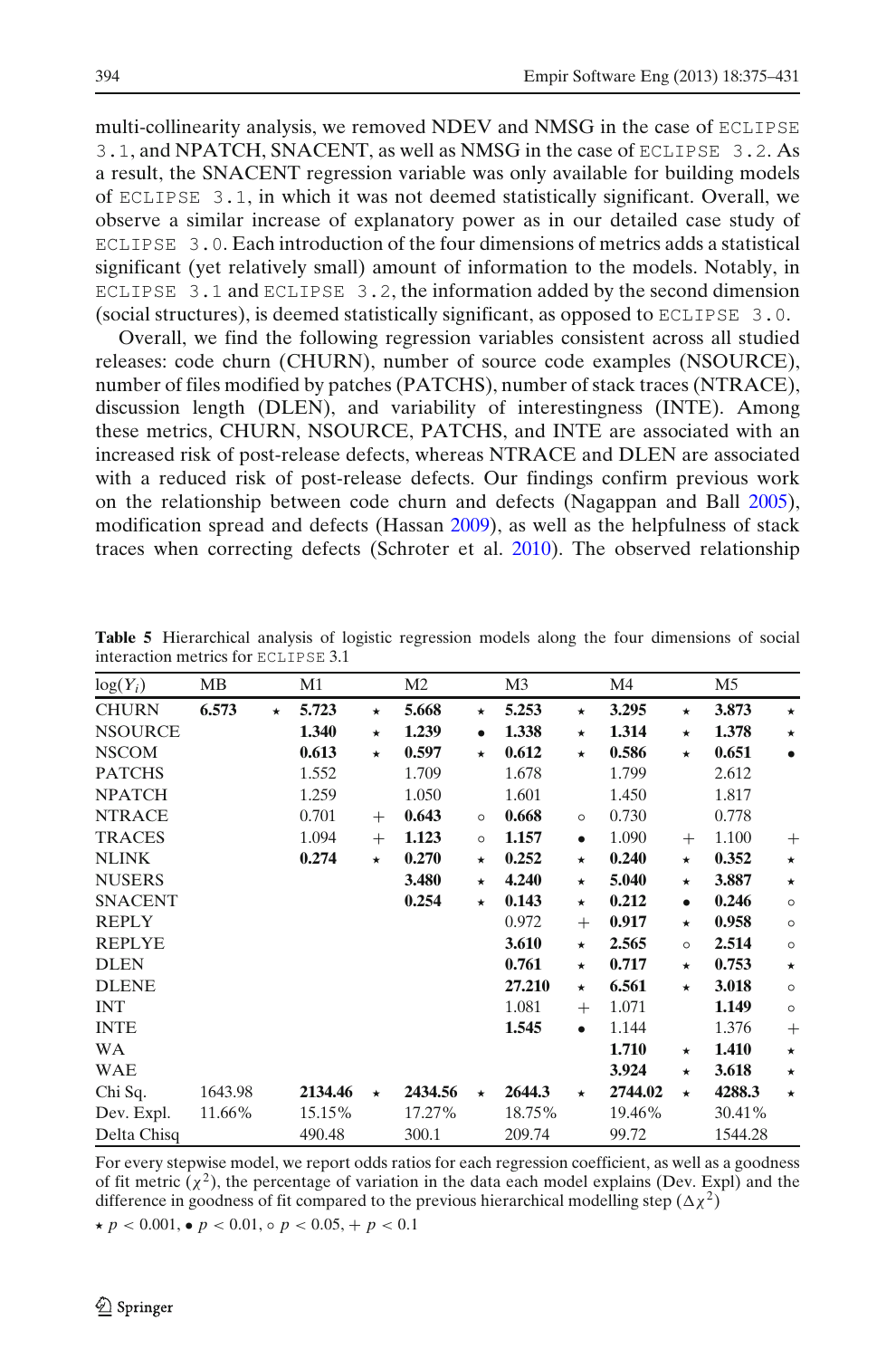| $log(Y_i)$     | MВ      |         | М1      |         | M2      |           | M3     |           | M4      |           | M5      |         |
|----------------|---------|---------|---------|---------|---------|-----------|--------|-----------|---------|-----------|---------|---------|
| <b>CHURN</b>   | 4.614   | $\star$ | 4.277   | $\star$ | 4.312   | $\star$   | 3.332  | $\star$   | 4.867   | $\star$   | 5.809   | $\star$ |
| <b>NSOURCE</b> |         |         | 1.991   | $\star$ | 1.933   | $\star$   | 2.042  | $\star$   | 2.056   | $\star$   | 1.894   | $\star$ |
| <b>NSCOM</b>   |         |         | 0.572   | $\star$ | 0.604   | $\star$   | 0.564  | $\star$   | 0.552   | $\star$   | 0.487   | $\star$ |
| <b>PATCHS</b>  |         |         | 1.592   |         | 1.525   |           | 1.648  |           | 1.791   |           | 2.083   |         |
| <b>NTRACE</b>  |         |         | 0.581   | $\circ$ | 0.566   | $\circ$   | 0.690  |           | 0.678   |           | 0.604   |         |
| <b>TRACES</b>  |         |         | 1.223   | $\star$ | 1.225   | $\star$   | 1.167  | $\circ$   | 1.182   | $\bullet$ | 1.133   | $^{+}$  |
| <b>NLINK</b>   |         |         | 1.254   | $\star$ | 1.223   | $\bullet$ | 1.136  |           | 1.056   |           | 1.543   | $\star$ |
| <b>NDEVS</b>   |         |         |         |         | 0.882   | $\circ$   | 0.814  | $\bullet$ | 0.785   | $\star$   | 0.869   |         |
| <b>NUSERS</b>  |         |         |         |         | 1.186   | $\bullet$ | 1.126  | $^{+}$    | 1.134   | $^{+}$    | 0.866   |         |
| <b>REPLY</b>   |         |         |         |         |         |           | 1.002  |           | 1.029   | $\circ$   | 1.059   |         |
| <b>REPLYE</b>  |         |         |         |         |         |           | 4.808  | $\star$   | 5.073   | $\star$   | 7.708   | $\star$ |
| <b>DLEN</b>    |         |         |         |         |         |           | 0.858  | $\star$   | 0.904   | $\star$   | 0.948   |         |
| <b>DLENE</b>   |         |         |         |         |         |           | 0.305  | $\star$   | 0.541   | $^{+}$    | 0.150   | $\star$ |
| <b>INT</b>     |         |         |         |         |         |           | 1.210  | $\star$   | 1.186   | $\star$   | 1.081   |         |
| <b>INTE</b>    |         |         |         |         |         |           | 2.580  | $\star$   | 3.415   | $\star$   | 3.148   | $\star$ |
| <b>WA</b>      |         |         |         |         |         |           |        |           | 0.728   | $\star$   | 0.744   | $\star$ |
| <b>WAE</b>     |         |         |         |         |         |           |        |           | 0.342   | $\star$   | 0.257   | $\star$ |
| Chi Sq.        | 1198.83 | $\star$ | 1355.13 | $\star$ | 1364.31 | $\circ$   | 1470.4 | $\star$   | 1521.04 | $\star$   | 3106.11 | $\star$ |
| Dev. Expl.     | 7.84%   |         | 8.86%   |         | 8.92%   |           | 9.62%  |           | 9.95%   |           | 20.31%  |         |
| Delta Chisq    |         |         | 156.3   |         | 9.18    |           | 106.09 |           | 50.64   |           | 1585.07 |         |

<span id="page-20-0"></span>**Table 6** Hierarchical analysis of logistic regression models along the four dimensions of social interaction metrics for ECLIPSE 3.2

For every stepwise model, we report odds ratios for each regression coefficient, as well as a goodness of fit metric  $(\chi^2)$ , the percentage of variation in the data each model explains (Dev. Expl) and the difference in goodness of fit compared to the previous hierarchical modelling step  $(\Delta \chi^2)$  $p \neq 0.001$ ,  $p \neq 0.01$ ,  $p \neq 0.05$ ,  $p \neq 0.1$ 

between the number of source code examples (NSOURCE) and post-release defects might be explained through the need for concrete examples when issues are more complex, or hard to locate and fix. Further investigation of the relationship between variability in interestingness (INTE) and risk of post-release defects is needed before we can attempt an explanation, and is part of our future work.

#### **5 Case Study Two: Mozilla Firefox**

#### 5.1 Data Collection

For our case study on the Mozilla FIREFOX project, we obtained a snapshot of the concurrent version control (CVS) system of the Mozilla platform, and a snapshot of the BUGZILLA issue tracking system. The CVS system contains the development history of the Mozilla platform up to (but not including) version 3.5 of the FIREFOX browser. For the development of FIREFOX version 3.5 and higher, the Mozilla team switched to the Mercurial distributed version control system.

Overall, we collected a total of 567,595 issues that have been submitted to the BUGZILLA system between April 1997 and August 2010. The collected version control history contains a total of 664,626 changes (accounting for 217,919 transactions)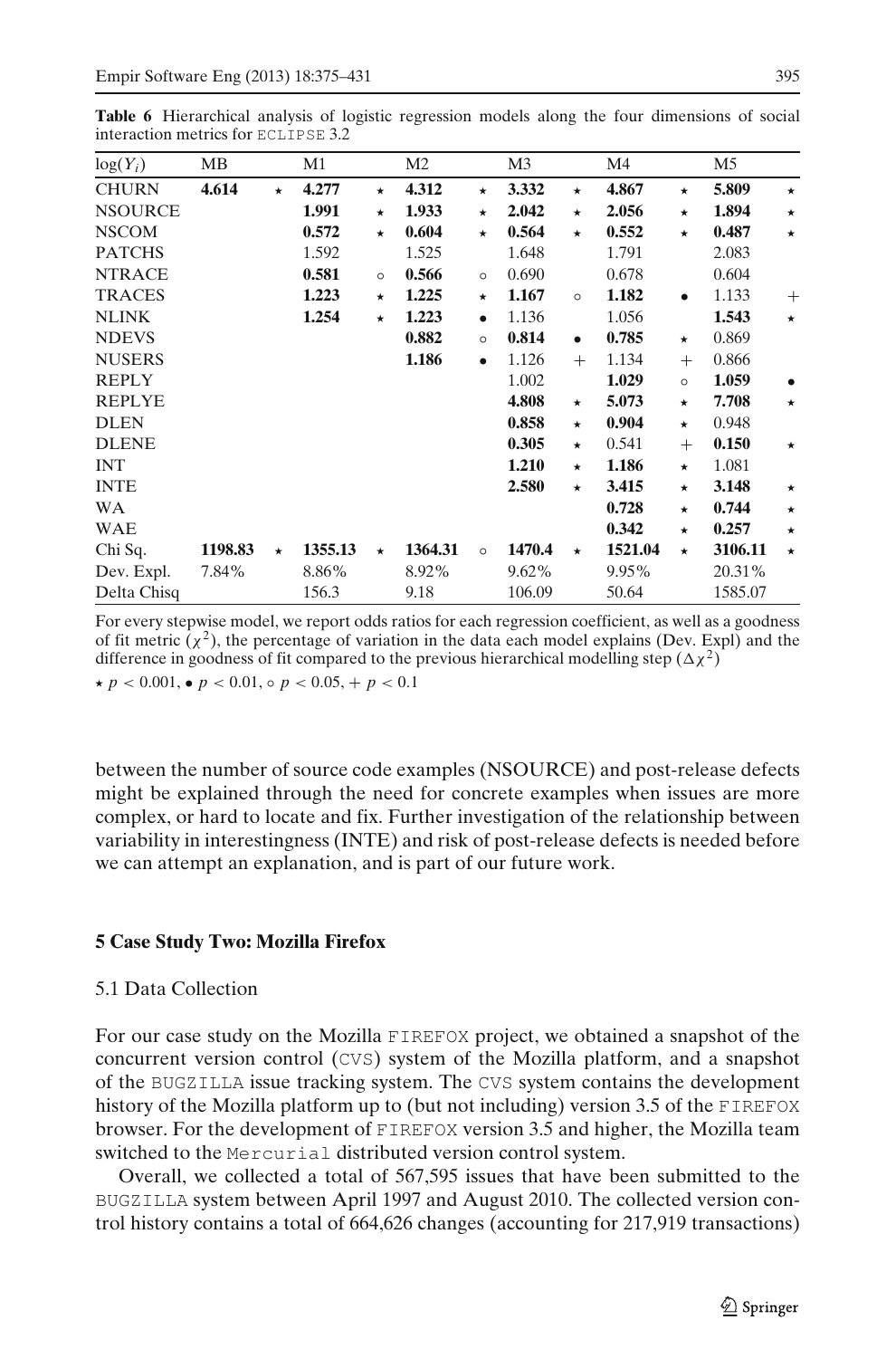<span id="page-21-0"></span>that have been carried out between April 1998 and August 2010. For the Mozilla FIREFOX project, crash logs were recorded in the form of *Talkback* traces between release 2.0 and 3.0. This proprietary crash reporting system was replaced in release 3.0 with an open-source version. These new crash logs are no longer collected in the issue tracking system. As a result, we have no stack trace measure available for our case study on the Mozilla FIREFOX project.

In order to link issue reports to transactions in the version control system, we use the same approach described in our case study on the ECLIPSE project (Section [4\)](#page-11-0). However, we modified the set of keywords that point at bug identifiers to include those patterns that are specific to the Mozilla project. Overall, we were able to recover 165,342 links between source code files and issue reports.

Similar to our case study on the ECLIPSE project (Section [4\)](#page-11-0), we collected measurements for a period of six months before the releases of FIREFOX 1.5 (released November 29th, 2005), FIREFOX 2.0 (released October 24th, 2006), and FIREFOX 3.0 (released June 17th, 2008). For each release, we also collected the amount of post-release defects for a period of six months after release. In the following, we present a detailed case study on FIREFOX 3.0, which is followed by a discussion and comparison of earlier releases.

### 5.2 Preliminary Analysis of Social Interaction Measures

For our case study on FIREFOX 3.0, we follow the same statistical approach described earlier in our case study on the ECLIPSE project (Section [4.2\)](#page-12-0) and begin with a general analysis of the data in the form of descriptive statistics, followed by an analysis of multi-collinearity. Table 7 presents a summary of our metrics in the form of descriptive statistics. We again observe a relatively high amount of skew

|                | Mean    | SD      | Min  | Max      | Skew    |
|----------------|---------|---------|------|----------|---------|
| <b>POST</b>    | 0.21    | 0.79    | 0.00 | 22.00    | 7.89    |
| <b>CHURN</b>   | 2.74    | 4.58    | 1.00 | 83.00    | 6.67    |
| <b>NSOURCE</b> | 6.13    | 14.86   | 0.00 | 130.00   | 5.08    |
| <b>NSCOM</b>   | 0.65    | 0.83    | 0.00 | 13.00    | 2.18    |
| <b>NPATCH</b>  | 0.00    | 0.03    | 0.00 | 1.00     | 25.88   |
| <b>PATCHS</b>  | 0.00    | 0.04    | 0.00 | 1.00     | 23.96   |
| <b>NLINK</b>   | 2.04    | 3.38    | 0.00 | 31.00    | 5.11    |
| <b>NPART</b>   | 5.90    | 3.71    | 1.00 | 41.00    | 2.32    |
| <b>NDEVS</b>   | 5.39    | 3.09    | 1.00 | 33.00    | 1.91    |
| <b>NUSERS</b>  | 0.51    | 1.09    | 0.00 | 19.00    | 4.42    |
| <b>SNACENT</b> | 0.26    | 0.08    | 0.00 | 0.50     | $-0.39$ |
| <b>NMSG</b>    | 19.21   | 15.74   | 1.00 | 137.00   | 1.91    |
| <b>REPLY</b>   | 53.82   | 92.05   | 0.00 | 2246.00  | 9.17    |
| <b>REPLYE</b>  | 0.21    | 0.11    | 0.00 | 0.64     | 0.11    |
| <b>DLEN</b>    | 1212.47 | 1330.70 | 2.00 | 13325.00 | 2.45    |
| <b>DLENE</b>   | 0.31    | 0.09    | 0.00 | 0.52     | $-0.85$ |
| <b>INT</b>     | 9.70    | 8.61    | 0.00 | 106.00   | 2.30    |
| <b>INTE</b>    | 0.12    | 0.18    | 0.00 | 1.00     | 1.45    |
| WA             | 24.31   | 16.90   | 0.00 | 86.00    | 1.11    |
| <b>WAE</b>     | 0.09    | 0.14    | 0.00 | 1.00     | 1.32    |

**Table 7** Descriptive statistics of social interaction measures in the Mozilla FIREFOX project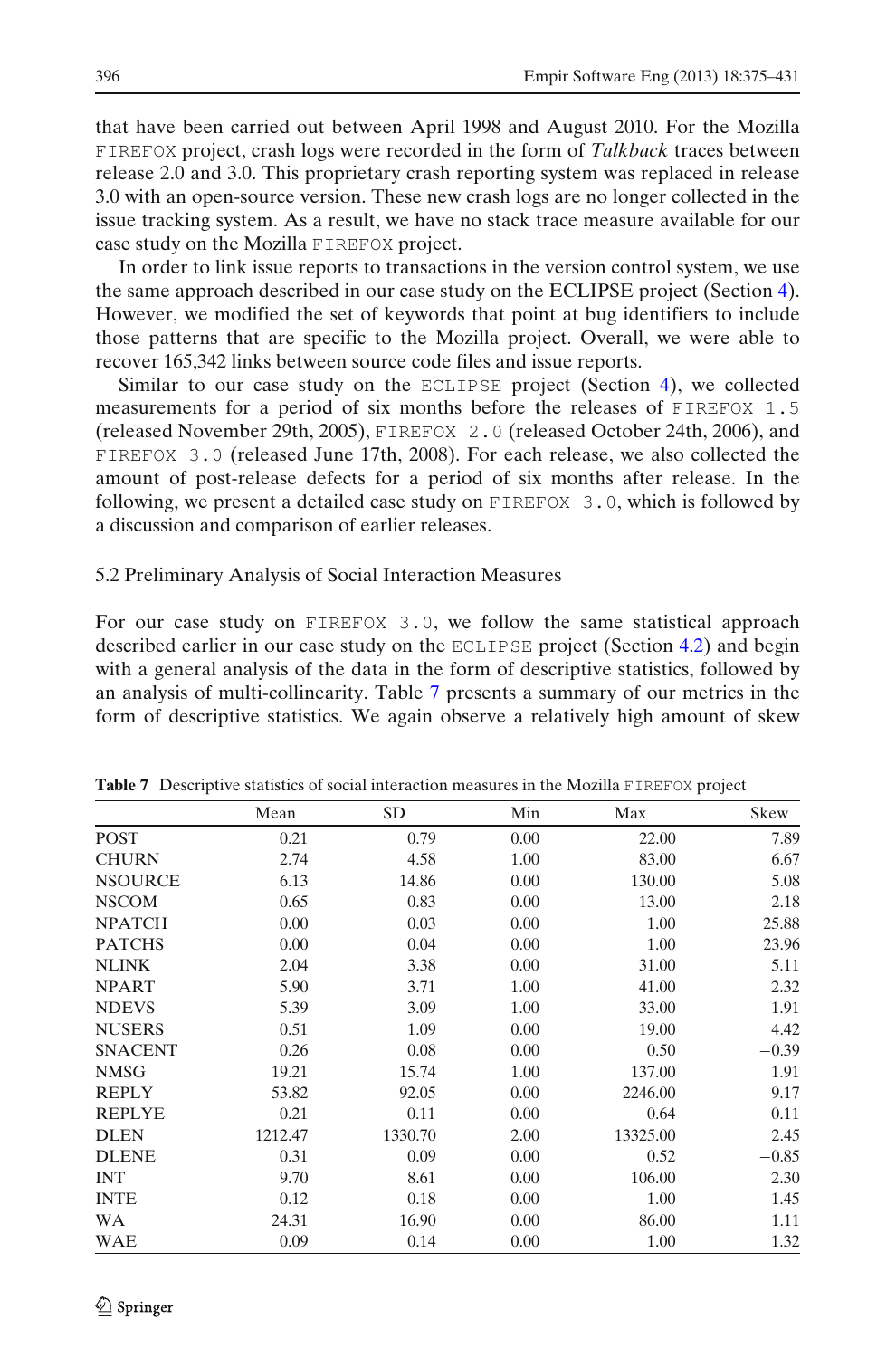in the data, such that we will use standard log transformations of all metrics in the remainder of our analysis.

The results of our analysis of pair-wise correlations are presented in Fig. 5. We see that our data exhibits a high amount of multi-collinearity that we have to deal with before creating our statistical models. Especially notable are the observed correlations between the measures of the number of participants in a discussion (NPART, NDEVS, NUSERS) and most other metrics, as well as correlations between interestingness (INTE) and workflow (WAE), and the size of patches (PATCHS) and the number of patches submitted (NPATCH).

In order to resolve these multi-collinearity issues, we again perform a step-wise VIF analysis, starting with a regression model that contains all our measurements as independent variables and removing the variable with the highest VIF at each step, before re-evaluating our model.

The results of this analysis are presented in Table [8.](#page-23-0) Model 1 denotes our starting model, containing all variables. We observe that the number of messages in the discussion (NMSG) has the highest VIF value of 20.44. We remove NMSG from our model and re-evaluate the variance inflation factors (Model 2), at which point we observe the highest VIF measure of 19.07 for the number of patches submitted (NPATCH). We remove NPATCH from our model and re-compute all variance inflation factors. In Model 3, we observe two variables with a VIF measure above 10: number of developers (NDEV) and the measure of centrality in the social network (SNACENT), which both showed a high inter-correlation in the correlogram (Fig. 5). We remove the variable with the higher VIF measure, NDEV at a value of 14.03, and re-compute variance inflation factors of the remaining variables



**Fig. 5** Pairwise correlations of social interaction metrics in Mozilla FIREFOX 3.0 with levels  $p < 0.05$ , \*\*  $p < 0.01$ , \*\*\*  $p < 0.001$ . Strength of correlations is indicated by *colour* intensities; negative correlations are marked with an *outline*. The row labeled "post" refers to post-release defects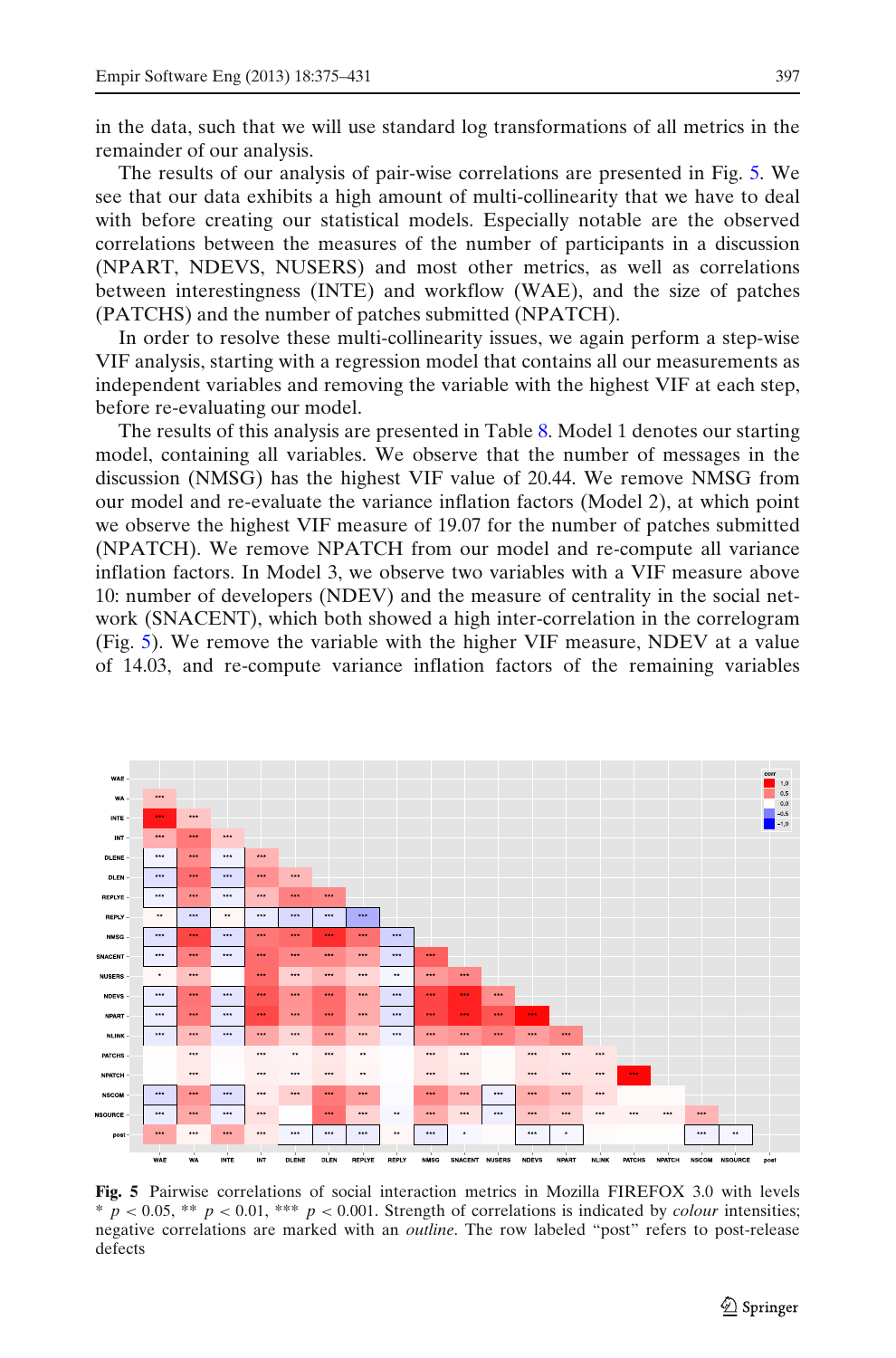<span id="page-23-0"></span>

| <b>Table 8</b> Step-wise analysis of<br>multicollinearity in the        | $log(Y_i)$     |         | Variance inflation factor |         |         |  |  |  |  |  |  |
|-------------------------------------------------------------------------|----------------|---------|---------------------------|---------|---------|--|--|--|--|--|--|
| MOZILLA 3.0 dataset                                                     |                | Model 1 | Model 2                   | Model 3 | Model 4 |  |  |  |  |  |  |
|                                                                         | <b>NSOURCE</b> | 2.90    | 2.87                      | 2.87    | 2.86    |  |  |  |  |  |  |
|                                                                         | <b>NSCOM</b>   | 2.60    | 2.67                      | 2.67    | 2.65    |  |  |  |  |  |  |
|                                                                         | <b>NPATCH</b>  | 18.81   | 19.07                     |         |         |  |  |  |  |  |  |
|                                                                         | <b>PATCHS</b>  | 18.75   | 19.00                     | 1.05    | 1.03    |  |  |  |  |  |  |
|                                                                         | <b>NLINK</b>   | 1.88    | 1.89                      | 1.89    | 1.86    |  |  |  |  |  |  |
|                                                                         | <b>NDEVS</b>   | 15.45   | 14.05                     | 14.03   | –       |  |  |  |  |  |  |
|                                                                         | <b>NUSERS</b>  | 2.29    | 2.22                      | 2.22    | 1.99    |  |  |  |  |  |  |
|                                                                         | <b>SNACENT</b> | 14.01   | 13.45                     | 13.45   | 2.92    |  |  |  |  |  |  |
|                                                                         | <b>NMSG</b>    | 20.44   |                           |         |         |  |  |  |  |  |  |
|                                                                         | <b>REPLY</b>   | 1.43    | 1.36                      | 1.36    | 1.33    |  |  |  |  |  |  |
|                                                                         | <b>REPLYE</b>  | 2.20    | 2.33                      | 2.33    | 2.30    |  |  |  |  |  |  |
|                                                                         | <b>DLEN</b>    | 8.91    | 3.01                      | 3.01    | 2.99    |  |  |  |  |  |  |
|                                                                         | <b>DLENE</b>   | 4.14    | 1.84                      | 1.84    | 1.83    |  |  |  |  |  |  |
| Bold entries denote variables                                           | <b>INT</b>     | 3.73    | 3.71                      | 3.71    | 3.40    |  |  |  |  |  |  |
| that have been selected for                                             | <b>INTE</b>    | 5.74    | 5.92                      | 5.92    | 5.88    |  |  |  |  |  |  |
| removal during VIF analysis<br>(highest VIF measures in each)<br>model) | <b>WA</b>      | 3.85    | 2.95                      | 2.95    | 2.92    |  |  |  |  |  |  |
|                                                                         | WAE            | 6.88    | 7.12                      | 7.12    | 7.12    |  |  |  |  |  |  |

(Model 4). As all remaining variables have a VIF measure below 10, we stop at this point and obtain our final set of variables with minimized multicollinearity.

### 5.3 Hierarchical Analysis

Using the reduced set of regression variables that we obtained by resolving multicollinearity issues through step-wise VIF analysis in Section [5.2,](#page-21-0) we continue our hierarchical analysis to determine the relative impact of each of the four dimensions of social interaction metrics on post-release defects.

The results of our step-wise hierarchical analysis are presented in Table [9.](#page-24-0) Similar to our case study on ECLIPSE, we report all coefficients in the form of odds ratios, rather than the actual regression coefficients themselves, to ease interpretation.

Our hierarchical analysis starts with a baseline model MB, which relates only code churn to post-release defects. The results show, that churn is positively associated to post-release defects, same as it was in the ECLIPSE project.

Model M1 introduces the first dimension, structural information present in the discussions. Two information items turn out as statistically significant in the model: the amount of source code present in the discussion (NSOURCE), with an odds ratio of 0.891, and the amount of links (NLINK) with an odds ratio of 1.196. In contrast to our case study on ECLIPSE 3.0, NSOURCE is connected with an odds ratio smaller than 1.0, indicating that a larger amount of source code in the discussion is connected with a lower chance of post-release defects. A manual inspection of one hundred issue reports containing source code yielded no clear evidence on why this connection is opposite to our findings for ECLIPSE 3.0. On the other hand, the number of links in the discussion (NLINK), is connected with a larger amount of post-release defects, as it was in our case study on ECLIPSE 3.0. One possible explanation for this finding could be the presence of links to the external Talkback crash-report tracking systems present in the discussions of issue reports.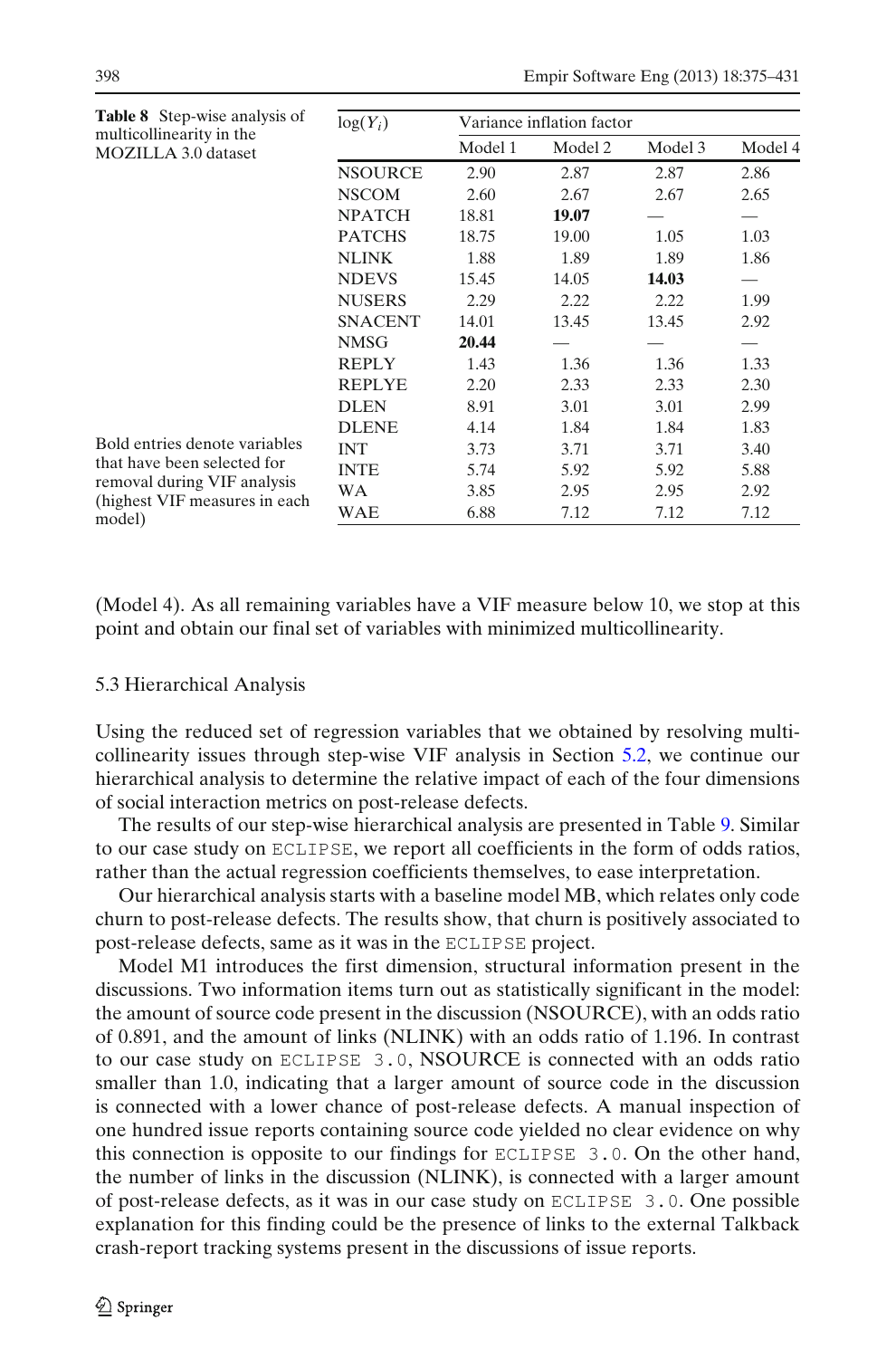| $log(Y_i)$      | MB     |         | М1     |           | M <sub>2</sub> |         | M <sub>3</sub> |           | M4      |           | M5      |         |
|-----------------|--------|---------|--------|-----------|----------------|---------|----------------|-----------|---------|-----------|---------|---------|
| <b>CHURN</b>    | 4.452  | $\star$ | 4.605  | $\star$   | 4.737          | $\star$ | 5.097          | $\star$   | 5.316   | $\star$   | 4.009   | $\star$ |
| NSOURCE         |        |         | 0.891  | $\circ$   | 0.904          |         | 0.943          |           | 1.018   |           | 0.915   |         |
| NSCOM           |        |         | 0.794  |           | 0.957          |         | 1.202          |           | 1.295   |           | 1.599   | $\circ$ |
| <b>PATCHS</b>   |        |         | 4.974  |           | 8.498          |         | 6.168          |           | 6.884   | $\circ$   | 42.806  |         |
| NLINK           |        |         | 1.196  | $\bullet$ | 1.378          | $\star$ | 1.508          | $\star$   | 1.475   | $\star$   | 1.253   |         |
| NPART           |        |         |        |           | 0.177          | $\star$ | 0.677          |           | 1.075   |           | 0.686   |         |
| <b>NUSERS</b>   |        |         |        |           | 1.637          | $\star$ | 1.931          | $\star$   | 1.996   | $\star$   | 1.576   |         |
| <b>SNACENT</b>  |        |         |        |           | 1208.985       |         | 44.281         |           | 2.050   |           | 67.204  |         |
| <b>REPLY</b>    |        |         |        |           |                |         | 0.928          | $\circ$   | 0.987   |           | 1.000   |         |
| <b>REPLYE</b>   |        |         |        |           |                |         | 0.016          | $\star$   | 0.067   | $\star$   | 0.247   |         |
| <b>DLEN</b>     |        |         |        |           |                |         | 1.026          |           | 1.117   | $\circ$   | 1.043   |         |
| <b>DLENE</b>    |        |         |        |           |                |         | 0.814          |           | 5.571   | $\bullet$ | 1.150   |         |
| INT             |        |         |        |           |                |         | 0.507          | $\star$   | 0.557   | $\star$   | 0.846   |         |
| <b>INTE</b>     |        |         |        |           |                |         | 3.061          | $\bullet$ | 3.969   | $\bullet$ | 2.836   |         |
| WА              |        |         |        |           |                |         |                |           | 0.492   | $\star$   | 0.715   | $\star$ |
| WAE             |        |         |        |           |                |         |                |           | 1.953   |           | 4.246   |         |
| $\chi^2$        | 744.14 | $\star$ | 773.88 | $\star$   | 807.54         | $\star$ | 933.29         | $\star$   | 1007.11 | $\star$   | 1836.43 | $\star$ |
| Dev. Expl.      | 14.90% |         | 15.49% |           | 16.17%         |         | 18.68%         |           | 20.16%  |           | 36.76%  |         |
| $\Delta \chi^2$ |        |         | 29.74  |           | 33.66          |         | 125.75         |           | 73.82   |           | 829.32  |         |
|                 |        |         |        |           |                |         |                |           |         |           |         |         |

<span id="page-24-0"></span>**Table 9** Hierarchical analysis of logistic regression models along the four dimensions of social interaction metrics for Mozilla FIREFOX 3.0

For every stepwise model, we report odds ratios for each regression coefficient, as well as a goodness of fit metric  $(\chi^2)$ , the percentage of variation in the data each model explains (Dev. Expl) and the difference in goodness of fit compared to the previous hierarchical modelling step  $(\Delta \chi^2)$ 

Bold entries denote significant regression coefficients (p level smaller than 0.05)

 $p \times p < 0.001$ ,  $p \times 0.01$ ,  $p < 0.05$ ,  $p \times 0.1$ 

**Summary:** *Overall, our results indicate that for FIREFOX 3.0, source code in a discussion is connected with a decreased failure proneness, whereas the number of links is connected with an increase failure proneness. The explanatory power of the model increases by only 0.59% over the baseline model, however this increase is deemed statistically signif icant through analysis of variance (ANOVA).*

Model M2 introduces the second dimension of social interaction metrics: social structures. Similar to our findings in our previous case study on ECLIPSE 3.1 and ECLIPSE 3.2, we find a statistically significant connection of this dimension with post-release defects. All three variables, the number of participants in a discussion (NPART), the amount of participants that are considered users (NUSERS) and the centrality measure, which describes the degree to which participants communicate with everyone else in the discussion (SNACENT), are considered statistically significant for this model. Considering the odds ratios of each variable, we find that the overall number of participants in the discussion is connected with a decrease of postrelease defects, whereas both the amount of users in the discussion as well as the degree to which each participant talks to everyone else, connected with an increase of post-release defects.

**Summary:** Overall, we find the second dimension, social structures to have a sta*tistically signif icant ef fect on the explanatory power of our model. Even though the*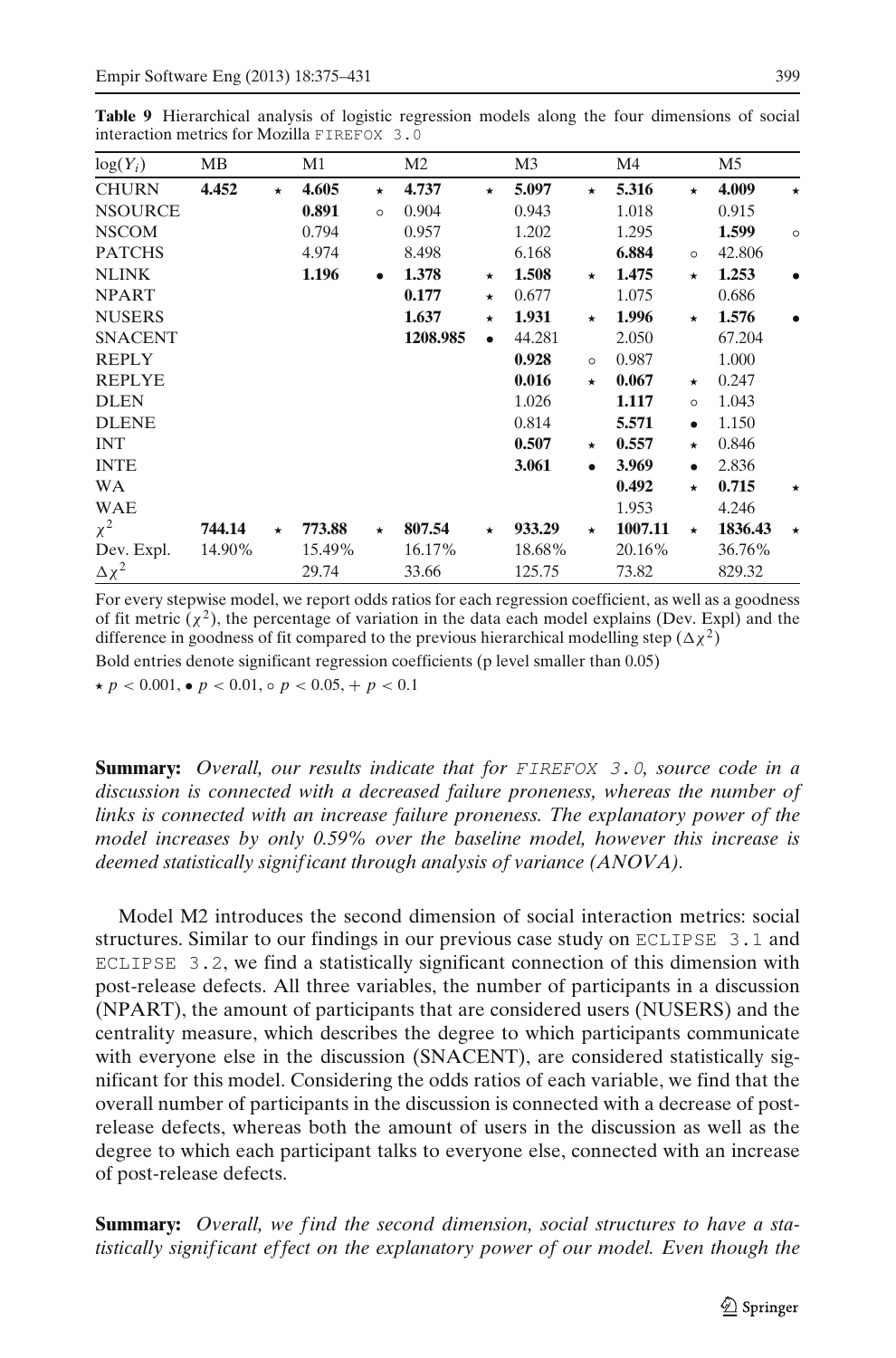<span id="page-25-0"></span>*relative increase in explanatory power over model M1 is only* 0.68%*, this minor increase is statistically signif icant.*

Model M3 introduces the third dimension of metrics: communication dynamics. The results show a statistically significant and negative relation between the measures of reply time (REPLY) and the corresponding entropy measure (REPLYE), as well as interestingness of an issue report (INT). The variability in interestingness (INTE) shows the same statistically significant and positive relation to the risk of post-release defects, that we have observed earlier in our case study on ECLIPSE.

**Summary:** *Overall, we observe that the introduction of the third dimension (communication dynamics) leads to a four to f ive times increase of explanatory power in the model compared to the previous two dimensions (*+*2.51%). This increase is statistically signif icant. Similar to our f indings in ECLIPSE, discussion f low and interestingness are strongly connected to post-release defects.*

Model M4 introduces the fourth dimension of social interaction metrics used in our study: workflow activity. In contrast to our findings on ECLIPSE 3.0, our results show a statistically significant, strongly negative relation between the amount of workflow activities (WA) and post-release defects in FIREFOX 3.0. Upon

| $log(Y_i)$     | MB      |         | M1      |         | M <sub>2</sub> |         | M <sub>3</sub> |           | M4      |           | M5      |           |
|----------------|---------|---------|---------|---------|----------------|---------|----------------|-----------|---------|-----------|---------|-----------|
| <b>CHURN</b>   | 6.437   | $\star$ | 6.000   | $\star$ | 6.114          | $\star$ | 5.250          | $\star$   | 4.761   | $\star$   | 4.618   | $\star$   |
| <b>NSOURCE</b> |         |         | 1.162   | $\star$ | 1.104          | $\circ$ | 1.159          | $\bullet$ | 1.161   | $\bullet$ | 1.189   | $\bullet$ |
| <b>NSCOM</b>   |         |         | 1.320   | $\star$ | 1.780          | $\star$ | 2.407          | $\star$   | 2.378   | $\star$   | 1.279   |           |
| <b>PATCHS</b>  |         |         | 0.568   |         | 0.477          |         | 0.676          |           | 0.731   |           | 0.360   |           |
| <b>NLINK</b>   |         |         | 1.073   | $\circ$ | 1.348          | $\star$ | 1.267          | $\star$   | 1.265   | $\star$   | 1.046   |           |
| <b>NPART</b>   |         |         |         |         | 0.474          | $\star$ | 0.682          |           | 0.641   | $^{+}$    | 1.938   | $^{+}$    |
| <b>NUSERS</b>  |         |         |         |         | 1.150          | $\circ$ | 1.055          |           | 1.068   |           | 0.662   | $\star$   |
| <b>SNACENT</b> |         |         |         |         | 2.931          |         | 7.403          |           | 14.568  | $^{+}$    | 0.140   |           |
| <b>REPLY</b>   |         |         |         |         |                |         | 1.054          | $\circ$   | 1.050   | $\circ$   | 1.048   |           |
| <b>REPLYE</b>  |         |         |         |         |                |         | 0.397          | $^{+}$    | 0.384   | $\circ$   | 0.055   | $\star$   |
| <b>DLEN</b>    |         |         |         |         |                |         | 0.856          | $\star$   | 0.879   | $\bullet$ | 1.040   |           |
| <b>DLENE</b>   |         |         |         |         |                |         | 0.075          | $\star$   | 0.081   | $\star$   | 0.046   | $\star$   |
| <b>INT</b>     |         |         |         |         |                |         | 0.907          | $\circ$   | 0.888   | $\circ$   | 0.716   | $\star$   |
| <b>INTE</b>    |         |         |         |         |                |         | 4.148          | $\star$   | 2.212   | $\circ$   | 4.004   | $\circ$   |
| <b>WA</b>      |         |         |         |         |                |         |                |           | 0.966   |           | 0.945   |           |
| <b>WAE</b>     |         |         |         |         |                |         |                |           | 4.190   | $\bullet$ | 4.672   | $\circ$   |
| $Chi-Sq$       | 1269.46 | $\star$ | 1365.92 | $\star$ | 1432.34        | $\star$ | 1583.29        | $\star$   | 1593.34 | $\star$   | 2760.34 | $\star$   |
| Dev.Expl       | 14.75%  |         | 15.87%  |         | 16.64%         |         | 18.40%         |           | 18.51%  |           | 32.07%  |           |
| Delta Chisq    |         |         | 96.46   |         | 66.42          |         | 150.95         |           | 10.05   |           | 1167    |           |

**Table 10** Hierarchical analysis of logistic regression models along the four dimensions of social interaction metrics for FIREFOX 1.5

For every stepwise model, we report odds ratios for each regression coefficient, as well as a goodness of fit metric  $(\chi^2)$ , the percentage of variation in the data each model explains (Dev. Expl) and the difference in goodness of fit compared to the previous hierarchical modelling step ( $\Delta \chi^2$ )

Bold entries denote statistically significant coefficients with a p level lower than 0.05

 $p \times p < 0.001$ ,  $p \times 0.01$ ,  $p < 0.05$ ,  $p \times 0.1$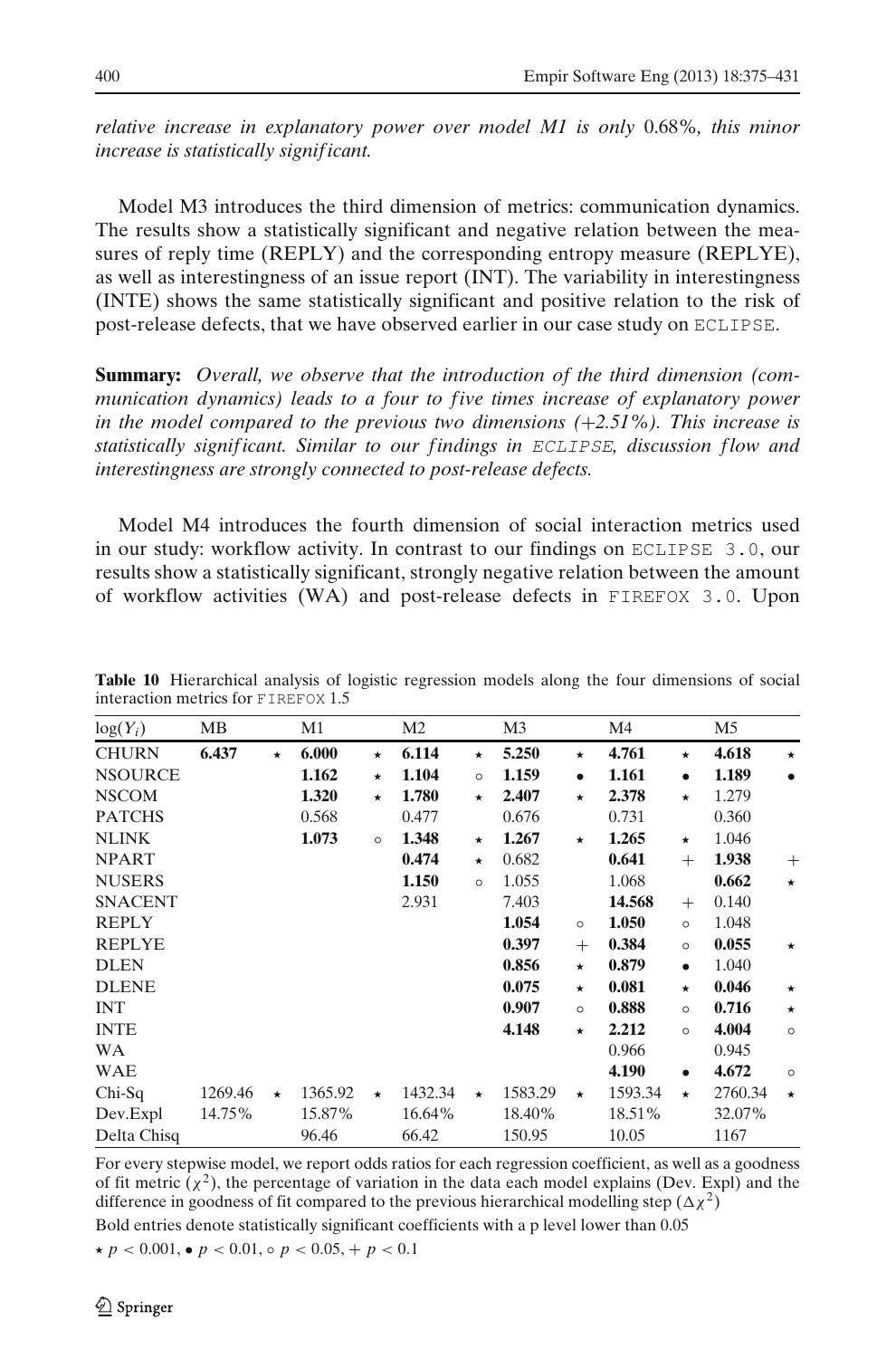manual inspection of the workflow activities in FIREFOX, we found a large amount of supporting workflow activities, such as the addition of attachments, modification or addition of supporting meta-information, such as version information, keywords, quality assurance contacts, or testing and debugging information. In contrast, we found a relatively strong emphasis on actual process activities such as the reassignment of the issue to a different developer, and other status changes that commonly relate to bug tossing (Guo et al[.](#page-54-0)  $2011$ ) in ECLIPSE.

**Summary:** Overall, the introduction of workflow activity metrics increases the ex*planatory power of the model by 1.48%. This increase is statistically signif icant. Our f indings indicate a strong negative relation between workf low activities and post release defects.*

### 5.4 Additional Versions of Firefox

We repeated the same hierarchical modelling approach for two additional releases of FIREFOX. The final models are presented in Tables [10](#page-25-0) and 11. Analysis of variance inflation factors led to the exclusion of NMSG and NDEVS in FIREFOX 1.5, and the exclusion of NMSG, NDEVS, as well as NPATCH in FIREFOX 2.0. As a

| $log(Y_i)$     | MB     |         | M1      |         | M <sub>2</sub> |         | M <sub>3</sub> |           | M4      |           | M5     |           |
|----------------|--------|---------|---------|---------|----------------|---------|----------------|-----------|---------|-----------|--------|-----------|
| <b>CHURN</b>   | 4.336  | $\star$ | 4.328   | $\star$ | 4.450          | $\star$ | 2.754          | $\star$   | 2.643   | $\star$   | 4.162  | $\star$   |
| <b>NSOURCE</b> |        |         | 0.973   |         | 0.966          |         | 1.018          |           | 1.019   |           | 1.073  |           |
| <b>NSCOM</b>   |        |         | 1.121   |         | 1.107          |         | 1.548          | $\bullet$ | 1.548   | ٠         | 1.041  |           |
| <b>PATCHS</b>  |        |         | 2.219   |         | 2.155          |         | 3.258          |           | 3.425   |           | 7.294  |           |
| <b>NLINK</b>   |        |         | 1.084   | $\circ$ | 1.185          | $\star$ | 1.208          | $\star$   | 1.198   | $\star$   | 0.967  |           |
| <b>NPART</b>   |        |         |         |         | 1.051          |         | 0.592          | $^{+}$    | 0.610   | $^{+}$    | 0.780  |           |
| <b>NUSERS</b>  |        |         |         |         | 0.607          | $\star$ | 0.678          | $\star$   | 0.685   | $\star$   | 0.651  | $\circ$   |
| <b>SNACENT</b> |        |         |         |         | 1.320          |         | 74.664         | $\circ$   | 81.532  | $\circ$   | 3.180  |           |
| <b>REPLY</b>   |        |         |         |         |                |         | 1.036          | $^{+}$    | 1.034   | $^{+}$    | 1.089  | $\circ$   |
| <b>REPLYE</b>  |        |         |         |         |                |         | 0.446          | $^{+}$    | 0.493   | $^{+}$    | 0.399  |           |
| <b>DLEN</b>    |        |         |         |         |                |         | 0.829          | $\star$   | 0.860   | $\star$   | 0.866  | $\circ$   |
| <b>DLENE</b>   |        |         |         |         |                |         | 0.134          | $\star$   | 0.198   | $\star$   | 0.848  |           |
| <b>INT</b>     |        |         |         |         |                |         | 1.302          | $\star$   | 1.254   | $\star$   | 1.411  |           |
| <b>INTE</b>    |        |         |         |         |                |         | 10.095         | $\star$   | 4.948   | $\star$   | 5.228  | $\bullet$ |
| WA             |        |         |         |         |                |         |                |           | 0.912   | $^{+}$    | 0.871  | $^{+}$    |
| <b>WAE</b>     |        |         |         |         |                |         |                |           | 4.380   | $\bullet$ | 2.261  |           |
| ChiSq          | 1292.6 | $\star$ | 1298.99 |         | 1347.93        | $\star$ | 1605.97        | $\star$   | 1621.35 | $\star$   | 3942.5 | $\star$   |
| Dev.Epl.       | 12.67% |         | 12.74%  |         | 13.22%         |         | 15.75%         |           | 15.90%  |           | 39.15% |           |
| DeltachiSq     |        |         | 29.74   |         | 33.66          |         | 125.75         |           | 73.82   |           | 829.32 |           |

**Table 11** Hierarchical analysis of logistic regression models along the four dimensions of social interaction metrics for FIREFOX 2.0

For every stepwise model, we report odds ratios for each regression coefficient, as well as a goodness of fit metric  $(\chi^2)$ , the percentage of variation in the data each model explains (Dev. Expl) and the difference in goodness of fit compared to the previous hierarchical modelling step ( $\Delta \chi^2$ )

Bold entries denote statistically significant coefficients with a p level lower than 0.05

$$
\star p < 0.001, \bullet p < 0.01, \circ p < 0.05, + p < 0.1
$$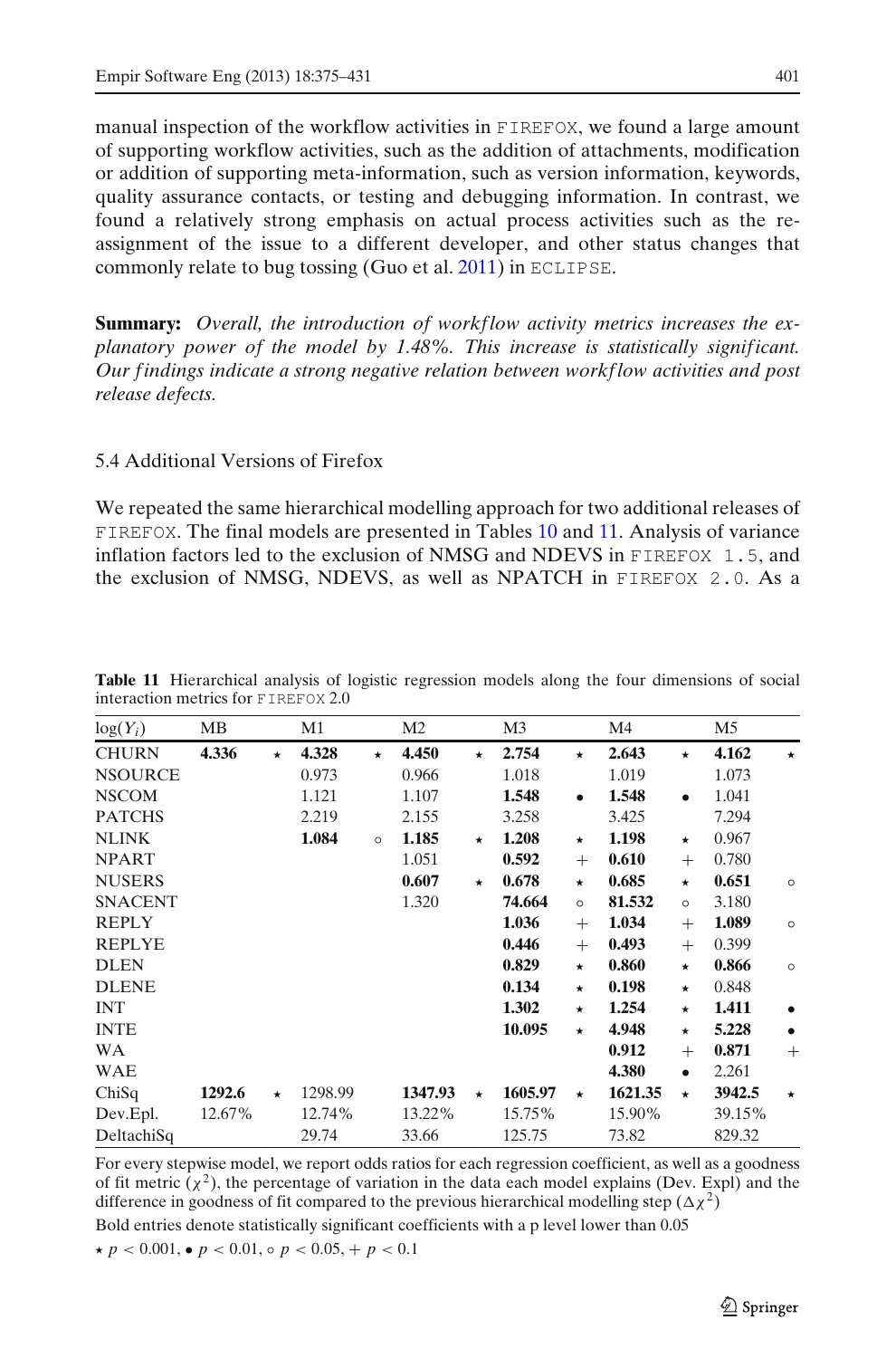<span id="page-27-0"></span>result, NPATCH was only available for FIREFOX 1.5, where is was not deemed statistically significant, and NDEVS was not available for any release of FIREFOX.

Overall, we observe a similar increase in explanatory power for each dimension, as seen in the detailed case study on FIREFOX 3.0. This is especially true for the large increase in explanatory power, when including experience metrics in models M5. We find the following metrics consistent across all three releases of FIREFOX: CHURN, NSOURCE, NSCOM, PATCHS, NLINK, SNACENT, INTE and WAE are statistically significant and connected with an increased risk of postrelease defects. REPLYE and WA are statistically significant and connected with a decreased risk of post-release defects. On the whole, we observe a larger set of consistent metrics for FIREFOX, than in the case of ECLIPSE.

#### **6 Discussion of the Results of Both Case Studies**

In this section, we present a summary and comparison of our findings from both case studies. For the purpose of comparing the regression variables of each model, we cannot directly compare the odds ratios, as discussed in Section [3.](#page-9-0) Instead we follow a standard approach in statistics, which has been successfully used in previous research (Mockus et al[.](#page-55-0) [2009\)](#page-55-0): to gain a comparable notion of the relative effect of each regression variable in each model, we first compute the mean values of each regression variable across the whole population from which the regression model was built. We use these mean values as an input into the linear equations connected with model *M*4 in each case study. This equation has the form  $Y = \beta_0 + \beta_1 v_1 \dots \beta_n v_n$ , with  $\beta_i$  the regression coefficients reported earlier, and  $v_i$  the mean values for each regression variable. For each regression variable, we then increase that one variable by 20%, keeping all other regression variables constant, and obtain a value *YE*. The difference  $\Delta_Y = Y_E - Y$  describes the relative effect of each regression variable on post-release defect probability within its respective range. Table [12](#page-28-0) presents the results of this analysis for each project and release. To increase readability, we have ordered the regression variables for each model according to  $\Delta_Y$  in decreasing order.

To further enable a simpler comparison of the effect of regression variables on post-release defect probability across releases and projects, we summarize our observations from Table [12](#page-28-0) in Table [13.](#page-29-0) Regression variables that are statistically significant at  $p < 0.005$  are marked in bold font face. When a regression variable increased the probability of post-release defects we put the value "POS", whenever a regression variable decreased the probability of post-release defects, we put the value "NEG". Variables that were removed by VIF analysis or were not available in a project (such as TRACES and NTRACE in FIREFOX), are left blank.

Overall, we note that only a few variables show a statistically significant connection to post-release defects across all releases and projects. In particular, these variables are: CHURN, NLINK, REPLYE, and INT. We also observe a number of regression variables, that are deemed statistically significant for one project but not for the other. In particular these variables are: NSCOM in FIREFOX, SNACENT in ECLIPSE, DLEN in ECLIPSE, INTE in FIREFOX, WA in ECLIPSE, and WAE in ECLIPSE.

Apart from statistical significance, the more interesting observation is the direction of effect, each variable has on the probability of post-release defects. We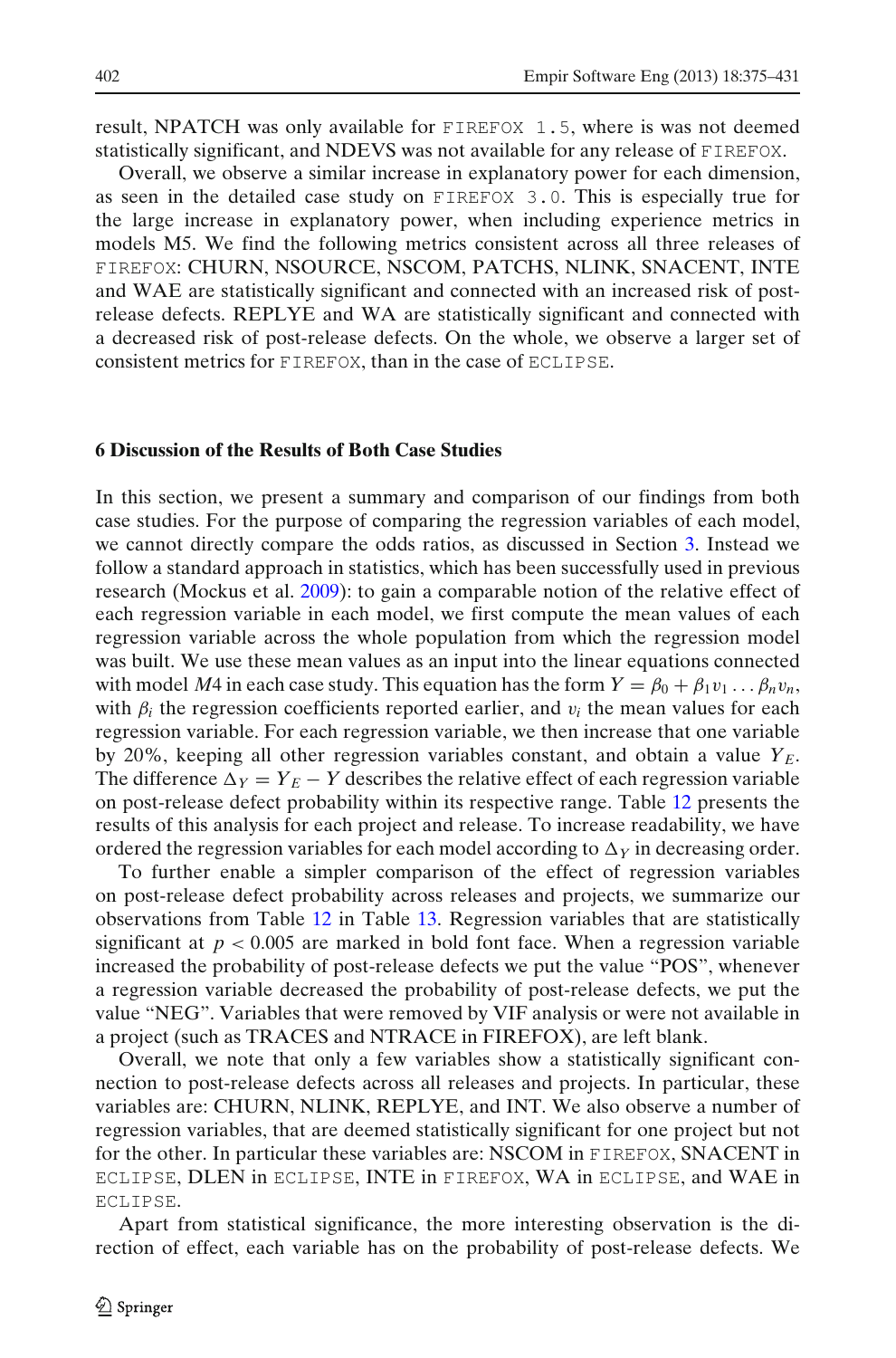<span id="page-28-0"></span>observe, that CHURN, NSOURCE, PATCHS and INTE are consistently connected with an increased risk of post-release defects across all releases of both projects. For both, code churn (CHURN) and number of files modified by patches (PATCHS), these findings are in line with previous work (Hassa[n](#page-54-0) [2009;](#page-54-0) Nagappan and Bal[l](#page-55-0) [2007\)](#page-55-0). However, the relationships between number of source code examples and postrelease defects, as well as interestingness entropy and post-release defects are neither obvious, nor intuitive, and open research opportunities for future work. Overall, we would like to note, that these variables (in addition to code churn) might be valuable for the use in defect prediction across releases and projects.

| Table 12 Relative effect of a<br>20% increase of a predictor | Delta Y     | Variable       | Delta Y     | Variable       |
|--------------------------------------------------------------|-------------|----------------|-------------|----------------|
| variable on post-release defect                              | Eclipse 3.0 |                | Firefox 1.5 |                |
| probability                                                  | 0.218179    | <b>NPART</b>   | 0.222083    | <b>CHURN</b>   |
|                                                              | 0.179844    | <b>CHURN</b>   | 0.050918    | <b>NSCOM</b>   |
|                                                              | 0.059674    | <b>WA</b>      | 0.027278    | <b>WAE</b>     |
|                                                              | 0.050326    | <b>NSOURCE</b> | 0.026945    | <b>NLINK</b>   |
|                                                              | 0.028323    | <b>WAE</b>     | 0.024222    | <b>NSOURCE</b> |
|                                                              | 0.016858    | <b>NLINK</b>   | 0.019508    | <b>INTE</b>    |
|                                                              | 0.008306    | <b>DLENE</b>   | 0.009344    | <b>REPLY</b>   |
|                                                              | 0.00775     | <b>NSCOM</b>   | 0.003484    | <b>SNACENT</b> |
|                                                              | 0.006909    | <b>PATCHS</b>  | 0.000899    | <b>PATCHS</b>  |
|                                                              | 0.000314    | <b>INTE</b>    | 0.000716    | <b>NUSERS</b>  |
|                                                              | $-0.001661$ | <b>TRACES</b>  | $-0.001256$ | <b>NPATCH</b>  |
|                                                              | $-0.002524$ | <b>REPLY</b>   | $-0.004555$ | <b>WA</b>      |
|                                                              | $-0.003112$ | <b>NTRACE</b>  | $-0.023008$ | <b>DLEN</b>    |
|                                                              | $-0.006269$ | <b>NPATCH</b>  | $-0.025847$ | <b>REPLYE</b>  |
|                                                              | $-0.019646$ | <b>DLEN</b>    | $-0.026162$ | <b>INT</b>     |
|                                                              | $-0.028327$ | <b>NUSERS</b>  | $-0.117742$ | <b>DLENE</b>   |
|                                                              | $-0.028965$ | <b>INT</b>     |             |                |
|                                                              | $-0.045887$ | <b>REPLYE</b>  |             |                |
|                                                              | $-0.132794$ | <b>NDEVS</b>   |             |                |
|                                                              | Eclipse 3.1 |                | Firefox 2.0 |                |
|                                                              | 0.151672    | <b>CHURN</b>   | 0.139716    | <b>CHURN</b>   |
|                                                              | 0.088716    | <b>WA</b>      | 0.064652    | <b>SNACENT</b> |
|                                                              | 0.078401    | <b>DLENE</b>   | 0.040164    | <b>INTE</b>    |
|                                                              | 0.067766    | <b>NUSERS</b>  | 0.031841    | <b>INT</b>     |
|                                                              | 0.026875    | <b>WAE</b>     | 0.029121    | <b>WAE</b>     |
|                                                              | 0.020078    | <b>REPLYE</b>  | 0.022206    | <b>NSCOM</b>   |
|                                                              | 0.018092    | <b>NSOURCE</b> | 0.021536    | <b>NLINK</b>   |
|                                                              | 0.010273    | <b>TRACES</b>  | 0.005882    | <b>REPLY</b>   |
|                                                              | 0.009493    | <b>INT</b>     | 0.002539    | <b>NSOURCE</b> |
|                                                              | 0.002724    | <b>INTE</b>    | 0.00018     | <b>PATCHS</b>  |
|                                                              | 0.000361    | <b>NPATCH</b>  | $-0.016856$ | <b>WA</b>      |
|                                                              | 0.000243    | <b>PATCHS</b>  | $-0.018102$ | <b>REPLYE</b>  |
|                                                              | $-0.00562$  | <b>NTRACE</b>  | $-0.026412$ | <b>NUSERS</b>  |
|                                                              | $-0.015629$ | <b>REPLY</b>   | $-0.027568$ | <b>DLEN</b>    |
|                                                              | $-0.017509$ | <b>NSCOM</b>   | $-0.071109$ | <b>DLENE</b>   |
|                                                              | $-0.049688$ | <b>SNACENT</b> |             |                |
|                                                              | $-0.06054$  | <b>DLEN</b>    |             |                |
|                                                              | $-0.101094$ | <b>NLINK</b>   |             |                |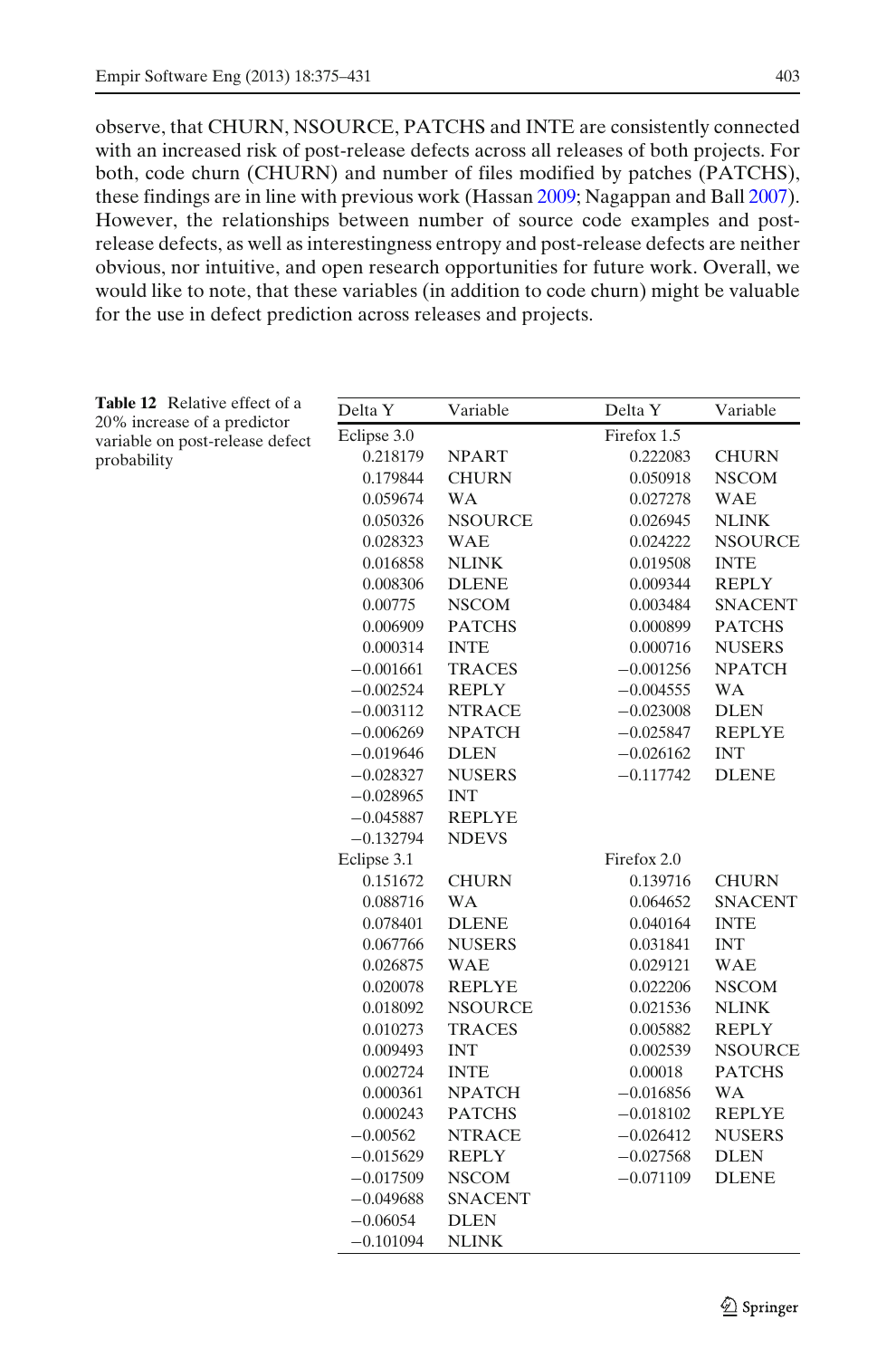<span id="page-29-0"></span>

| <b>Table 12</b> (continued) | Delta Y     | Variable       | Delta Y     | Variable       |
|-----------------------------|-------------|----------------|-------------|----------------|
|                             | Eclipse 3.2 |                | Firefox 3.0 |                |
|                             | 0.200102    | <b>CHURN</b>   | 0.228522    | <b>CHURN</b>   |
|                             | 0.043769    | <b>NSOURCE</b> | 0.079335    | <b>DLENE</b>   |
|                             | 0.030726    | <b>REPLYE</b>  | 0.048993    | <b>NLINK</b>   |
|                             | 0.023857    | <b>INT</b>     | 0.045122    | <b>NUSERS</b>  |
|                             | 0.021552    | <b>INTE</b>    | 0.029235    | <b>SNACENT</b> |
|                             | 0.017061    | <b>TRACES</b>  | 0.028377    | <b>INTE</b>    |
|                             | 0.005456    | <b>NUSERS</b>  | 0.020166    | <b>DLEN</b>    |
|                             | 0.005128    | <b>REPLY</b>   | 0.019694    | <b>NSCOM</b>   |
|                             | 0.002244    | <b>NLINK</b>   | 0.011393    | <b>NPART</b>   |
|                             | 0.000235    | <b>PATCHS</b>  | 0.011063    | WAE            |
|                             | $-0.004347$ | <b>NTRACE</b>  | 0.002835    | <b>NSOURCE</b> |
|                             | $-0.015711$ | <b>NSCOM</b>   | 0.000679    | <b>PATCHS</b>  |
|                             | $-0.018358$ | <b>DLEN</b>    | $-0.002309$ | <b>REPLY</b>   |
|                             | $-0.022822$ | <b>WAE</b>     | $-0.091363$ | <b>REPLYE</b>  |
|                             | $-0.023887$ | <b>DLENE</b>   | $-0.097416$ | <b>INT</b>     |
|                             | $-0.032865$ | <b>NDEVS</b>   | $-0.124795$ | WA             |
|                             | $-0.051129$ | <b>WA</b>      |             |                |

Furthermore, we observe a number of regression variables that are consistent within one project. In particular, these variables are: NSCOM, NLINK, SNACENT, REPLYE, WA and WAE for FIREFOX, as well as NDEVS, DLEN, and SCNA-CENT for ECLIPSE. These variables might still be valuable for the use in defect prediction within the same project, across multiple releases of the software.

|                | Mozilla    |            |            | Eclipse    |            |            |
|----------------|------------|------------|------------|------------|------------|------------|
|                | v1.5       | v2.0       | v3.0       | v3.0       | v3.1       | v3.2       |
| <b>CHURN</b>   | <b>POS</b> | <b>POS</b> | <b>POS</b> | <b>POS</b> | <b>POS</b> | <b>POS</b> |
| <b>NSOURCE</b> | <b>POS</b> | POS        | <b>POS</b> | <b>POS</b> | <b>POS</b> | <b>POS</b> |
| <b>NSCOM</b>   | <b>POS</b> | <b>POS</b> | <b>POS</b> | POS        | <b>NEG</b> | <b>NEG</b> |
| <b>NPATCH</b>  | <b>NEG</b> |            |            | <b>NEG</b> | POS        |            |
| <b>PATCHS</b>  | <b>POS</b> | <b>POS</b> | <b>POS</b> | <b>POS</b> | POS        | POS        |
| <b>NTRACE</b>  |            |            |            | <b>NEG</b> | <b>NEG</b> | <b>NEG</b> |
| <b>TRACES</b>  |            |            |            | <b>NEG</b> | <b>POS</b> | <b>POS</b> |
| <b>NLINK</b>   | <b>POS</b> | <b>POS</b> | <b>POS</b> | <b>POS</b> | <b>NEG</b> | <b>POS</b> |
| <b>NUSERS</b>  | <b>POS</b> | <b>NEG</b> | <b>POS</b> | <b>NEG</b> | <b>POS</b> | <b>POS</b> |
| <b>NDEVS</b>   |            |            |            | <b>NEG</b> |            | <b>NEG</b> |
| <b>SNACENT</b> | <b>POS</b> | <b>POS</b> | POS        |            | <b>NEG</b> |            |
| <b>DLEN</b>    | <b>NEG</b> | <b>NEG</b> | <b>POS</b> | <b>NEG</b> | <b>NEG</b> | <b>NEG</b> |
| <b>DLENE</b>   | <b>NEG</b> | <b>NEG</b> | POS        | POS        | <b>POS</b> | <b>NEG</b> |
| <b>REPLY</b>   | <b>POS</b> | <b>POS</b> | <b>NEG</b> | <b>NEG</b> | <b>NEG</b> | <b>POS</b> |
| <b>REPLYE</b>  | <b>NEG</b> | <b>NEG</b> | <b>NEG</b> | <b>NEG</b> | <b>POS</b> | <b>POS</b> |
| <b>INT</b>     | <b>NEG</b> | <b>POS</b> | <b>NEG</b> | <b>NEG</b> | <b>POS</b> | <b>POS</b> |
| <b>INTE</b>    | <b>POS</b> | <b>POS</b> | <b>POS</b> | POS        | <b>POS</b> | <b>POS</b> |
| WA             | <b>NEG</b> | <b>NEG</b> | <b>NEG</b> | <b>POS</b> | <b>POS</b> | <b>NEG</b> |
| <b>WAE</b>     | <b>POS</b> | <b>POS</b> | POS        | <b>POS</b> | <b>POS</b> | <b>NEG</b> |

**Table 13** Summary of effect direction of each regression variable on the probability of post-release defects

Statistically significant regression variables at  $p < 0.005$  are marked in bold font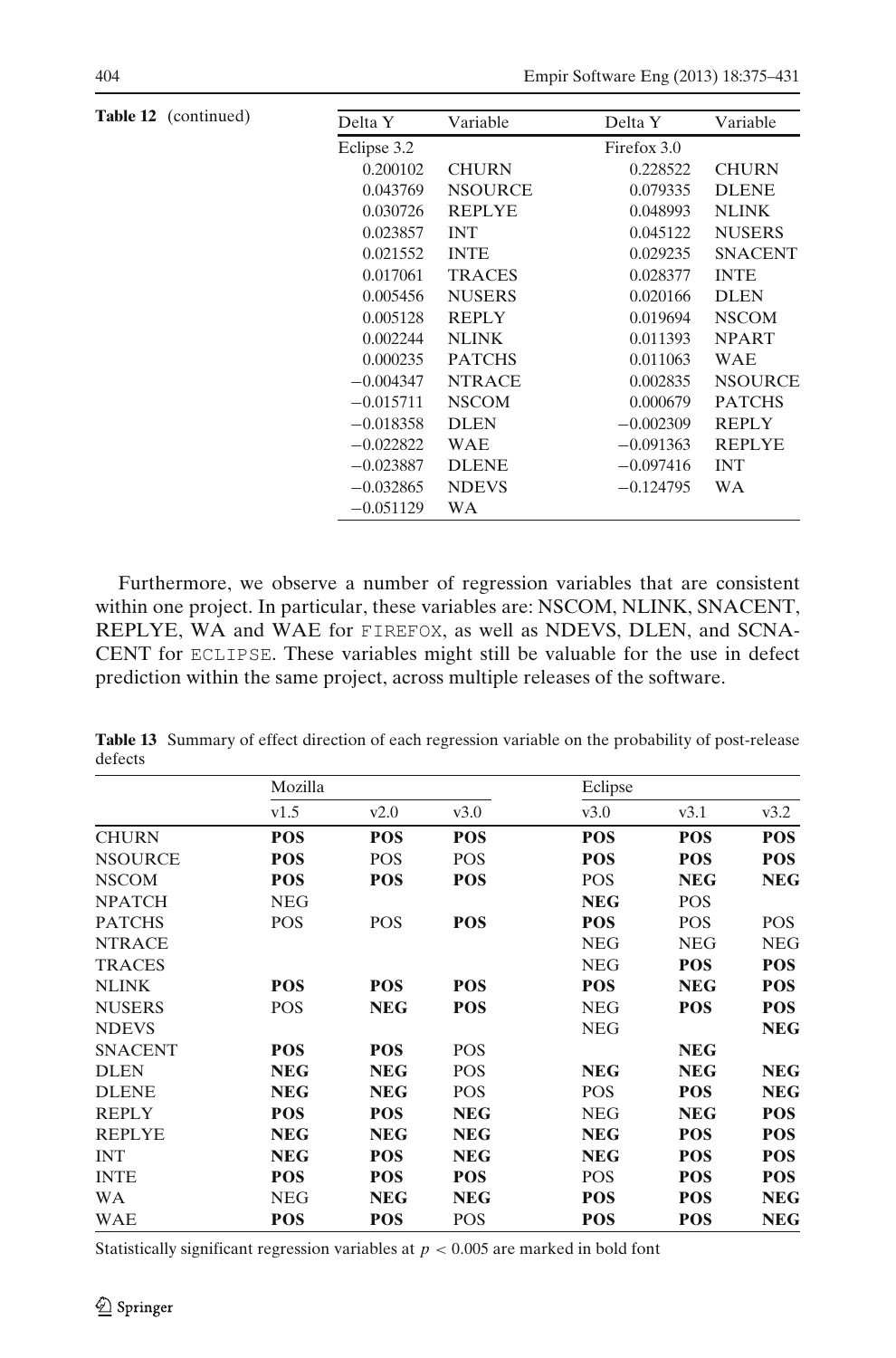In addition to the particular relationships between single regression variables and the probability of post-release defects, we observe a number of consistent trends for our overall prediction models. In particular, the four dimensions of social interaction metrics are able to improve the explanatory power of models between 2.17 (FIREFOX 1.5) and 3.08 (FIREFOX 2.0) times the power of the baseline models, built on code churn. Second, each dimension adds a statistically significant amount of explanatory power of the previous dimensions (except for dimension two, social structures in the case studies of FIREFOX 2.0 and ECLIPSE 3.0).

#### 6.1 Discussion of Entropy Measures

In order to interpret the observations for variables, which capture the variability of particular metrics across different observations (messages, discussions, files), we discuss each such variable in more detail in the remainder of this section.

For each assessment of entropy metrics, we first split the original dataset from which we built the regression models used in our case studies into two parts: one part contains all the files that had at least one post-release defect in the period of 6 months after release; the other part contains those that had none. For each part, we then collect the measurements of entropy and compare both distributions of measurements using an unpaired two-sided non-parametric statistical test, called the Mann-Whitney-U test, which is more robust against outliers than classical test, such as Student's t-test and does not rely on the assumption that the underlying data has normal distribution (Fay and Proscha[n](#page-54-0) [2010](#page-54-0)). The results of this analysis are summarized in Table 14 and discussed in the following.

#### *6.1.1 Discussion of Entropy in Discussion Length (DLENE)*

For both projects, we consistently observe a higher mean entropy for discussion length in files that had no post-release defects, than in files that had post-release defects. Except for ECLIPSE 3.0, the Mann-Whitney test confirms that this difference is statistically significant at  $p < 0.005$ .

**Summary:** *For ECLIPSE and FIREFOX, f iles that have no post-release defects exhibit more consistency in the length of the discussions on issue reports, connected to those f iles. Hence, we conclude that a larger variability in wordiness of discussions is connected to an increased risk of post-release defects.*

| Metric        | Eclipse 3.0     | Eclipse 3.1     | Eclipse 3.2     | Firefox 1.5     | Firefox 2.0     | Firefox 3.0     |
|---------------|-----------------|-----------------|-----------------|-----------------|-----------------|-----------------|
| <b>DLENE</b>  |                 | $\mu_1 > \mu_2$ | $\mu_1 > \mu_2$ | $\mu_1 > \mu_2$ | $\mu_1 > \mu_2$ | $\mu_1 > \mu_2$ |
| <b>REPLYE</b> | $\mu_1 > \mu_2$ |                 | $\mu_1 > \mu_2$ |                 | $\mu_1 > \mu_2$ | $\mu_1 > \mu_2$ |
| <b>INTE</b>   |                 | $\mu_1 < \mu_2$ | $\mu_1 < \mu_2$ | $\mu_1 < \mu_2$ | $\mu_1 < \mu_2$ | $\mu_1 < \mu_2$ |
| <b>WAE</b>    | $\mu_1 < \mu_2$ | $\mu_1 < \mu_2$ | $\mu_1 < \mu_2$ | $\mu_1 < \mu_2$ | $\mu_1 < \mu_2$ | $\mu_1 < \mu_2$ |

**Table 14** Summary of entropy measure analysis for ECLIPSE and FIREFOX

 $\mu_1$  denotes the mean entropy for files with no post-release defects;  $\mu_2$  denotes the mean entropy for files with post-release defects; — denotes Mann-Whitney test did not reject  $H_0$  at  $p < 0.005$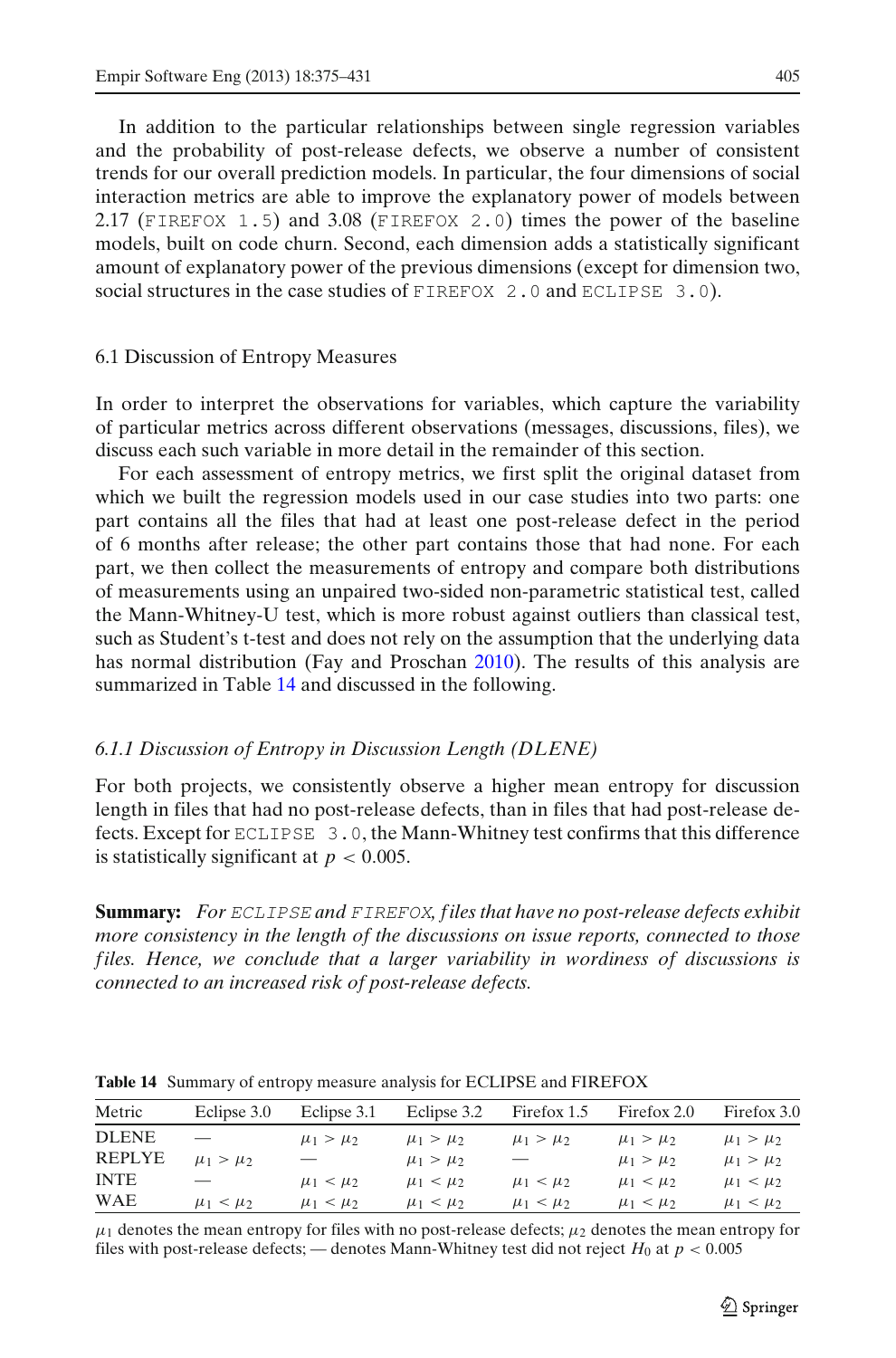# <span id="page-31-0"></span>*6.1.2 Discussion of Entropy in Reply Time (REPLYE)*

For both projects, we consistently observe a statistically significant connection between the variability in reply times between discussion messages, and post-release defects. For FIREFOX 2.0 and FIREFOX 3.0, as well as for ECLIPSE 3.0 and ECLIPSE 3.2, we find that the mean value of reply time entropy is higher for files that had no post-release defects, than for files that had post-release defects. Except for FIREFOX 1.5 and ECLIPSE 3.1, the Mann-Whitney test, confirms that the differences in both projects are statistically different at  $p < 0.005$ .

**Summary:** *Since a lower measure of entropy value is connected to a greater spread of values, we conjecture that for both projects outliers in reply time, i.e., a signif icant delay in the f low of the discussion, is connected to a larger risk of post-release defects. Our f indings thus indicate that inconsistencies in information f low stand in relation to post-release defects.*

# *6.1.3 Discussion of Entropy in Interestingness (INTE)*

For both projects, we observe that the mean entropy for interestingness is lower in files that had no post-release defects, than in files that had post-release defects. Except for ECLIPSE 3.0, the Mann-Whitney test confirms that the difference is statistically significant at  $p < 0.005$ .

**Summary:** *Files that have no post-release defects exhibit a larger variability of interestingness across all the issue reports connected to that f ile. At the same time, f iles that have post-release defects show a more consistent interestingness across all issue reports connected to that f ile. Hence, we conclude that a larger variability in interestingness is connected to a decreased risk of post-release defects.*

# *6.1.4 Discussion of Entropy in Workf low Activity (WAE)*

We observed a statistically significant connection between workflow activity entropy and post-release defects for both, FIREFOX and ECLIPSE. Similarly, we find for both projects, a lower mean entropy for workflow activity in files that had no post-release defects, than in files that had post-release defects. A Mann-Whitney test confirms that the difference between both distributions is statistically significant at  $p < 0.005$ in all cases.

**Summary:** *Files that have no post-release defects exhibit a larger variability of workf low activity across all the issue reports connected to that f ile. At the same time, f iles that have post-release defects show a more consistent workf low activity across all issue reports connected to that file. We hence conjecture that workflows involving a greater variety of steps are connected to an increased risk of post-release defects.*

# **7 Enhancing Traditional Models with Social Information**

Through the two case studies presented in Sections [4](#page-11-0) and [5,](#page-20-0) we have demonstrated that statistical models based on social interaction metrics yield an increase in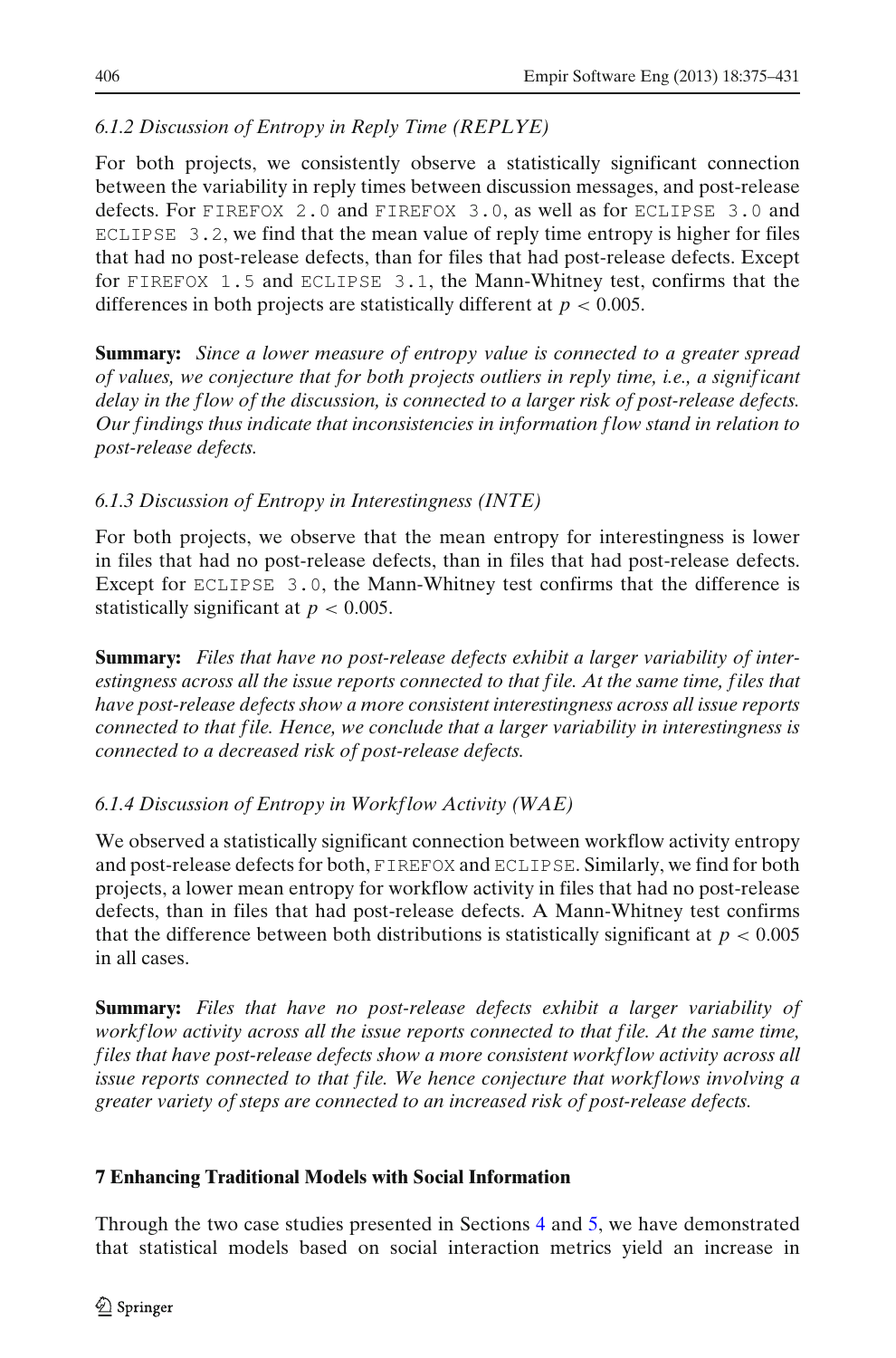explanatory power of up to 16.36% (ECLIPSE) to 21.86% (FIREFOX) over the baseline model using code churn.

In this part of our analysis we want to investigate whether social information metrics can augment existing, top-performing defect prediction models that are based on an extensive set of source-code and file metrics. To perform this comparison, we use a publicly available defect prediction dataset, which was prepared by the University of Saarland (Zimmermann et al[.](#page-55-0) [2007](#page-55-0)). As Bird et al. note (Bird et al[.](#page-54-0) [2009](#page-54-0)), this dataset is extensively documented and has been widely used in research.

Among other information, this data set contains a variety of source-code and filelevel metrics for files of different Eclipse releases. We are specifically interested in the latest release contained in this dataset, Eclipse 3.0, as we measured the social interaction metrics presented in this study during the same time period. Both datasets contain a different set of metrics for the same source code files: Zimmermann et al.'s dataset contains source code metrics, whereas our dataset contains social interaction metrics. We will use a combination of both datasets for the remainder of this section, to study the effects of combining both sources of information.

We first re-create the original code-metrics based model created by Zimmermann et al[.](#page-55-0) [\(2007](#page-55-0)). The original statistical model *M* is presented in Table 15. This model contains the following regression variables: pre denotes the amount of defects associated with the file in the past 6 months before release. MLOC\_max measures the maximum amount of non-blank, non-comment lines of source code inside method bodies. PAR measures the number of parameters inside method signatures, both as a maximum across all methods in a file, and as a sum of all methods. TLOC denotes the total lines of code in a file, including blank lines and comments.

We assess it using the same criteria as the models we derived from our hierarchical analysis. Our results show that the model has an explanatory power of  $\chi^2 = 889.48$ (17.04% of deviance explained) and all regression variables are statistically significant at  $p < 0.1$ .

Next, we create an extended model *M'* by adding the set of social interaction metrics that we found statistically significant in our hierarchical analysis of ECLIPSE 3.0, to model *M*. This extended model is presented in Table [16.](#page-33-0) We observe that the addition of social interaction metrics increases the explanatory power of the new model *M'* by  $\chi^2 = 716.55$  to a total of  $\chi^2 = 1606.03$ . This corresponds to an increase of 13.73% percent of additional deviance explained, to a total of 30.77%. An ANOVA test confirms that the observed increase over the baseline model *M* is statistically significant at  $p < 0.001$ . To compare, the best performing model based on source code metrics was reported by Shihab et al., with a total of 21.2% of deviance explained (Shihab et al[.](#page-55-0) [2010b\)](#page-55-0). By adding social interaction metrics, we are

|                      | Estimate  | Std. error | z value  | Pr(> z ) |
|----------------------|-----------|------------|----------|----------|
| (Intercept)          | $-4.7228$ | 0.2475     | $-19.08$ | 0.0000   |
| $log(1 + pre)$       | 1.1766    | 0.0890     | 13.22    | 0.0000   |
| $log(1 + MLOC_max)$  | $-0.2049$ | 0.0606     | $-3.38$  | 0.0007   |
| $log(1 + PAR_{max})$ | 0.4081    | 0.1324     | 3.08     | 0.0021   |
| $log(1 + PAR\_sum)$  | $-0.1599$ | 0.0888     | $-1.80$  | 0.0716   |
| $log(1 + TLOC)$      | 0.8058    | 0.0936     | 8.60     | 0.0000   |

**Table 15** Baseline model *M*

 $\mathcal{D}$  Springer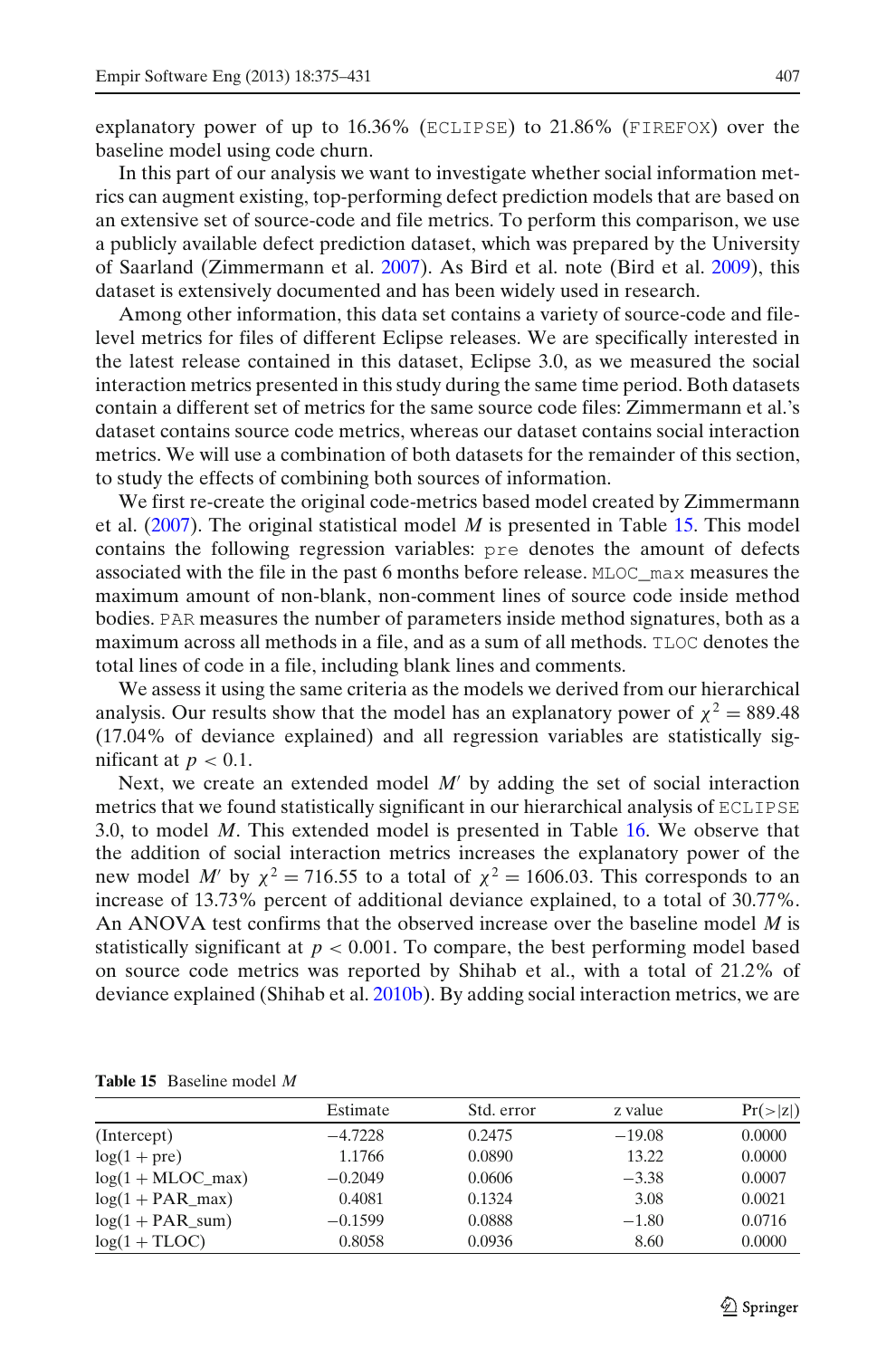|                      | Estimate  | Std. error | z value  | Pr(> z ) |
|----------------------|-----------|------------|----------|----------|
| (Intercept)          | $-5.2783$ | 0.2860     | $-18.46$ | 0.0000   |
| $log(1 + pre)$       | 0.9341    | 0.0987     | 9.46     | 0.0000   |
| $log(1 + NSOURCE)$   | 0.5128    | 0.0657     | 7.81     | 0.0000   |
| $log(1 + NPATCH)$    | $-1.5056$ | 0.7009     | $-2.15$  | 0.0317   |
| $log(1 + PATCHS)$    | 2.0683    | 0.9862     | 2.10     | 0.0360   |
| $log(1 + NLINK)$     | 0.5146    | 0.1175     | 4.38     | 0.0000   |
| $log(1 + REPLYE)$    | $-2.0122$ | 0.5515     | $-3.65$  | 0.0003   |
| $log(1 + WA)$        | 0.3919    | 0.0796     | 4.92     | 0.0000   |
| $log(1 + MLOC_max)$  | $-0.1839$ | 0.0614     | $-3.00$  | 0.0027   |
| $log(1 + PAR_{max})$ | 0.3795    | 0.1354     | 2.80     | 0.0051   |
| $log(1 + PAR\_sum)$  | $-0.1743$ | 0.0908     | $-1.92$  | 0.0550   |
| $log(1 + TLOC)$      | 0.7939    | 0.0950     | 8.36     | 0.0000   |

<span id="page-33-0"></span>**Table 16** Augmented model *M*

able to greatly outperform this model, demonstrating the additional value of social information for defect prediction models.

**Summary:** *The large increase in explanatory power of the augmented model demonstrates that social interaction metrics are valuable for complementing traditional prediction models based on source-code based product and process metrics.*

### **8 Related Work**

In the following, we discuss related research from the two major research areas of defect prediction and social analyses of software development. Several researchers have previously investigated the use of data captured from version control systems and bug databases for defect prediction. Basili et al[.](#page-54-0) [\(1996](#page-54-0)) established and promoted the usefulness of object-oriented code metrics for predicting the defect density of code. Ohlsson and Ahlberg were among the first researchers to use code-oriented metrics to predict failure prone modules of a software (Ohlsson and Alber[g](#page-55-0) [1996](#page-55-0)).

Extensive work by Nagappan and Bal[l](#page-55-0) [\(2005,](#page-55-0) [2007](#page-55-0)) has investigated the value of code and churn metrics to predict defects in large-scale commercial systems. Schroeter et al. showed that module dependencies, which are already available at design time can be used to predict software defects (Schröter et al[.](#page-55-0) [2006](#page-55-0)).

Hassan demonstrates in a large case study that prediction models based on change complexity outperform traditional churn based prediction models (Hassa[n](#page-54-0) [2009\)](#page-54-0). Zimmermann et al. use social network measures on dependency graphs to predict defects (Zimmermann and Nagappa[n](#page-55-0) [2008\)](#page-55-0).

In contrast to previous research, the work presented in this study does not focus on formulating accurate prediction models. We rather focus on using statistical models and the insights about relationships between variables that can be gained from studying these models, to investigate the relationships between social interactions and software quality. As such, we use prediction models as an explorative tool in the same vein of work done by Mockus et al[.](#page-55-0)  $(2005, 2009)$  $(2005, 2009)$  $(2005, 2009)$ .

Shihab et al[.](#page-55-0) [\(2010b](#page-55-0)) carried out an analysis of the variation inflation factors of the source-code based process and product metrics, initially reported for the ECLIPSE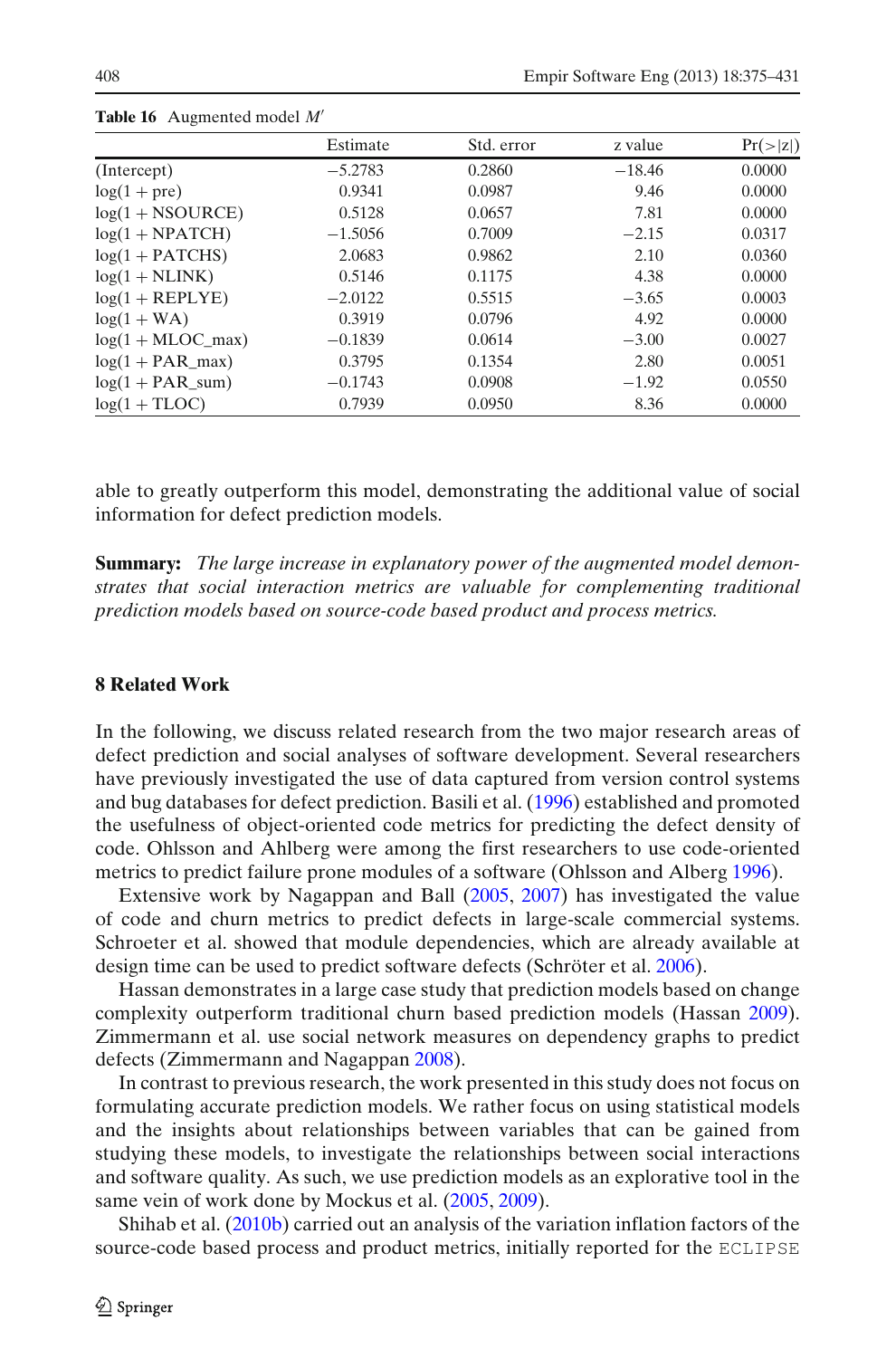<span id="page-34-0"></span>project by Zimmermann et al[.](#page-55-0) [\(2007\)](#page-55-0). Our work extends this study by adding social interaction metrics to the defect prediction model presented in the study by Shihab et al.

The work by Wolf et al[.](#page-55-0) [\(2009\)](#page-55-0) presents a case study on the use of social network analysis measures obtained from inter-developer communication in the IBM Jazz repository to predict build failures. Similar use of socio-technical network measures to predict software defects has been carried out by Pinzger et al[.](#page-55-0) [\(2008](#page-55-0)) and Meneely et al[.](#page-55-0) [\(2008\)](#page-55-0).

A related study was conducted by Bacchelli et al[.](#page-54-0) [\(2010](#page-54-0)) that investigates the possible use of code popularity metrics obtained from email communication among developers for defect prediction. Our work differs from these studies, as we use a variety of measures of social information to study relationships between these measures and the strength of their associations rather than performing actual predictions.

A recent study by Jeong et al. uses workflow activity recorded in the issue tracking system of the ECLIPSE project to improve issue assignment. Together with the work of Guo et al[.](#page-54-0) [\(2010,](#page-54-0) [2011\)](#page-54-0) as well as Shihab et al[.](#page-55-0) [\(2010a](#page-55-0)), empirical evidence on the possibly negative effects of workflow activity served as an intuition for including workflow activity metrics for defect modelling in our work.

#### **9 Threats to Validity**

We discuss the limitations of our study and the applicability of the results derived through our approach. For this purpose we discuss our work along four types of validity (Yi[n](#page-55-0) [1994](#page-55-0)): construct validity, internal validity, external validity and reliability.

#### 9.1 Construct Validity

The assessment of construct validity aims at evaluating the meaningfulness of measurements and whether they quantify what we want them to. The conjecture of our work is that the social interactions between developers and users, which surround the development process of a software system has an impact on the quality of the final software product. In order to capture social interaction, we use issue tracking systems as a repository containing records of such interaction. We focus on issue tracking systems over less formal and structured repositories, such as mailing lists, as issue tracking system are well understood and contain a wealth of historic data surrounding the evolution and maintenance of a software system. Furthermore, they contain meta-data that allows us to reliably establish traceability links back to the source of a software system.

One big assumption of our work is that the source code and issue repositories capture all the data, which might generally not be the case. However, the quality and extend of data recorded in open-source projects is likely very high, as development teams in open-source are often distributed across different countries and timezones, and thus heavily depend on the completeness of data, for the success of their collaborative software development efforts.

At the core of interaction in a software community are discussions, such as the discussion on the reported issues recorded in issue tracking systems like BUGZILLA. With respect to issue report discussions, we defined a set of metrics along four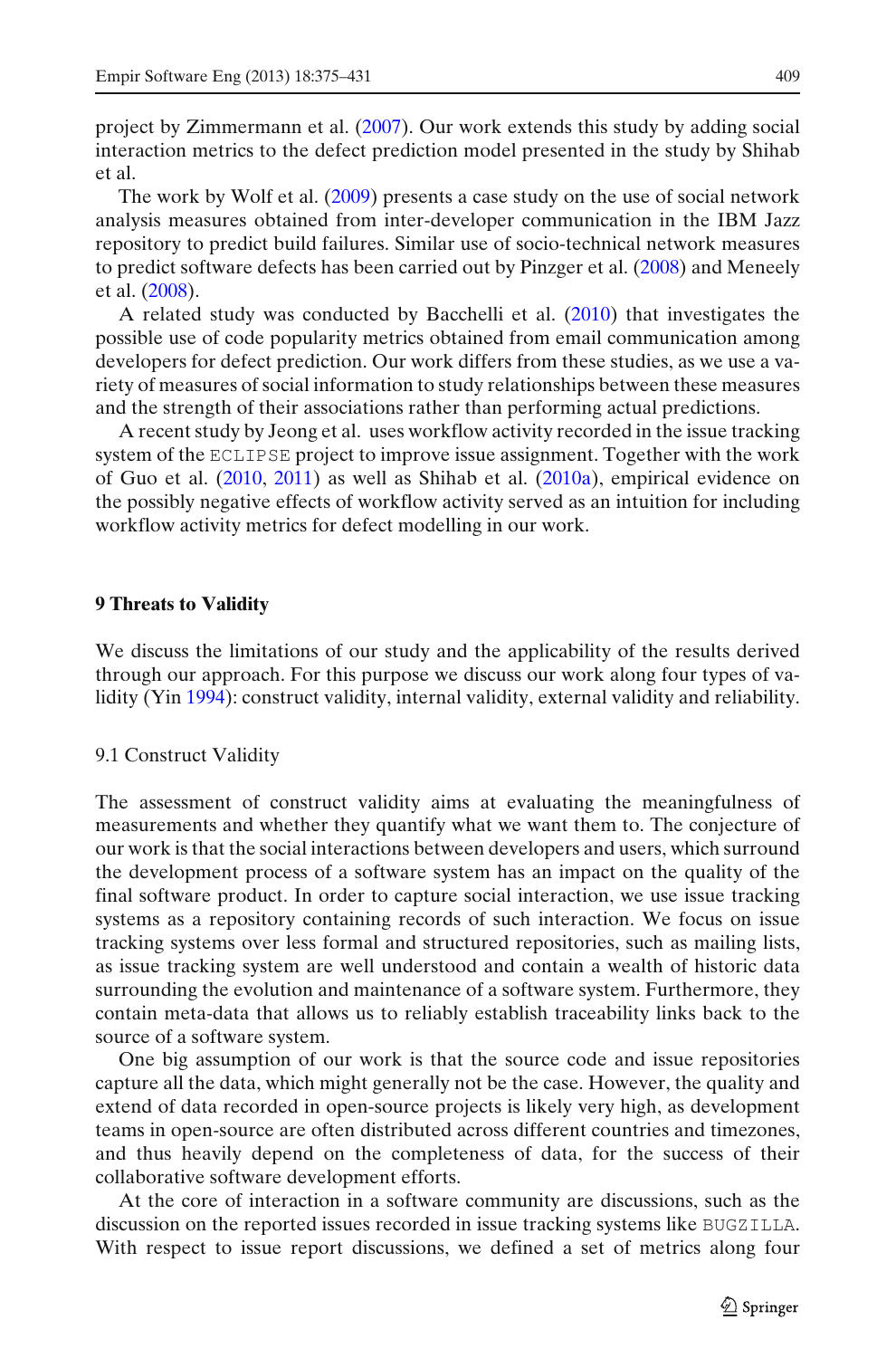different conceptual dimensions. Our metrics of the first dimension, discussion contents are based on a previous survey of developers (Bettenburg et al[.](#page-54-0) [2008a\)](#page-54-0) and focus on quantifying the presence of those information items that developers regarded as most helpful when working with issue reports (i.e., fixing a software defect). We capture these information items through an automated approach, which has been evaluated in previous research (Bettenburg et al[.](#page-54-0) [2008a](#page-54-0), [b](#page-54-0)).

Our metrics of the second dimension, social structures, assume that the actors in the issue tracking system can take on one of two roles: developer or user. We follow previous work in the area (Jeong et al[.](#page-55-0)  $2009$ ; Sliwerski et al.  $2005$ ) and define a developer as an actor in the system who has been assigned to working on at least one issue in the past. However, there might be actors present in the system, who are developers, but have never been assigned to fixing a bug. Furthermore, we capture the expertise of participants through determining the past amount of contributed messages to discussions, as past research has demonstrated that issues reported by experts have a higher likelihood of being successfully closed (Guo et al[.](#page-54-0) [2010\)](#page-54-0). Our approach is limited by recording only the top three experts of each discussion. We chose a threshold of three, to keep the artificial inflation of our models through the introduction of 'dummy' variables low. In order to capture the structural properties of a discussion, we use a metric from social network analysis, closeness-centrality (Wasserman and Faus[t](#page-55-0) [1994](#page-55-0)), which captures the extent, to which a participant talks to every other participants. As closeness-centrality is a per participant metric, we aggregate over all participants by the use of normalized entropy. A healthy discussion, in which every participant interacts with every other participant would thus be characterized by maximum entropy. Our approach could explore the use of other metrics from the area of social network analysis, or aggregate per participant metrics differently.

Our metrics of the third dimension, communication dynamics, focus on the quantitative measurements of a discussion, such as the number of exchanged messages, their length, time and interestingness. Our approach approximates interestingness as the degree of exposure to actors in the bug tracking system. For this purpose we use the notification list, on which participants can sign up to be notified when the information on an issue changes. By design of the issue tracking system, every participant in a discussion is automatically put on the notification list. Furthermore, issues might be interesting to actors, but actors might decline to sign up on the notification list, e.g., to avoid additional email traffic.

Our metrics of the fourth dimension, workflow, strongly focusses on the workflow activities that are recorded b[y](#page-54-0) the issue tracking system (Cubranic and Murphy  $2003$ ), which follow the life of an issue report from creation to closure. However, we can not observe any workflow activity beyond those recorded in the issue tracking system. While some issue tracking systems, such as FIREFOX record an extensive set of workflow activities, our manual inspection of the data revealed that the workflow in the ECLIPSE bug tracking system is mostly concerned with activities related to issue management.

For all dimensions, our approach is limited by capturing only a small subset of possible metrics. Using the same line of work, we could extend the set of metrics of social interaction to accommodate and explore further hypotheses of relations between social interaction and post-release defects, beyond those presented in this work.

In order to judge whether the models M1 to M5 obtained through our hierarchical modelling approach describe valid relationships, rather than random observations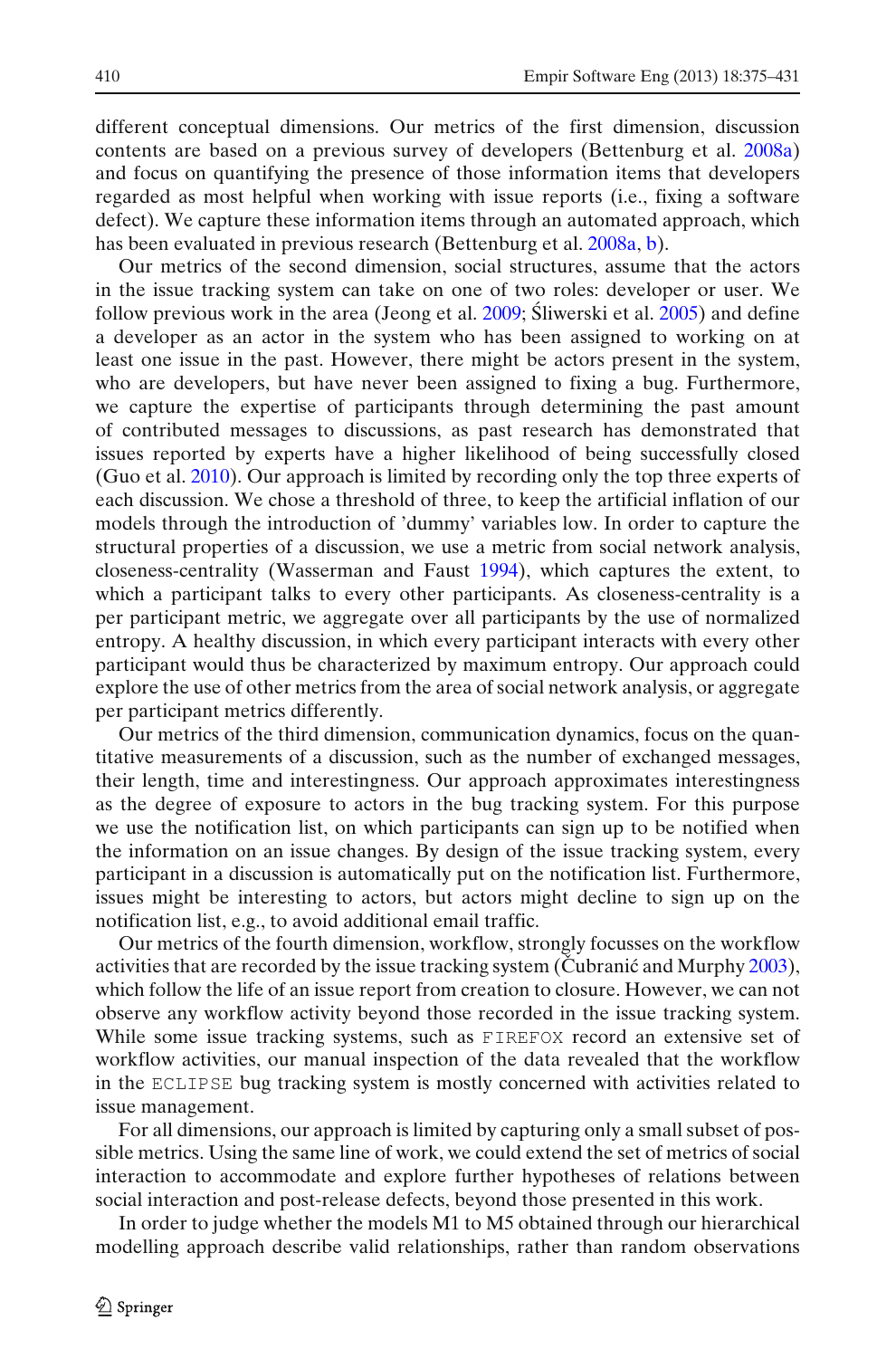in the data, we have carried out tests to judge the possible overfitting of every statistical model (the test is described in detail in Section [4.3\)](#page-15-0). The only instance of overfitting we have observed was caused by the inclusion of experience metrics CON1-CON3 in model M5 for both projects, and across all releases. As a result, we have removed the experience metric from our hierarchical modelling approach and performed comparisons of models across releases and projects, as well as the discussions of results based on the most complete model, which does not suffer from overfitting: Model M4.

#### 9.2 Internal Validity

The assessment of internal validity deals with the concern that there may be other plausible hypotheses that explain our findings. Furthermore, can we show that there is a cause and effect relation between the processes captured through our metrics of social interaction, and post-release defects?

Our approach uses regression models to put a set of regression variables (our metrics of social interaction) into a relation with a dependent variable (post-release defects). The effect of each variable is described through odds ratios. However, odds ratios describe only the magnitude and direction a unit change of the independent variable will have on the dependent variable, while keeping all other variables constant. Second, we can only observe correlation through statistical models, not causation. As such, all observations that we report on, even though they describe statistically significant connections, denote that we observed a co-occurrence of certain properties. In order to investigate possible causal effects, we would need to carry out a root-cause analysis along each variable.

For each observation we attempt to give an intuitive rationale for that particular connection. Where applicable, we carried out a manual inspection of our collected data with a specific observation in mind. However, there may be plausible rival hypotheses to explain our observations. Our work builds the basis for future investigations, by identifying a number of statistically significant connections between social interactions and software quality. At the same time, some of our observations confirm findings of previous studies: code churn being closely tied to post-release defects (Nagappan and Bal[l](#page-55-0) [2007](#page-55-0)) and the spread of changes being connected to post-release defects (Hassa[n](#page-54-0) [2009](#page-54-0)).

#### 9.3 External Validity

The assessment of external validity evaluates to which extent generalization from the results of our study are possible. We have performed two case studies on largescale open-source software systems with different domains: ECLIPSE is an integrated development environment, FIREFOX is a web-browser. In addition, we have studied multiple releases of each software system to further reduce threats to external validity. However, since processes and practices differ greatly between open-source development and commercial development, our observations might not generalize to industrial settings. We believe, that the approach described in this paper, together with the provided resources, can be readily adopted to other projects, as long as these projects provide records that allow to establish traceability links between the source code and issue tracking system.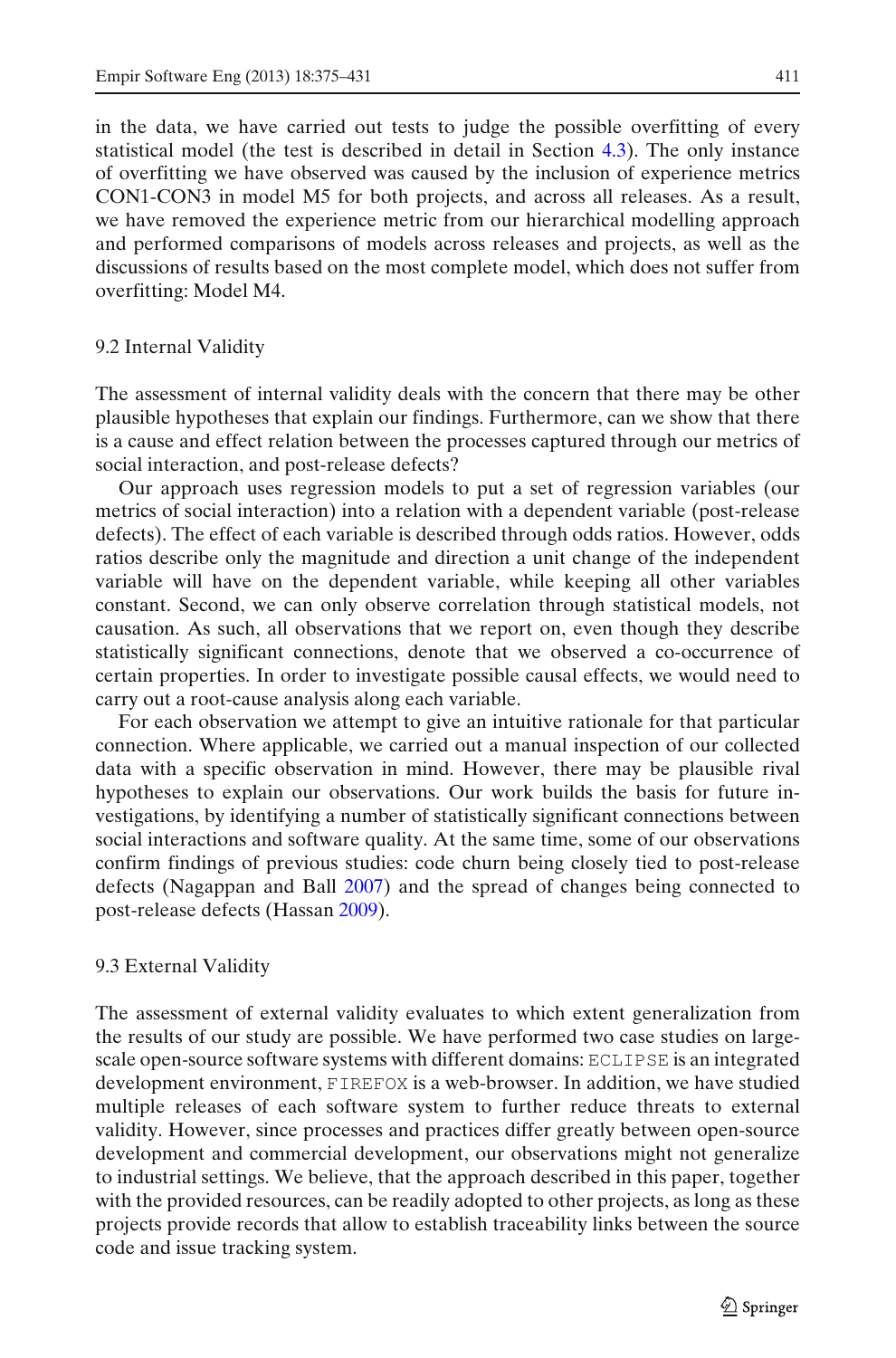#### <span id="page-37-0"></span>9.4 Reliability

The assessment of reliability of our study refers to the degree to which someone analyzing the data presented in this work would reach the same results or conclusions. We believe that the reliability of our study is very high. Our data is derived from publicly available source control and issue tracking systems. Additionally, Appendix [A](#page-38-0) provides the underlying source code and datasets of all analyses carried out in this paper, to enable others to replicate and extend our work.

#### **10 Conclusions and Future Possibilities**

In this study we investigated the impact of social interaction metrics (measured from discussions on issues mined from issue tracking systems) on software quality, expressed through their impact on post-release defects. Our results illustrate the relationships between the regression variables contained in four different dimensions of social interactions metrics (discussion contents, social structures, communication dynamics, and workflow) and the risk of post-release defects. We expressed these relationships both, as odds ratios in logarithmic space, as well as their relative impact through a separate statistical analysis, to give the reader a better feeling for the direction and magnitude of the effect of each variable.

Our results not only confirm the consistent relationship between code churn and increased risk of post-release defects presented by previous research in this area, but also establish a set of metrics that might be equally valuable for defect prediction. In particular we found that the number of source code snippets discussed by developers and users (NSOURCE) are related to an increased risk of post-release defects. This finding is consistent across all releases and projects studied. Further research is needed to investigate the intricacies of this connection, e.g., are code examples needed for meaningful discussions of more complex or error-prone code changes Other metrics that were consistently connected to an increased risk of post-release defects include the spread of changes proposed through patches (PATCHS), the variability of interestingness (INTE), as well as variability of workflow (WAE).

At the same time, our study presented metrics that were consistent across several releases of the same project, but not across different projects. These include the overall number of stack traces discussed (NTRACES), information flow effectivity (SNACENT), and overall workflow activities (WA).

In addition, our findings demonstrate that a combination of both, source-metrics based models and social metrics based models yields a higher explanatory power than either of the models on its own. As a result we conjecture that models based on social interaction metrics not only explain a similar amount of deviance as traditional models, which use source-code based product and process metrics, but can be used to complement traditional models to obtain higher explanatory power than each model taken on its own.

We feel that our findings confirm the value of information about social interaction among community members of a software for software engineering research community. This establishes social information metrics as a promising direction to explore for future research in defect prediction and software maintenance.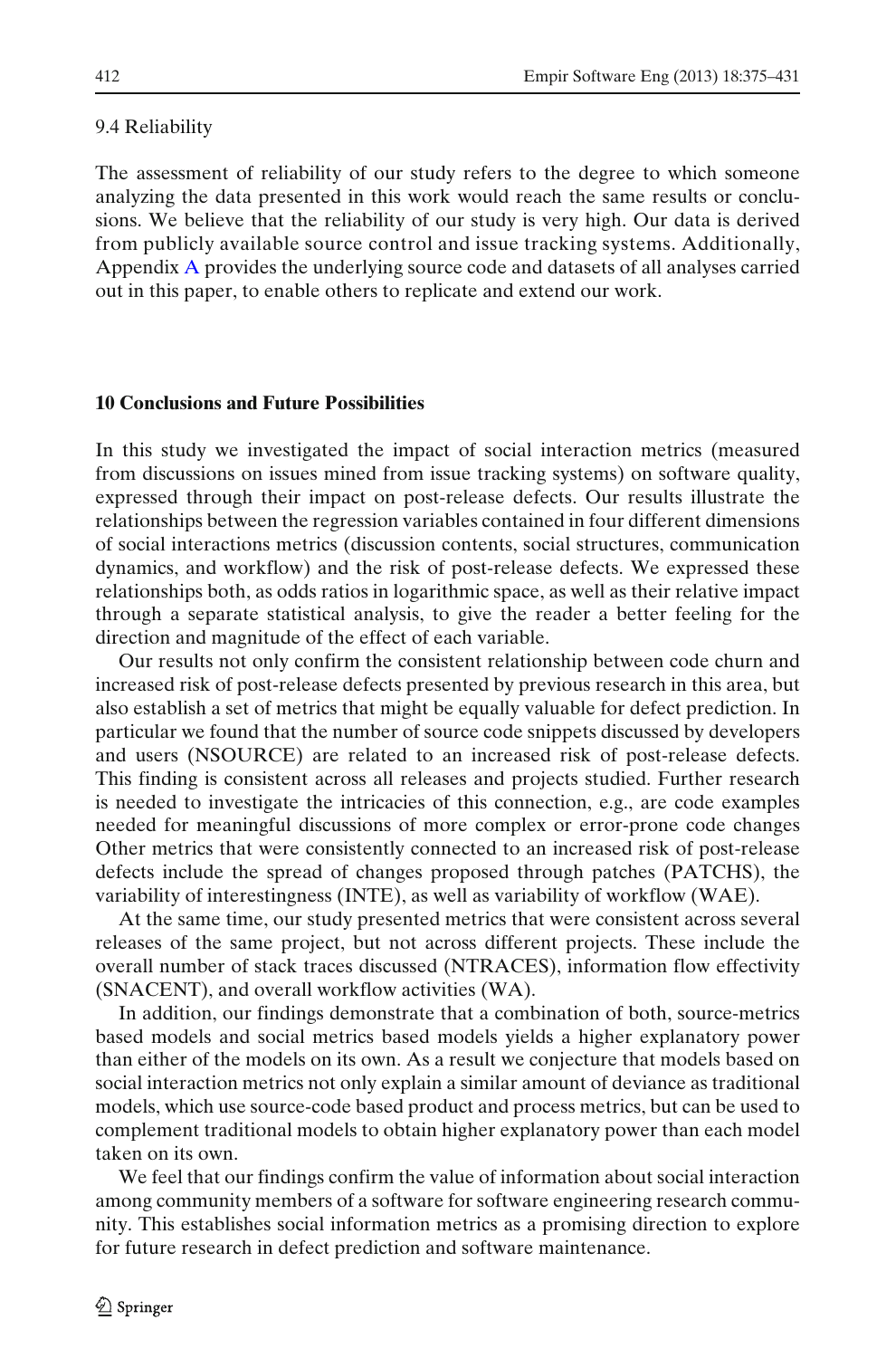<span id="page-38-0"></span>**Acknowledgements** We want to thank Audris Mockus of Avaya Labs and the anonymous reviewers of ICPC '10 for their many helpful comments on earlier revisions of this study.

#### **Appendix A: Repeatability of our Work**

We have carried out most of our statistical analyses in a statistical tool called R, which is a widely used open-source implementation of the commercial S programming language, originally developed by John Chambers at Bell Labs. For further information and downloads, we direct our interested reader to [http://cran.r-project.org/.](http://cran.r-project.org/) In order to provide a common ground for future research in this area, and to enable repeatability of our work, we present the source code for all our analyses carried out in this study in this Appendix. In addition to the R scripts, we provide the datasets for both case studies under the following URL: [http://sailhome.cs.queensu.ca/replication/social-interactions/.](http://sailhome.cs.queensu.ca/replication/social-interactions/)

#### Case Study One: ECLIPSE

```
#−−−−−−−−−−−−−−−−−−−−−−−−−−−−−−−−−−−−−−−−−−−−−−−−−−−−−−−−−−−
# File : Analysis _ECLIPSE .R
# Date: December, 2010
#−−−−−−−−−−−−−−−−−−−−−−−−−−−−−−−−−−−−−−−−−−−−−−−−−−−−−−−−−−−
# Load Required Libraries
library (Design)
library (BiodiversityR)
library (ggplot2)
#−−−−−−−−−−−−−−−−−−−−−−−−−−−−−−−−−−−−−−−−−−−−−−−−−−−−−−−−−−−
# Load ECLIPSE dataset
d1 ← read . csv ( 'emse−data−eclipse −3.0.csv ')
#−−−−−−−−−−−−−−−−−−−−−−−−−−−−−−−−−−−−−−−−−−−−−−−−−−−−−−−−−−−
# Descriptive Statistics ( Table 2)
means ← 
sds \leftarrow lapply (d1[, -c(1,2,28,29,30)], FUN=sd)
maxs ← lapply (d1[,-c(1,2,28,29,30)], FUN=max)
mins ← lapply (d1[,-c(1,2,28,29,30)], FUN=min)
skews ← lapply (d1[,-c(1,2,28,29,30)], FUN=skewness)
# You can also investigate kurtosis by calling
# kurtoses ← lapply (d1[, -c(1, 2, 28, 29, 30)], FUN= kurtosis)
\text{descriptive} \leftarrow \text{cbind}(\text{Mean}=\text{means}, \text{ SD}=s \text{ds}, \text{ Min}=\text{mins},Max=maxs , Skew=skews )
xtable( descriptive )
#−−−−−−−−−−−−−−−−−−−−−−−−−−−−−−−−−−−−−−−−−−−−−−−−−−−−−−−−−−−
# Correlogram ( Figure 3)
# First, we create a helper function to record the p-values of
# the correlation tests
cor . pvalues \leftarrow function (X) {
    nc \leftarrow \mathbf{ncol}(X)res \leftarrow matrix (0, nc, nc)
```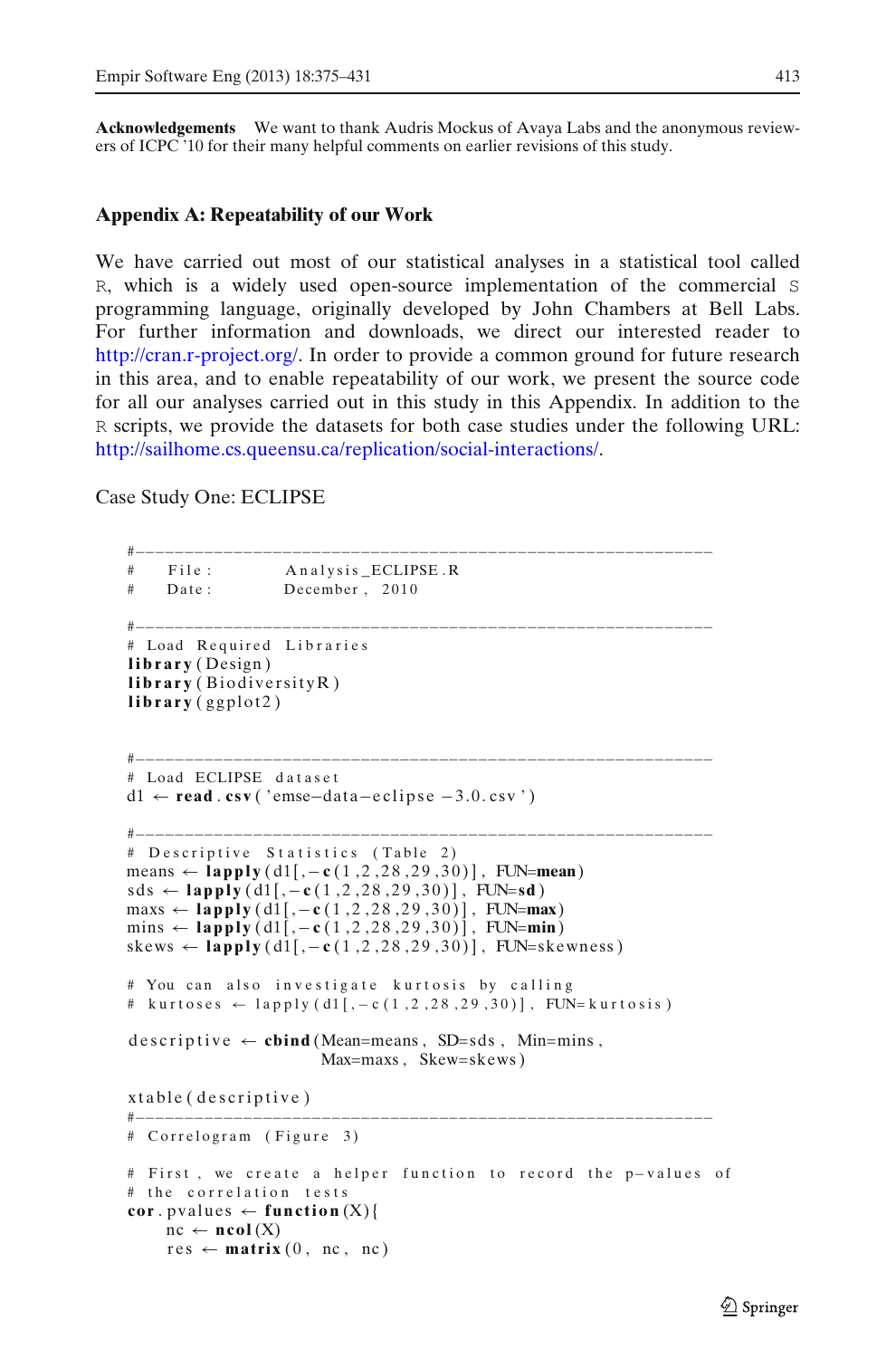```
for (i \text{ in } 2 \text{:} nc){
          for (j in 1:(i - 1)){
               res[i, j] \leftarrow res[j, i] \leftarrow cor.test(X[, i], X[, j])$p. value
               }
          }
     res
}
# We save the actual correlation values in c
c \leftarrow \textbf{cor}(\text{d1}[\cdot,\textbf{c}(4,6,7,9,10,12,13,15,16,17,18,19,20,22,23,2427 ,33 ,34 ,37 ,38)])
# We use our new function to save the correlation p-values
     in p
p \leftarrow \text{cor}. pvalues (d1 [, \text{c} (4, 6, 7, 9, 10, 12, 13, 15, 16, 17, 18, 19, 20,
          22 ,23 ,24 ,27 ,33 ,34 ,37 ,38)])
# A helper function to translate p− levels into stars
\text{stars} \leftarrow \text{as} \cdot \text{character}(\text{symnum}(p, \text{cutpoints} = \text{c}(0, 0.001, 0.01,0.05, 1),
                            {\bf symbols}=c' ( '***', '**', '*', ',' ),
                            legend=F ) )
# Transform data molten.d1 \leftarrow cbind (melt(c), stars) names (molten.d1) \leftarrowc ( " M1 ", "M2", " c o r r ", " p v a l u e " ) x \leftarrowggplot (molten.d1, aes (M1, M2, fill = corr))mi. ids \leftarrow subset (molten. d1, M1 == M2)
mi. lower \leftarrow subset (molten. d1 [lower. tri (c), ], M1 != M2)
mi. upper \leftarrow subset (molten. d1 [upper. tri (c), ], M1 != M2)
# Now plot just these values, adding labels (geom_text)
(\text{p1} \leftarrow \text{x} + \text{geom}_\text{}</{ itle (<b>data</b>=mi <b>. lower</b>) +geom_text ( data=mi . lower , aes( label=paste (pvalue )))
)
meas ← as . character ( unique ( molten . d1$M2) )
# Write to a PDF file pdf (file ="figure _1.pdf", height =10,
 width=18) (p2 \leftarrow p1 + scale\_colour\_identity() +scale_ fill _ gradientn(
          colours= c ("red" , "white" , "blue") ,
          \lim its=c(1,-1)) +
      scale_x_ discrete(
          \limits=meas [length (meas):1]) + #flip the x axis
      scale_y_ discrete(
          lim it s = meas)
)
dev . off ( )
#−−−−−−−−−−−−−−−−−−−−−−−−−−−−−−−−−−−−−−−−−−−−−−−−−−−−−−−−−−−
#−−−−−−−−−−−−−−−−−−−−−−−−−−−−−−−−−−−−−−−−−−−−−−−−−−−−−−−−−−−
# Stepwise Analysis of Variance Inflation Factors (VIF)
# ( Table 3)
# Step one: Start with full model model ← glm (post >0 ~
log(1+NSOURCE) + log(1+NSCOM)
```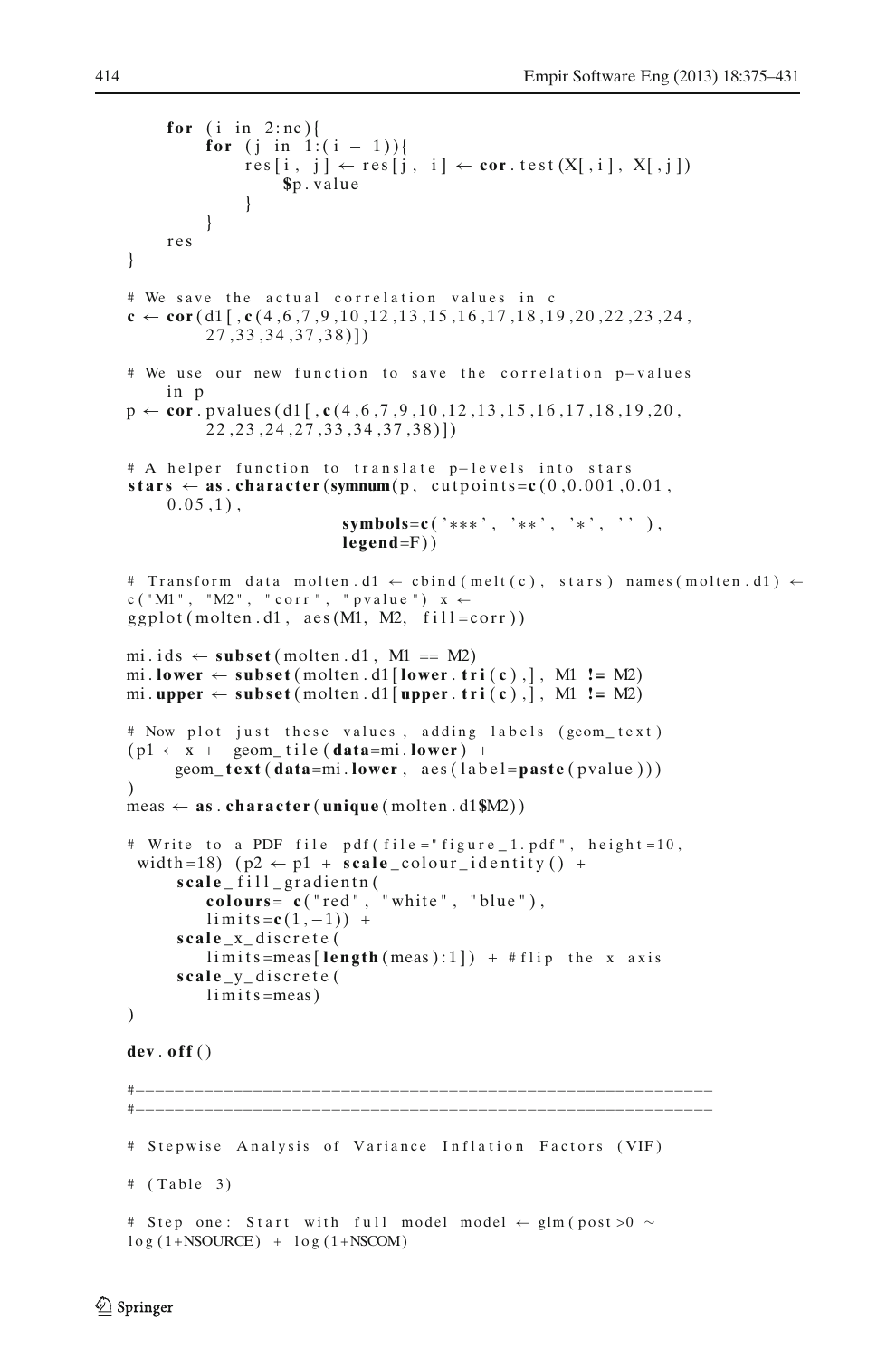```
+ log (1+NPATCH) + log (1+PATCHS) + log (1+NTRACE)
    + log (1+TRACES) + log (1+NLINK) + log (1+NDEVS)
    + log (1+NUSERS) + log (1+SNACENT) + log (1+NMSG)
    + log (1+REPLY) + log (1+REPLYE) + log (1+DLEN)
    + log (1+DLENE) + log (1+INT) + log (1+INTE)
    + log (1+WA) + log (1+WAE)
     , data=d1 , family=binomial ())
summary ( model)
vif( model)
# Remove NMSG
model ← glm ( post >0 ∼ log (1+NSOURCE) + log (1+NSCOM)
    + log (1+NPATCH) + log (1+PATCHS) + log (1+NTRACE)
    + log (1+TRACES) + log (1+NLINK) + log (1+NDEVS)
    + log (1+NUSERS) + log (1+SNACENT) + log (1+REPLY)
    + log (1+REPLYE) + log (1+DLEN) + log (1+DLENE)
    + log (1+INT) + log (1+INTE) + log (1+WA)
    + log (1+WAE)
     , data=d1 , family=binomial ())
summary ( model)
vif( model)
# Remove SNACENT
model ← glm ( post >0 ∼ log (1+NSOURCE) + log (1+NSCOM)
    + log (1+NPATCH) + log (1+PATCHS) + log (1+NTRACE)
    + log (1+TRACES) + log (1+NLINK) + log (1+NDEVS)
    + log (1+NUSERS) + log (1+REPLY) + log (1+REPLYE)
    + log (1+DLEN) + log (1+DLENE) + log (1+INT)
    + log (1+INTE) + log (1+WA) + log (1+WAE)
     , data=d1 , family=binomial ())
summary ( model)
vif( model)
#−−−−−−−−−−−−−−−−−−−−−−−−−−−−−−−−−−−−−−−−−−−−−−−−−−−−−−−−−−−
# Stepwise Hierarchical Modelling ( Table 4)
#
# Helper function to compute odds ratios
\text{lreg. or} \leftarrow \text{function} (\text{model}){
   lreg . coeffs ← coef (summary ( model) )
   lci ← exp (lreg. coeffs \begin{bmatrix} 1 \\ -1.96 \end{bmatrix} + lreg. coeffs \begin{bmatrix} 2 \\ 1 \end{bmatrix}or \leftarrow exp(lreg.coeffs[ ,1])uci ← exp (lreg . coeffs [ ,1] + 1.96 ∗ lreg . coeffs [ ,2])
   \text{lreg. or} \leftarrow \text{cbind}(\text{lci, or, uci})lreg . or
}
# Build Baseline Model
baseline ← glm ( (post >0) ∼ log (1+CHURN) , data=d1 ,
    family=binomial ())
summary (baseline)
deviancepercentage(baseline ,
    data=d1 [ , c (4 ,6 ,7 ,9 ,10 ,12 ,13 ,15 ,16 ,17 ,18 ,19 ,
         20 ,22 ,23 ,24 ,27 ,33 ,34 ,37 ,38)])
lreg . or(baseline)
# Add Dimension 1
```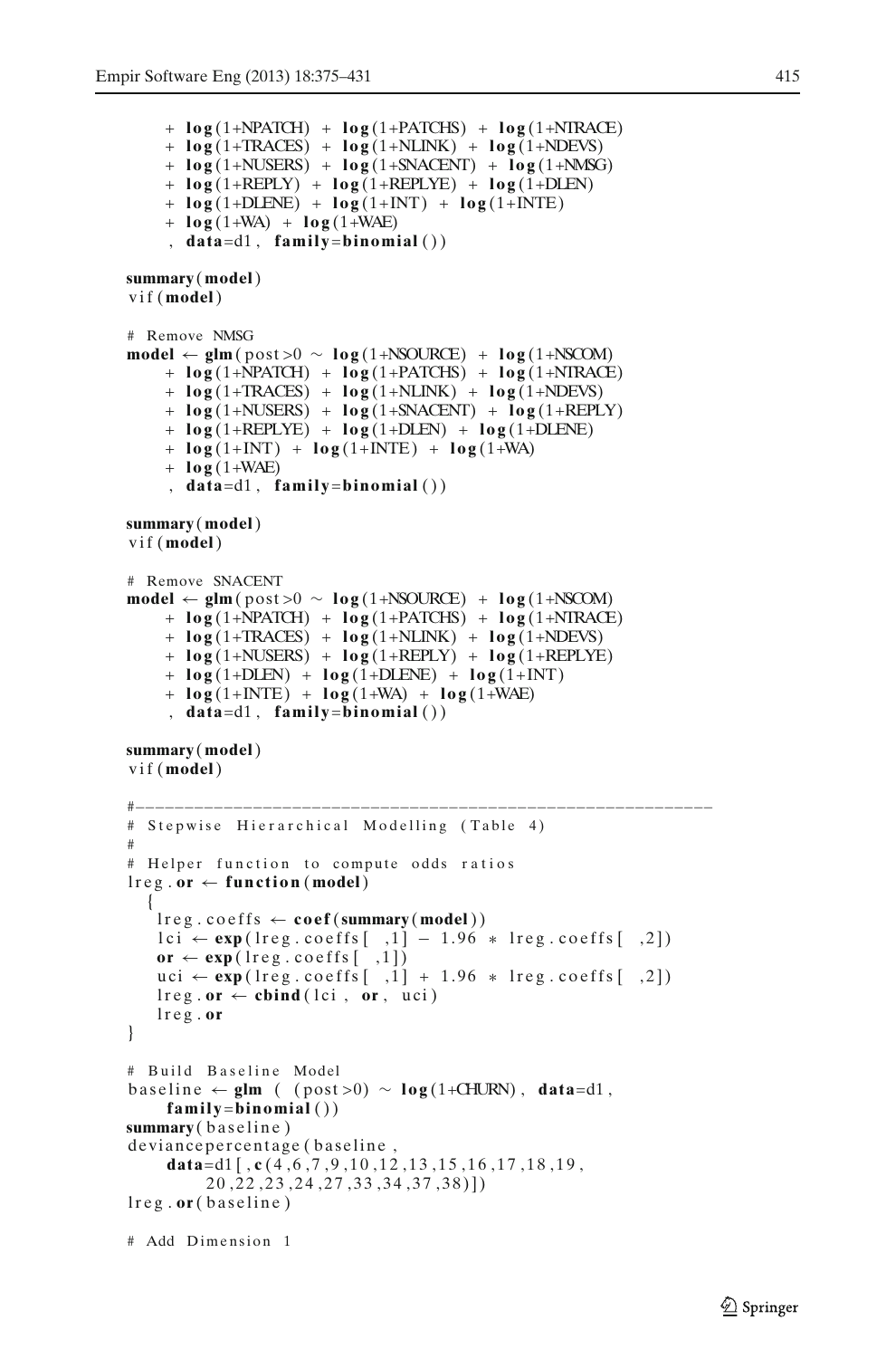```
model1 ← glm ( (post >0) ∼ log (1+CHURN) + log (1+NSOURCE)
    + log (1+NTRACE) + log (1+NPATCH) + log (1+NSCOM)
    + log (1+PATCHS) + log (1+TRACES) + log (1+NLINK)
    , data=d1 , family=binomial ())
summary (model1)
deviancepercentage (model1 ,
    data=d1 [ , c (4 ,6 ,7 ,9 ,10 ,12 ,13 ,15 ,16 ,17 ,18 ,19
              ,20 ,22 ,23 ,24 ,27 ,33 ,34 ,37 ,38)])
# Compare Model 1 to Baseline
anova ( baseline , model1 , test="Chisq")
lreg . or(model1)
# Add Dimension 2
model2 ← glm ( (post >0) ∼ log (1+CHURN)
    + log (1+NSOURCE) + log (1+NTRACE) + log (1+NPATCH)
    + log (1+NSCOM) + log (1+PATCHS) + log (1+TRACES)
    + log (1+NLINK) + log (1+NPART) + log (1+NDEVS)
    + log (1+NUSERS)
    , data=d1 , family=binomial ())
summary (model2)
deviancepercentage (model2 ,
    data=d1 [ , c (4 ,6 ,7 ,9 ,10 ,12 ,13 ,15 ,16 ,17 ,18 ,19 ,
             20 ,22 ,23 ,24 ,27 ,33 ,34 ,37 ,38)])
# Compare Model 2 to Model 1
anova (model1 , model2 , test="Chisq")
lreg . or(model2)
# Add Dimension 3
model3 ← glm ( (post >0) ∼ log (1+CHURN)
    + log (1+NSOURCE) + log (1+NTRACE) + log (1+NPATCH)
    + log (1+NSCOM) + log (1+PATCHS) + log (1+TRACES)
    + log (1+NLINK) + log (1+NPART) + log (1+NDEVS)
    + log (1+NUSERS) + log (1+REPLY) + log (1+REPLYE)
    + log (1+DLEN) + log (1+DLENE) + log (1+INT)
    + log (1+INTE)
    , data=d1 , family=binomial () )
summary (model3)
deviancepercentage (model3 ,
    data=d1 [ , c (4 ,6 ,7 ,9 ,10 ,12 ,13 ,15 ,16 ,17 ,18 ,19 ,
         20 ,22 ,23 ,24 ,27 ,33 ,34 ,37 ,38)])
# Compare Model 3 to Model 2
anova (model2 , model3 , test="Chisq")
lreg . or(model3)
# Add Dimension 4
model4 ← glm ( (post >0) ∼ log (1+CHURN)
    + log (1+NSOURCE) + log (1+NTRACE) + log (1+NPATCH)
    + log (1+NSCOM) + log (1+PATCHS) + log (1+TRACES)
    + log (1+NLINK) + log (1+NPART) + log (1+NDEVS)
    + log (1+NUSERS) + log (1+REPLY) + log (1+REPLYE)
    + log (1+DLEN) + log (1+DLENE)
    +log(1+INT) +log(1+INTER)+ log (1+WA) + log (1+WAE)
    , data=d1 , family=binomial () )
summary (model4)
deviancepercentage (model4 ,
    data=d1 [ , c (4 ,6 ,7 ,9 ,10 ,12 ,13 ,15 ,16 ,17 ,18 ,19 ,
```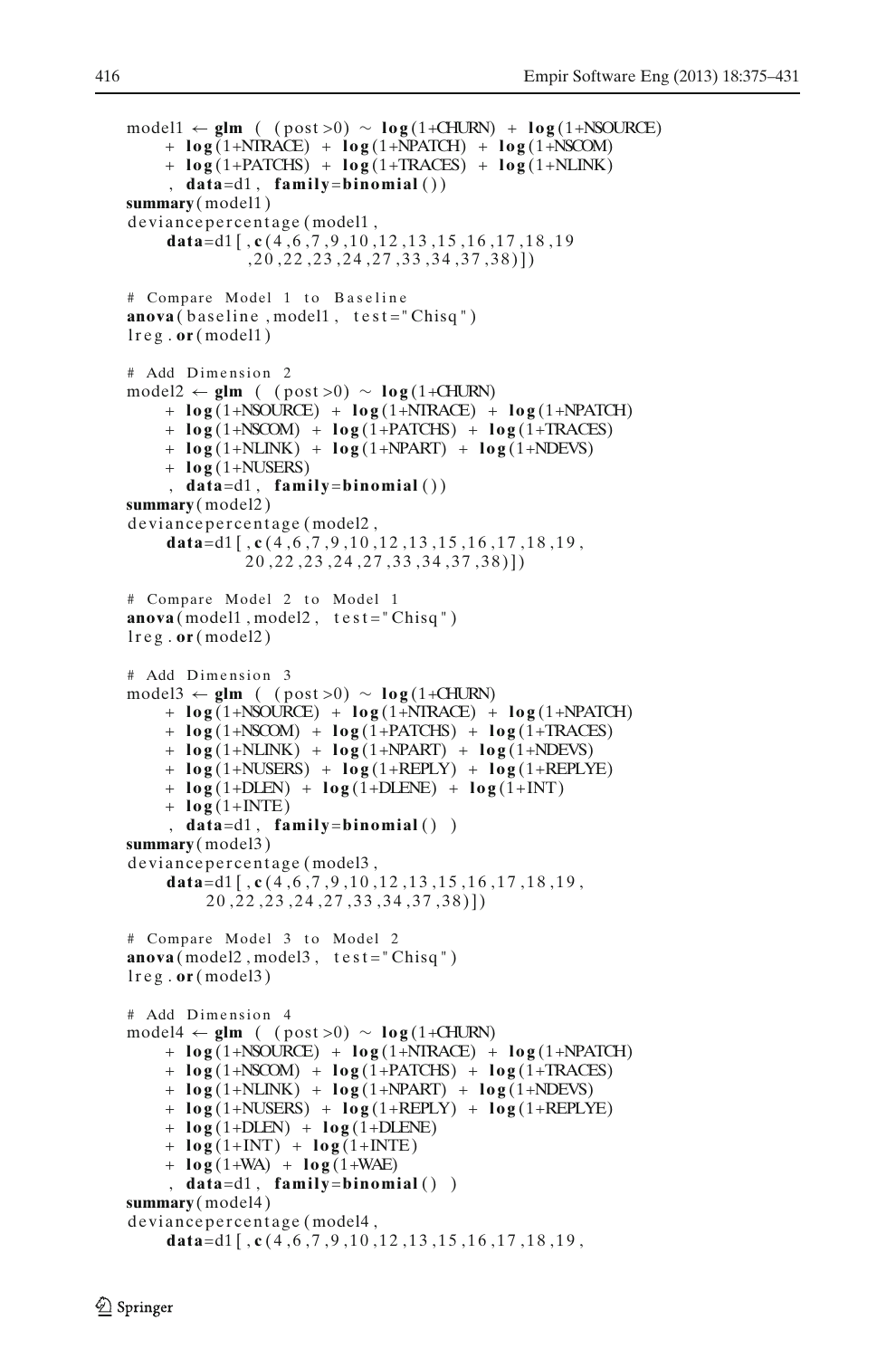```
20 ,22 ,23 ,24 ,27 ,33 ,34 ,37 ,38)])
# Compare Model 4 to Model 3
anova (model3 , model4 , test="Chisq")
lreg . or(model4)
# Add Dimension CON1-CON3
model5 ← glm ( (post >0) ∼ log (1+CHURN)
    + log (1+NSOURCE) + log (1+NTRACE) + log (1+NPATCH)
    + log (1+NSCOM) + log (1+PATCHS) + log (1+TRACES)
    + log (1+NLINK) + log (1+NPART) + log (1+NDEVS)
    + log (1+NUSERS) + log (1+REPLY) + log (1+REPLYE)
    + log (1+DLEN) + log (1+DLENE) + log (1+INT)
    + log (1+INTE) + log (1+WA) + log (1+WAE)
    + CON1 + CON2 + CON3
    , data=d1 , family=binomial () )
summary (model4)
deviancepercentage (model5 ,
    data=d1 [ , c (4 ,6 ,7 ,9 ,10 ,12 ,13 ,15 ,16 ,17 ,18 ,19 ,
         20 ,22 ,23 ,24 ,27 ,33 ,34 ,37 ,38)])
# Compare Model 5 to Model 4
anova (model4 , model5 , test="Chisq")
lreg . or(model5)
# Plot Odds Ratios for developers by developer index
# Figure 4
ors \leftarrow \text{lreg} \cdot \text{or} (\text{model5} [2])plot (ors[18 −999] , type=" l "
    , xlab="Developer Index"
    , ylab=" Relative Impact (Odds Ratios ) " )
#−−−−−−−−−−−−−−−−−−−−−−−−−−−−−−−−−−−−−−−−−−−−−−−−−−−−−−−−−−−
# Combination of Traditional Models and New Models
# Section 7
mtrad ← glm ( (post >0) ∼ log (1+pre)
    +log(1+MLOC\_max) + log(1+PAR\_max)+ log (1+PAR_sum) + log (1+TLOC)
    , data=d1 , family=binomial () )
summary (mtrad)
deviancepercentage (mtrad , data=d1)
# Table 10
xtable (mtrad)
# Add new Metrics
maug ← glm ( (post >0) ∼ log (1+pre)
    + log (1+NSOURCE) + log (1+NPATCH)
    + log (1+PATCHS) + log (1+NLINK)
    + log (1+REPLYE) + log (1+DLEN) + log (1+DLENE)
    + log (1+INT) + log (1+INTE)
    +log (1+WA)
    + log (1+MLOC_max) + log (1+PAR_max)
    + log (1+PAR_sum) + log (1+TLOC)
    + CON1 + CON2 + CON3
    , data=d1 , family=binomial () )
summary (maug)
deviancepercentage (maug , data=d1)
# Table 10
```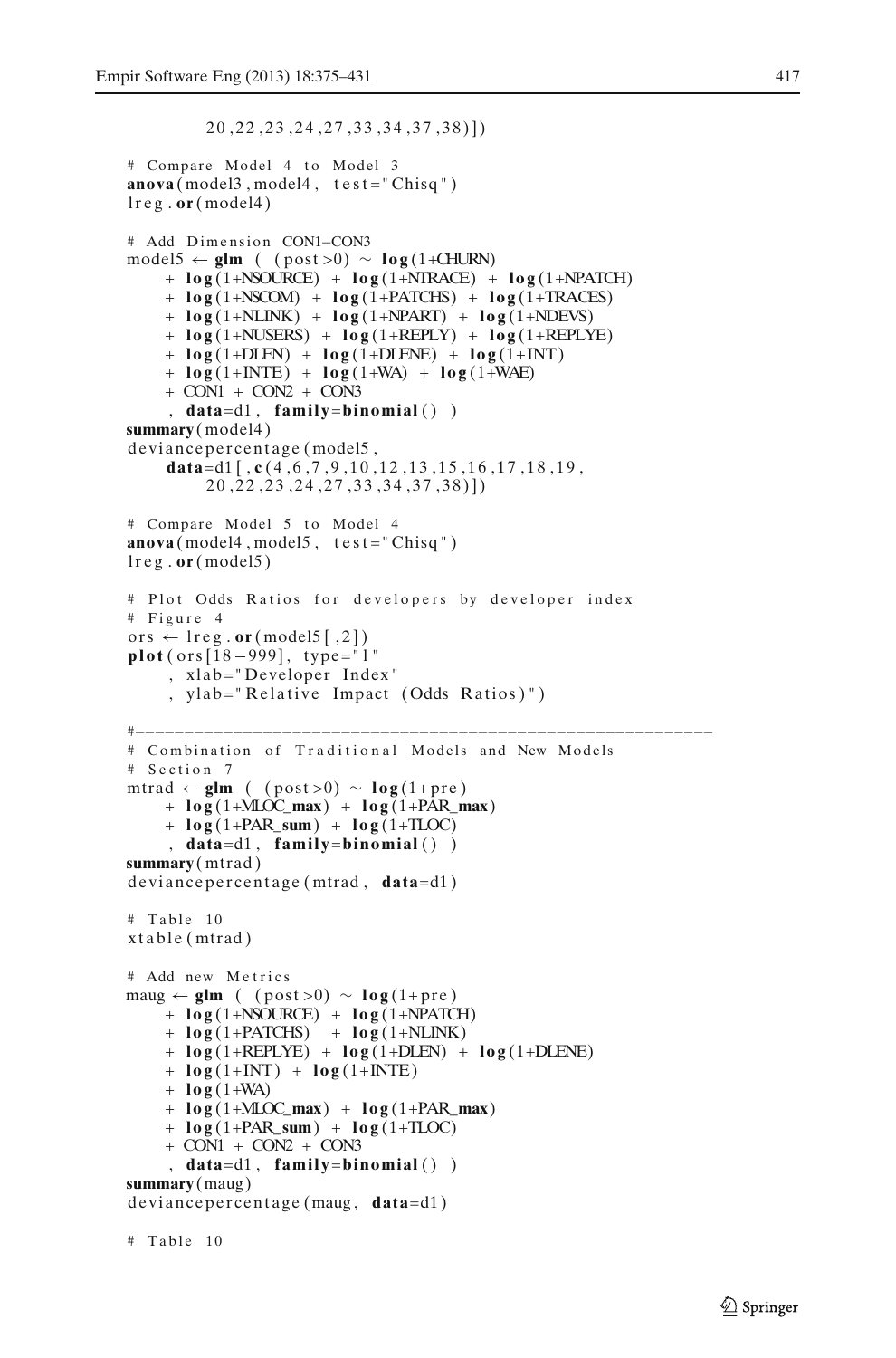```
xtable (maug)# Compare mtrad to maug
   anova (mtrad, maug, test="Chisq")
   #−−−−−−−−−−−−−−−−−−−−−−−−−−−−−−−−−−−−−−−−−−−−−−−−−−−−−−−−−−−
   # ANALYSIS OF ENTROPY (Section 6)
   # Analysis of REPLYE
   # Extract postrelease defects and replytime entropy from
       dataframe
   no\_post \leftarrow subset(d1[, c(4,23)], post=0)yes\_post \leftarrow subset(d1[, c(4,23)], post>0)mean(no_ post $REPLYE)
   mean(yes _ post $REPLYE)
   # Perform a Mann−Whitney U test to see ,
   # whether difference in means is statistically significant
   wilcox . t e s t (no_ post $REPLYE, yes _ post $REPLYE, paired=FALSE)
   #−−−−−−−−−−−−−−−−−−−−−−−−−−−−−−−−−−−−−−−−−−−−−−−−−−−−−−−−−−−
   # Analysis of WAE
   # Extract postrelease defects and replytime entropy from dataframe
   no\_post \leftarrow subset(d1[, c(4,38)], post=0)yes\_post \leftarrow subset(d1[, c(4,38)], post>0)mean(no_ post $WAE)
   mean(yes _ post $WAE)
   # Perform a Mann−Whitney U test to see ,
   # whether difference in means is statistically significant
   wilcox . t e s t (no_ post $WAE, yes _ post $WAE, paired=FALSE)
Case Study Two: Firefox
   #−−−−−−−−−−−−−−−−−−−−−−−−−−−−−−−−−−−−−−−−−−−−−−−−−−−−−−−−−−−
   # File : Analysis _FIREFOX . R
                   December, 2010
   #−−−−−−−−−−−−−−−−−−−−−−−−−−−−−−−−−−−−−−−−−−−−−−−−−−−−−−−−−−−
   # Load data
   d1 ← read . csv ( 'output−moz−3.0−6months . csv ' )
   #−−−−−−−−−−−−−−−−−−−−−−−−−−−−−−−−−−−−−−−−−−−−−−−−−−−−−−−−−−−
   # Load Required Libraries
   library (Design)
   library (BiodiversityR)
   library (ggplot2)
   #−−−−−−−−−−−−−−−−−−−−−−−−−−−−−−−−−−−−−−−−−−−−−−−−−−−−−−−−−−−
   # STEP 1: Descriptive Statistics (Table 5)
   means ← lapply (d1[,−c ( 1 , 2 , 2 8 , 2 9 , 3 0 ) ] , FUN=mean)
   sds ← lapply (d1[,-c(1,2,28,29,30)], FUN=sd)
   maxs ← lapply (d1[,-c(1, 2, 28, 29, 30)], FUN=max)
   mins ← lapply (d1[,-c(1,2,28,29,30)], FUN=min)
   skews ← lapply (d1[,-c(1,2,28,29,30)], FUN=skewness)
```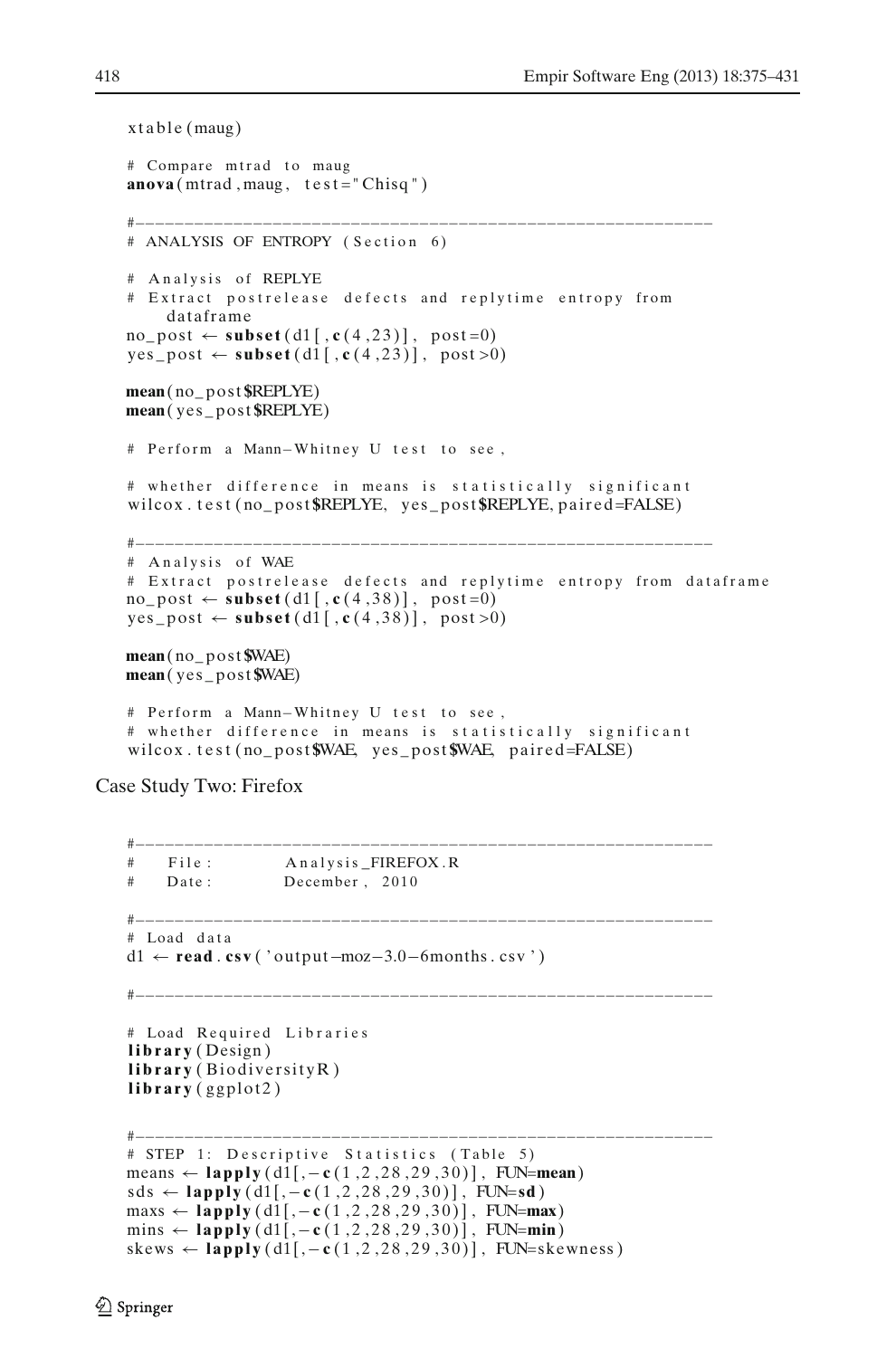```
\text{descriptive} \leftarrow \text{cbind}(\text{Mean}=\text{means}, \text{ SD}=s \text{ds}, \text{ Min}=\text{mins},Max=maxs , Skew=skews )
xtable( descriptive )
#−−−−−−−−−−−−−−−−−−−−−−−−−−−−−−−−−−−−−−−−−−−−−−−−−−−−−−−−−−−
#−−−−−−−−−−−−−−−−−−−−−−−−−−−−−−−−−−−−−−−−−−−−−−−−−−−−−−−−−−−
# Correlogram
# Figure 5
cor . pvalues \leftarrow function (X) {
     nc \leftarrow \textbf{ncol}(X)res \leftarrow matrix (0, nc, nc)
     for (i \text{ in } 2 \text{:} nc){
           for (j in 1:(i - 1)){
                 res[i, j] \leftarrow res[j, i] \leftarrow cor.test(X[j, i],X[, j ]) p, value
                 }
           }
     res
}
# FIREFOX
c \leftarrow \text{cor}(\text{d1}[\cdot,\text{c}(4.6.7.9.10.15.16.17.18.19.
     20 ,22 ,23 ,24 ,27 ,33 ,34 ,37 ,38)])
p \leftarrow \text{cor}. pvalues (d1 [, \text{c} (4, 6, 7, 9, 10, 15, 16, 17, 18, 19,
     20 ,22 ,23 ,24 ,27 ,33 ,34 ,37 ,38)])
stars \leftarrow as . character (symnum(p, cutpoints=c(0, 0.001, 0.01, 0.01)0.05, 1),
                               symbols=c ( ' ∗∗∗ ', ' ∗∗ ', ' ∗ ', '' ),
                               legend=F ) )
molten . d1 \leftarrow cbind (melt(c), stars) names (molten . d1) \leftarrowc("M1", "M2", "corr", "pvalue") x \leftarrow ggplot(molten.d1,\text{aes (M1, M2, fill = corr)}mi. ids \leftarrow subset (molten.d1, M1 == M2)
mi. \text{lower} \leftarrow \text{subset}(\text{mother.d1}[\text{lower.tri}(\textbf{c}),], \text{M1} := \text{M2})mi. upper \leftarrow subset (molten. d1 [upper. tri (c), ], M1 != M2)
# We now plot just these values, adding labels (geom_text)
(\text{p1} \leftarrow \text{x} + \text{geom}_\text{}</{ itle (<b>data</b>=mi <b>. lower</b>) +geom_text ( data=mi . lower , aes( label=paste (pvalue )))
)
meas \leftarrow as \cdot character(\text{unique}(\text{molten}. d1\
M2))pdf( file =" correlations _ firefox . pdf" , height =10, width=18)
(p2 \leftarrow p1 + scale\_colour\_identity() +scale_ fill _ gradientn(
           colours= c ("red" , "white" , "blue") ,
           \lim its=c(1,-1)) +
       scale_x_ discrete(
           \limit s = meas [length (meas):1]) + #flip the x axis
       scale_y_discrete (limits=meas)
)
dev . off ( )
```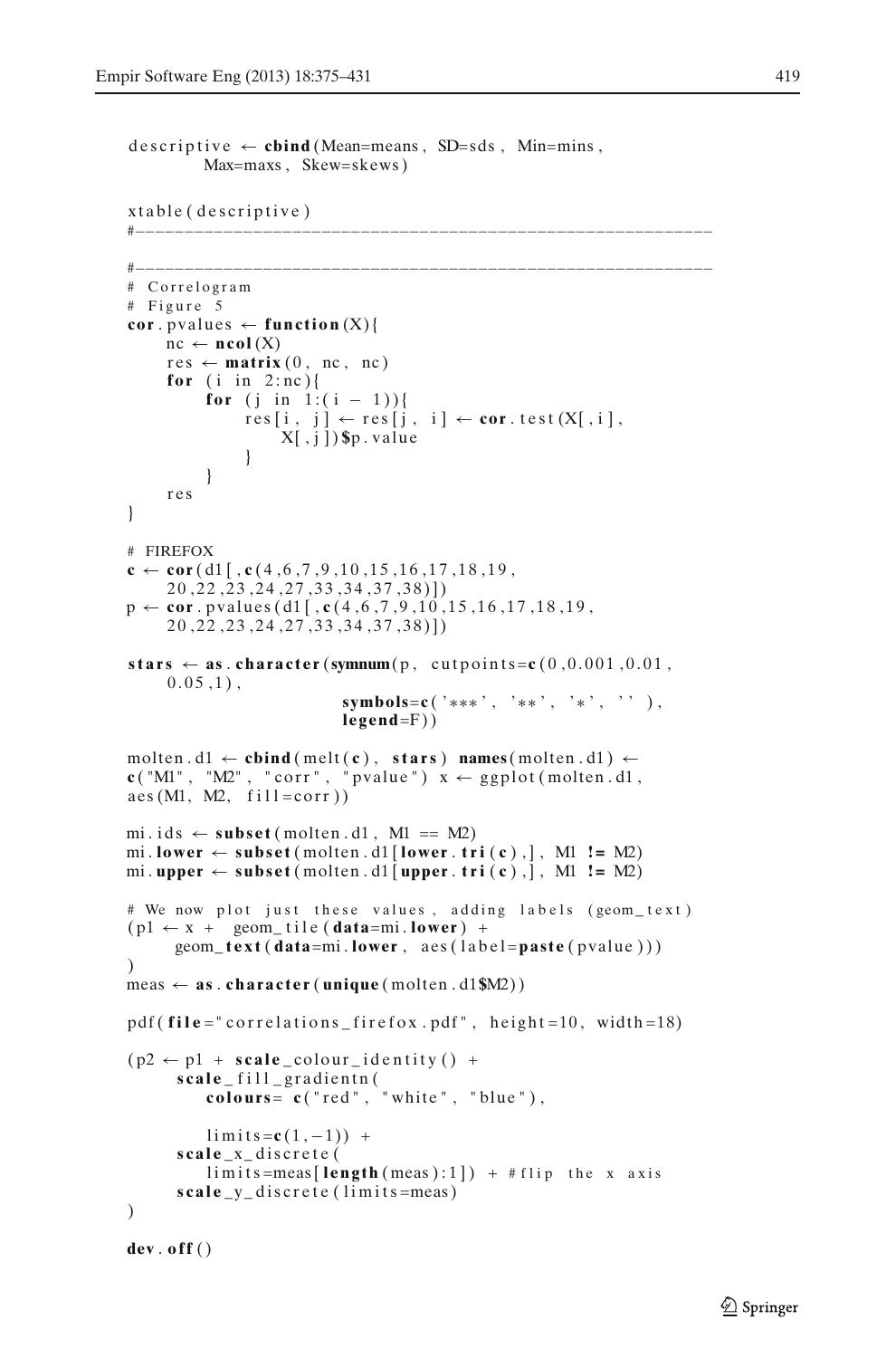```
#−−−−−−−−−−−−−−−−−−−−−−−−−−−−−−−−−−−−−−−−−−−−−−−−−−−−−−−−−−−
# VIF Analysis: FIREFOX
# Table 6
model ← glm ( post >0 ∼ log (1+NSOURCE) + log (1+NSCOM)
+ log (1+NPATCH) + log (1+PATCHS) + log (1+NLINK)
+ log (1+NDEVS) + log (1+NUSERS) + log (1+SNACENT)
+ log (1+NMSG) + log (1+REPLY) + log (1+REPLYE)
+ log (1+DLEN) + log (1+DLENE) + log (1+INT)
+ \log(1+INTE) + \log(1+WA) + \log(1+WA),
data=d1 , family=binomial ())
vif( model)
# REMOVE NMSG
model ← glm ( post >0 ∼ log (1+NSOURCE) + log (1+NSCOM)
+ log (1+NPATCH) + log (1+PATCHS) + log (1+NLINK)
+ log (1+NDEVS) + log (1+NUSERS) + log (1+SNACENT)
+ log (1+REPLY) + log (1+REPLYE) + log (1+DLEN)
+ log (1+DLENE) + log (1+INT) + log (1+INTE)
+ log (1+WA) + log (1+WAE) , data=d1 , family=binomial ())
vif( model)
# REMOVE NPATCH
model ← glm(post > 0 ∼ log(1 + NSOLRCE) + log(1 + NSCOM)
+ log (1+PATCHS) + log (1+NLINK) + log (1+NDEVS)
+ log (1+NUSERS) + log (1+SNACENT) + log (1+REPLY)
+ log (1+REPLYE) + log (1+DLEN) + log (1+DLENE)
+ \log(1+INT) + \log(1+INTER) + \log(1+WA)+ log (1+WAE) , data=d1 , family=binomial ())
vif( model)
# REMOVE NDEVS
model ← glm ( post >0 ∼ log (1+NSOURCE) + log (1+NSCOM)
+ log (1+PATCHS) + log (1+NLINK) + log (1+NUSERS)
+ log (1+SNACENT) + log (1+REPLY) + log (1+REPLYE)
+ log (1+DLEN) + log (1+DLENE) + log (1+INT)
+ log (1+INTE) + log (1+WA) + log (1+WAE) ,
data=d1 , family=binomial ())
vif( model)
#−−−−−−−−−−−−−−−−−−−−−−−−−−−−−−−−−−−−−−−−−−−−−−−−−−−−−−−−−−−
# Stepwise Hierarchical Analysis begins below
# Table 7
# Helper function to compute odds ratios
\text{lreg. or} \leftarrow \text{function} (\text{model}){
   lreg . coeffs ← coef (summary ( model) )
   \text{lci} \leftarrow \text{exp}(\text{lreg}.\text{coeffs} [\ ,1] - 1.96 \ * \text{lreg}.\text{coeffs} [\ ,2])or \leftarrow exp(lreg.coeffs[, 1])
   uci ← exp (lreg. coeffs [ ,1] + 1.96 * lreg. coeffs [ ,2])
   \text{lreg. or} \leftarrow \text{cbind}(\text{lci}, \text{or}, \text{uci})lreg . or
}
#−−−−−−−−−−−−−−−−−−−−−−−−−−−−−−−−−−−−−−−−−−−−−−−−−−−−−−−−−−−
# MOZILLA − Selected Measures
# names ( d1 [ , c (4 ,6 ,7 ,10 ,15 ,16 ,18 ,19 ,22 ,23 ,24 ,27 ,33 ,34 ,
         37 ,38)])
```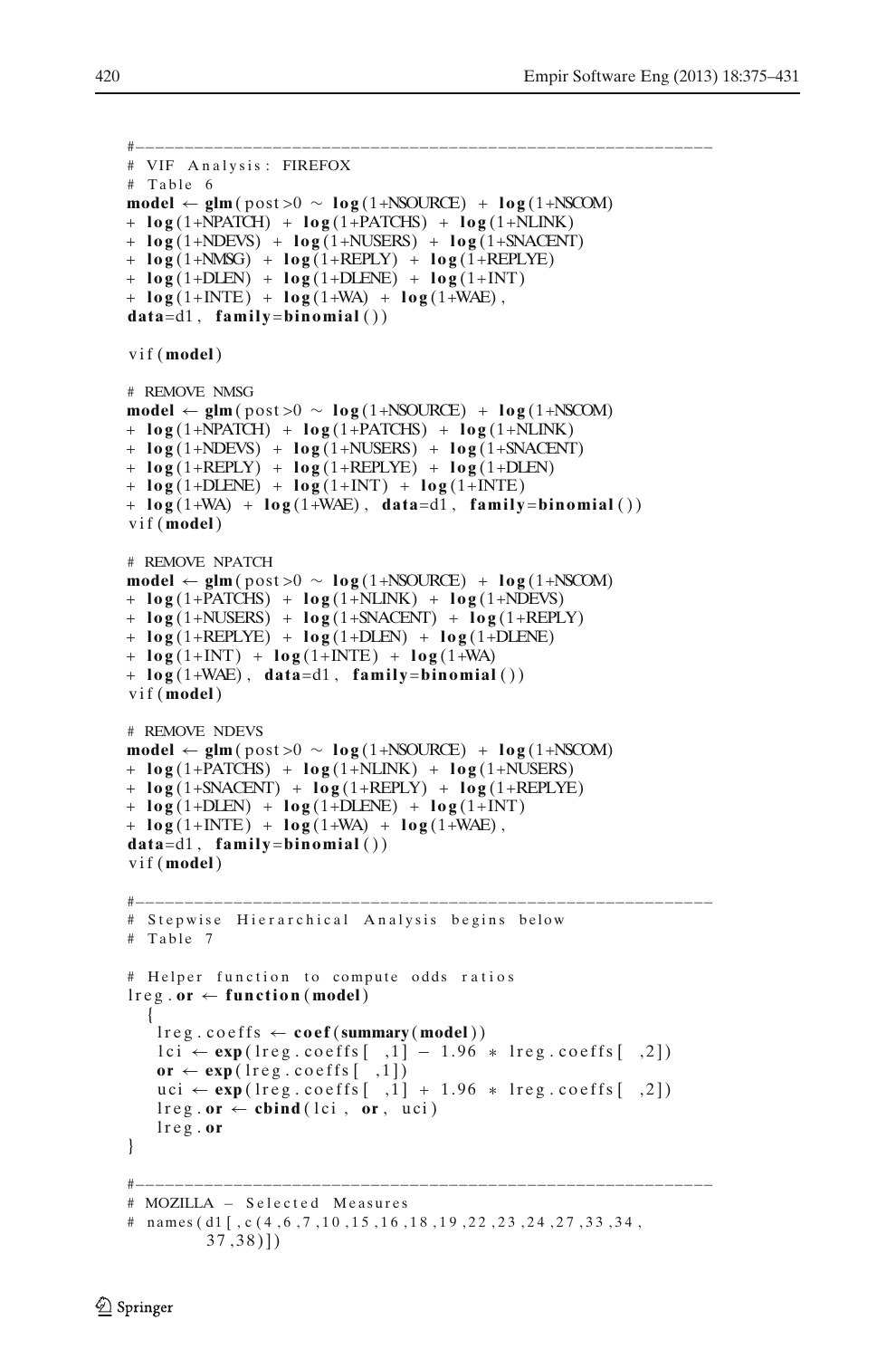```
#−−−−−−−−−−−−−−−−−−−−−−−−−−−−−−−−−−−−−−−−−−−−−−−−−−−−−−−−−−−
# Build Baseline Model MOZILLA
baseline ← glm ( (post >0) ∼ log (1+CHURN) , data=d1 ,
    family=binomial () )
summary (baseline)
deviancepercentage(baseline ,
    data=d1 [ , c (4 ,6 ,7 ,10 ,15 ,16 ,18 ,19 ,
         22 ,23 ,24 ,27 ,33 ,34 ,37 ,38)])
lreg . or(baseline)
#−−−−−−−−−−−−−−−−−−−−−−−−−−−−−−−−−−−−−−−−−−−−−−−−−−−−−−−−−−−
# Add Dimension 1
model1 ← glm ( (post >0) ∼ log (1+CHURN)
    + log (1+NSOURCE) + log (1+NSCOM) + log (1+PATCHS)
    + log (1+NLINK)
         , data=d1 , family=binomial () )
summary (model1)
deviancepercentage (model1 ,
    data=d1 [ , c (4 ,6 ,7 ,9 ,10 ,12 ,13 ,15 ,16 ,17 ,18 ,19
         ,20 ,22 ,23 ,24 ,27 ,33 ,34 ,37 ,38)])
# Compare Model 1 to Baseline
anova ( baseline , model1 , test="Chisq")
lreg . or(model1)
#−−−−−−−−−−−−−−−−−−−−−−−−−−−−−−−−−−−−−−−−−−−−−−−−−−−−−−−−−−−
# Add Dimension 2n
model2 ← glm ( (post >0) ∼ log (1+CHURN)
    + log (1+NSOURCE) + log (1+NSCOM) + log (1+PATCHS)
    + log (1+NLINK)
    + log (1+NPART) + log (1+NUSERS) + log (1+SNACENT)
    , data=d1 , family=binomial () )
summary (model2)
deviancepercentage (model2 ,
    data=d1 [ , c (4 ,6 ,7 ,9 ,10 ,12 ,13 ,15 ,16 ,17 ,18 ,19 ,
         20 ,22 ,23 ,24 ,27 ,33 ,34 ,37 ,38)])
# Compare Model 2 to Model 1
anova (model1 , model2 , test="Chisq")
lreg . or(model2)
#−−−−−−−−−−−−−−−−−−−−−−−−−−−−−−−−−−−−−−−−−−−−−−−−−−−−−−−−−−−
# Add Dimension 3
model3 ← glm ( (post >0) ∼ log (1+CHURN)
    + log (1+NSOURCE) + log (1+NSCOM) + log (1+PATCHS)
    + log (1+NLINK)
    + log (1+NPART) + log (1+NUSERS) + log (1+SNACENT)
    + log (1+REPLY) + log (1+REPLYE) + log (1+DLEN)
    + log (1+DLENE) + log (1+INT) + log (1+INTE)
    , data=d1 , family=binomial () )
summary (model3)
deviancepercentage (model3 ,
    data=d1 [ , c (4 ,6 ,7 ,9 ,10 ,12 ,13 ,15 ,16 ,17 ,18 ,19
         ,20 ,22 ,23 ,24 ,27 ,33 ,34 ,37 ,38)])
# Compare Model 3 to Model 2
anova (model2 , model3 , test="Chisq")
lreg . or(model3)
```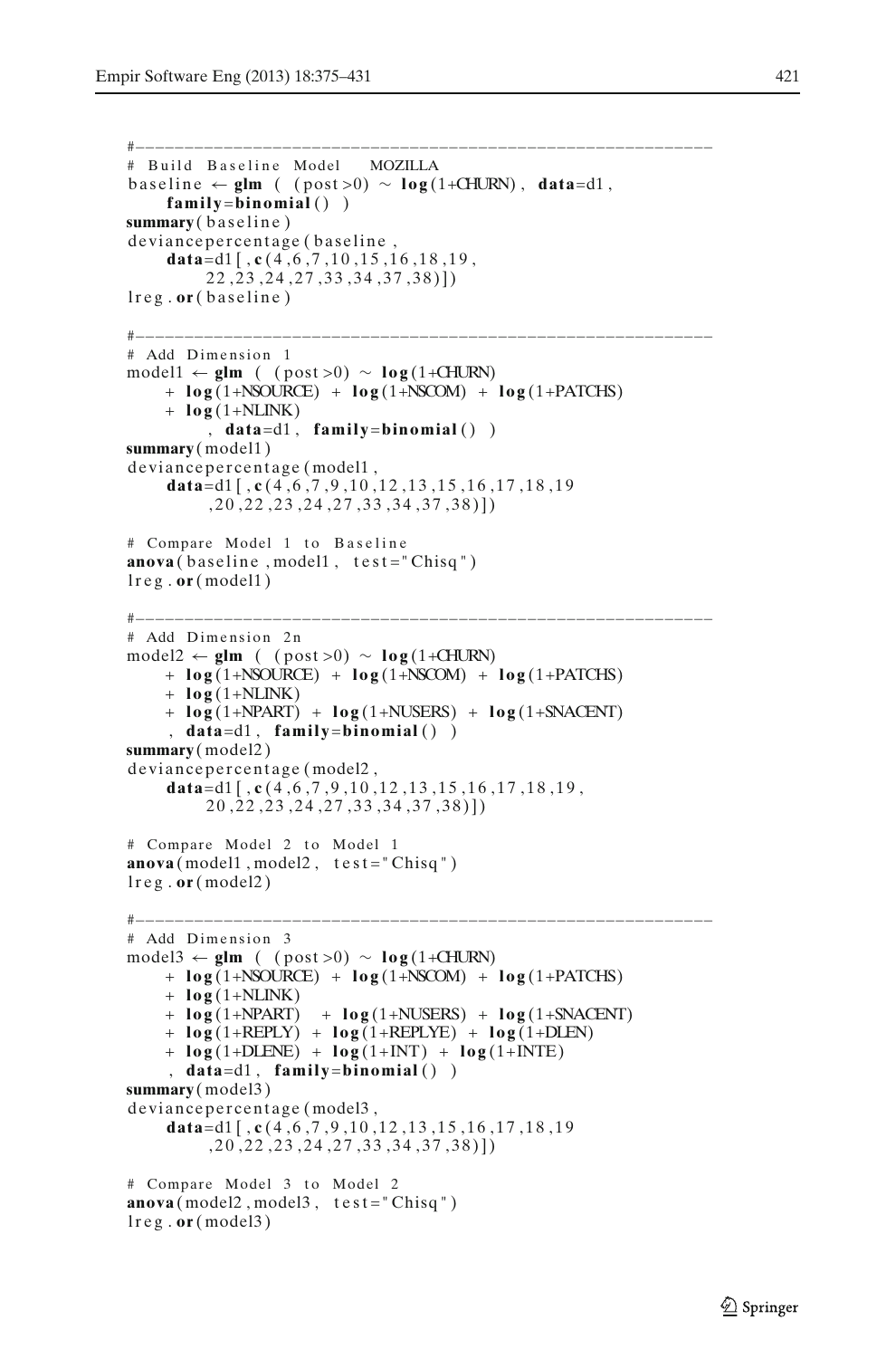```
#−−−−−−−−−−−−−−−−−−−−−−−−−−−−−−−−−−−−−−−−−−−−−−−−−−−−−−−−−−−
# Add Dimension 4
model4 ← glm ( (post >0) ∼ log (1+CHURN)
    + log (1+NSOURCE) + log (1+NSCOM) + log (1+PATCHS)
    + log (1+NLINK)
    + log (1+NPART) + log (1+NUSERS) + log (1+SNACENT)
    + log (1+REPLY) + log (1+REPLYE) + log (1+DLEN)
    + log (1+DLENE) + log (1+INT) + log (1+INTE)
    + log (1+WA) + log (1+WAE)
    , data=d1 , family=binomial () )
summary (model4)
deviancepercentage (model4 ,
    data=d1 [ , c (4 ,6 ,7 ,9 ,10 ,12 ,13 ,15 ,16 ,17 ,18 ,19 ,
         20 ,22 ,23 ,24 ,27 ,33 ,34 ,37 ,38)])
# Compare Model 4 to Model 3
anova (model3 , model4 , test="Chisq")
lreg . or(model4)
#−−−−−−−−−−−−−−−−−−−−−−−−−−−−−−−−−−−−−−−−−−−−−−−−−−−−−−−−−−−
# Add CON1 − CON3
model5 ← glm ( (post >0) ∼ log (1+CHURN)
    + log (1+NSOURCE) + log (1+NSCOM) + log (1+PATCHS)
    +log(1+NLINK)+ log (1+NPART) + log (1+NUSERS) + log (1+SNACENT)
    + log (1+REPLY) + log (1+REPLYE) + log (1+DLEN)
    + log (1+DLENE) + log (1+INT) + log (1+INTE)
    + log (1+WA) + log (1+WAE) + CON1 +CON2 +CON3
    , data=d1 , family=binomial () )
# Compare Model 5 to Model 4
anova (model4 , model5 , test="Chisq")
lreg . or(model5)
# Plot Odds Ratios for developers by developer index
# Figure 4
ors \leftarrow \text{lreg}.\text{or}(\text{model5}[, 2])plot (ors[18 −999] , type=" l "
    , xlab="Developer Index"
     , ylab=" Relative Impact (Odds Ratios ) " )
#−−−−−−−−−−−−−−−−−−−−−−−−−−−−−−−−−−−−−−−−−−−−−−−−−−−−−−−−−−−
# ANALYSIS OF ENTROPY (Section 6)
# REPLYE Analysis
# Extract postrelease defects and replytime entropy measures
from dataframe
no\_post \leftarrow subset(d1[, c(4,23)], post=0)yes\_post \leftarrow subset(d1[, c(4,23)], post>0)mean(no_ post $REPLYE)
mean(yes _ post $REPLYE)
# Perform a Mann−Whitney U test to see if the
# difference in means is statistically significant
boxplot (no_ post $REPLYE, yes _ post $REPLYE)
wilcox . t e s t (no_ post $REPLYE, yes _ post $REPLYE, paired=FALSE)
```
#−−−−−−−−−−−−−−−−−−−−−−−−−−−−−−−−−−−−−−−−−−−−−−−−−−−−−−−−−−−

```
# INTE Analysis
```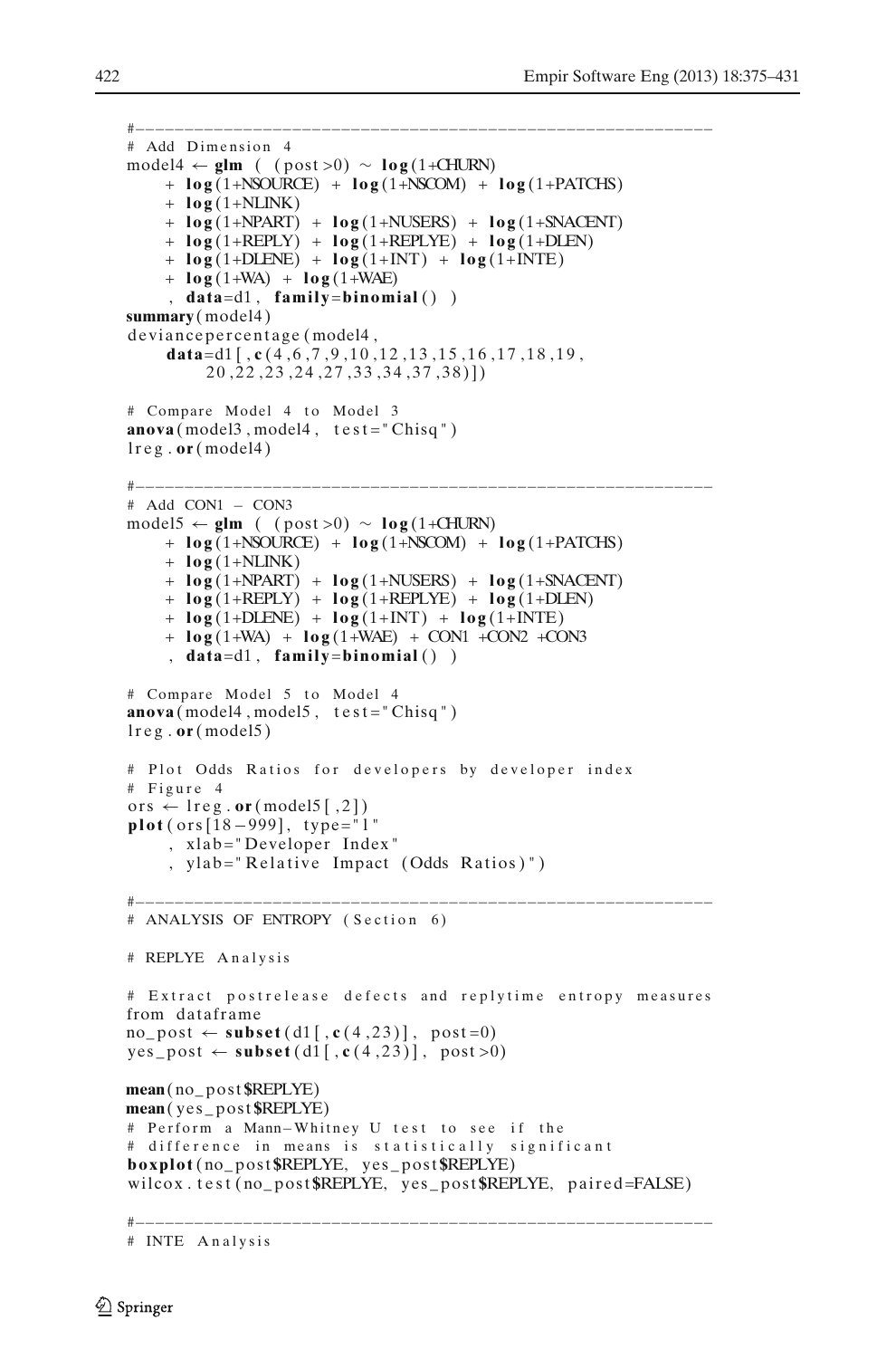```
# Extract postrelease defects and replytime entropy measures
from dataframe
no post \leftarrow subset(d1[, c(4, 34)], post=0)yes\_post \leftarrow subset(d1[, c(4,34)], post>0)mean(no_ post $INTE)
mean(yes _ post $INTE)
# Perform a Mann−Whitney U test to see if the difference
# in means is statistically significant
boxplot (no_ post $INTE, yes _ post $INTE)
wilcox . t e s t (no_ post $INTE, yes _ post $INTE, paired=FALSE)
#−−−−−−−−−−−−−−−−−−−−−−−−−−−−−−−−−−−−−−−−−−−−−−−−−−−−−−−−−−−
# DLENE Analysis
# Extract postrelease defects and replytime entropy measures
from dataframe
no\_post \leftarrow subset(d1[, c(4,27)], post=0)yes\_post \leftarrow subset(d1[, c(4,27)], post>0)mean(no_ post $DLENE)
mean(yes _ post $DLENE)
# Perform a Mann−Whitney U test to see if the difference
# in means is statistically significant
boxplot (no_ post $DLENE, yes _ post $DLENE)
wilcox . t e s t (no_ post $DLENE, yes _ post $DLENE, paired=FALSE)
```
Modelling the Relative Effect of Regression Variables

```
mean\_effect \leftarrow function (model, means)Y \leftarrow predict (model, means)
     effects = list ( )
    for (i in 1: length (means)) {
         meansprime \leftarrow means
         meansprime [[i]] \leftarrow meansprime [[i]] * 1.20Yprime \leftarrow \text{predict}(\text{model}, \text{ meanspring})effects [names (meansprime [i])] ← (Yprime–Y)
     }
    return ( effects )
}
# Eclipse 3.0
d1 ← read . csv ( 'eclipse −6mo−30−avg _ files . csv ')
model_eclipse_30 ← <b>glm ( (post >0) ~ log(1+CHURN)+ log (1+NSOURCE) + log (1+NTRACE) + log (1+NPATCH)
    + log (1+NSCOM) + log (1+PATCHS) + log (1+TRACES)
    + log (1+NLINK) + log (1+NPART) + log (1+NDEVS)
    + log (1+NUSERS) + log (1+REPLY) + log (1+REPLYE)
    + log (1+DLEN) + log (1+DLENE)
    + log (1+INT) + log (1+INTE)
    + log (1+WA) + log (1+WAE)
     , data=d1 , family=binomial () )
means ← lapply (d1[,-c(1,2,28,29,30)], FUN=mean)
```

```
t \leftarrow \text{mean\_effect} (\text{model\_eclipse\_30}, \text{ means } [3:38])
```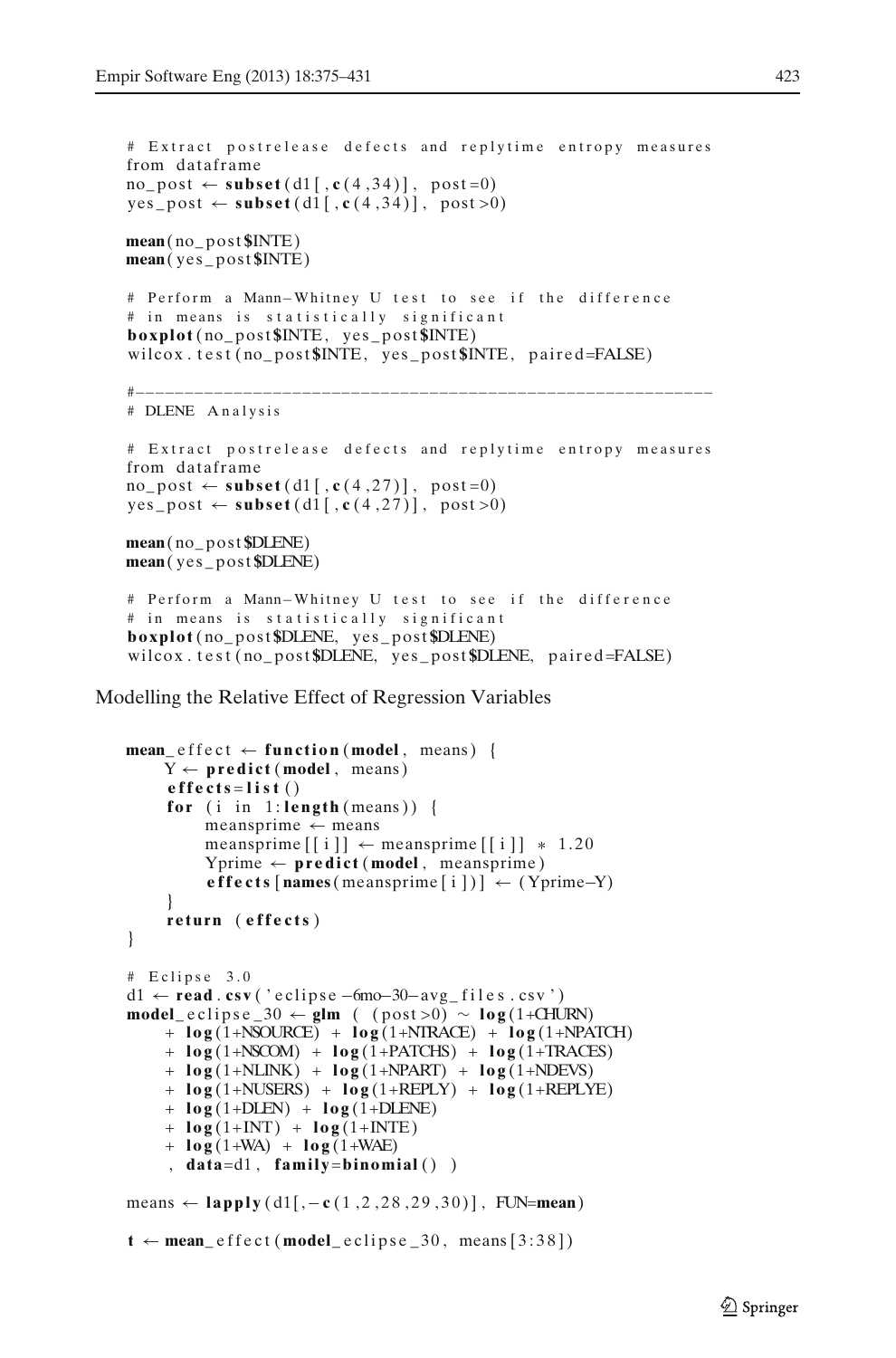```
ut \leftarrow sort(unlist(t)), decreasing=TRUE)cat ( sprintf ("\t %f \t %s \n", ut, names(ut)))
# Eclipse 3.1
d1 \leftarrow \text{read } \text{. } \text{csv}(\text{'output } \text{ECLIPSE}_3 \text{_,1. } \text{csv} \text{'})model_eclipse_31 ← <b>glm (post>0 ~ log (1+CHURN)
                      + log (1+NSOURCE) + log (1+NSCOM)
                      + log (1+NPATCH) + log (1+PATCHS)
                      + log (1+NTRACE) + log (1+TRACES)
                      +log(1+NLINK)+log(1+NUSERS)+ log (1+SNACENT) + log (1+REPLY)
                      + log (1+REPLYE) + log (1+DLEN)
                      + log (1+DLENE) + log (1+INT)
                      + log (1+INTE) + log (1+WA)
                      + log (1+WAE) , data=d1 ,
                            family=binomial ())
means ← lapply (d1[,-c(1,2,28,29,30)], FUN=mean)
t \leftarrow \text{mean\_effect} (\text{model\_eclipse\_31}, \text{ means})ut \leftarrow sort(unlist(t)), decreasing=TRUE)cat(sprint(f'' \t{b} \t{b} f' + \t{b} s f' + \t{b} s f' + \t{b} s f' + \t{b} s f' + \t{b} s f' + \t{b} s f' + \t{b} s f' + \t{b} s f' + \t{b} s f' + \t{b} s f' + \t{b} s f' + \t{b} s f' + \t{b} s f' + \t{b} s f' + \t{b} s f' + \t{b} s f' + \t{b} s f' + \t{b} s f' + \t{b} s f' + \t{b} s f' + \t{b} s f' + \t{b} s f' + \t{b# Eclipse 3.2
d1 \leftarrow \text{read } \text{. } \text{csv}(\text{'output\_ECLIPSE\_3\_2.} \text{csv'})model_eclipse_32 ← <b>glm (post>0 ~ log (1+CHURN)
                      + log (1+NSOURCE) + log (1+NSCOM)
                      + log (1+PATCHS) + log (1+NTRACE)
                      + log (1+TRACES) + log (1+NLINK)
                      + log (1+NDEVS) + log (1+NUSERS)
                      + log (1+REPLY) + log (1+REPLYE)
                      + log (1+DLEN) + log (1+DLENE)
                      + log (1+INT) + log (1+INTE)
                      + log (1+WA) + log (1+WAE) ,
                            data=d1 , family=binomial ())
means ← lapply (d1[,−c ( 1 , 2 , 2 8 , 2 9 , 3 0 ) ] , FUN=mean)
t \leftarrow mean effect (model eclipse 32, means)
ut \leftarrow sort(unlist(t)), decreasing=TRUE)cat ( sprintf ("\setminus t %f \setminus t %s \setminus n", ut, names(ut)))
# Firefox 1.5
d1 \leftarrow \text{read } \text{. } \text{csv}(\text{'output\_MOZILLA\_1\_5.} \text{csv'})model_ firefox _15 ← glm ( post >0 ∼ log (1+CHURN)
                      + log (1+NSOURCE) + log (1+NSCOM)
                      + log (1+NPATCH) + log (1+PATCHS)
                      + log (1+NLINK) + log (1+NUSERS)
                      + log (1+SNACENT) + log (1+REPLY)
                      + log (1+REPLYE) + log (1+DLEN)
                      + log (1+DLENE) + log (1+INT)
                      + log (1+INTE) + log (1+WA) + log (1+WAE) ,
                            data=d1 , family=binomial ())
means ← lapply (d1[,-c(1, 2, 28, 29, 30)], FUN=mean)
t ← mean_ effect( model_ firefox _ 15 , means)
ut \leftarrow sort(unlist(t)), decreasing=TRUE)cat(sprint(f' \t\%f \t\%s \ln", ut, names(ut)))# Firefox 2.0
```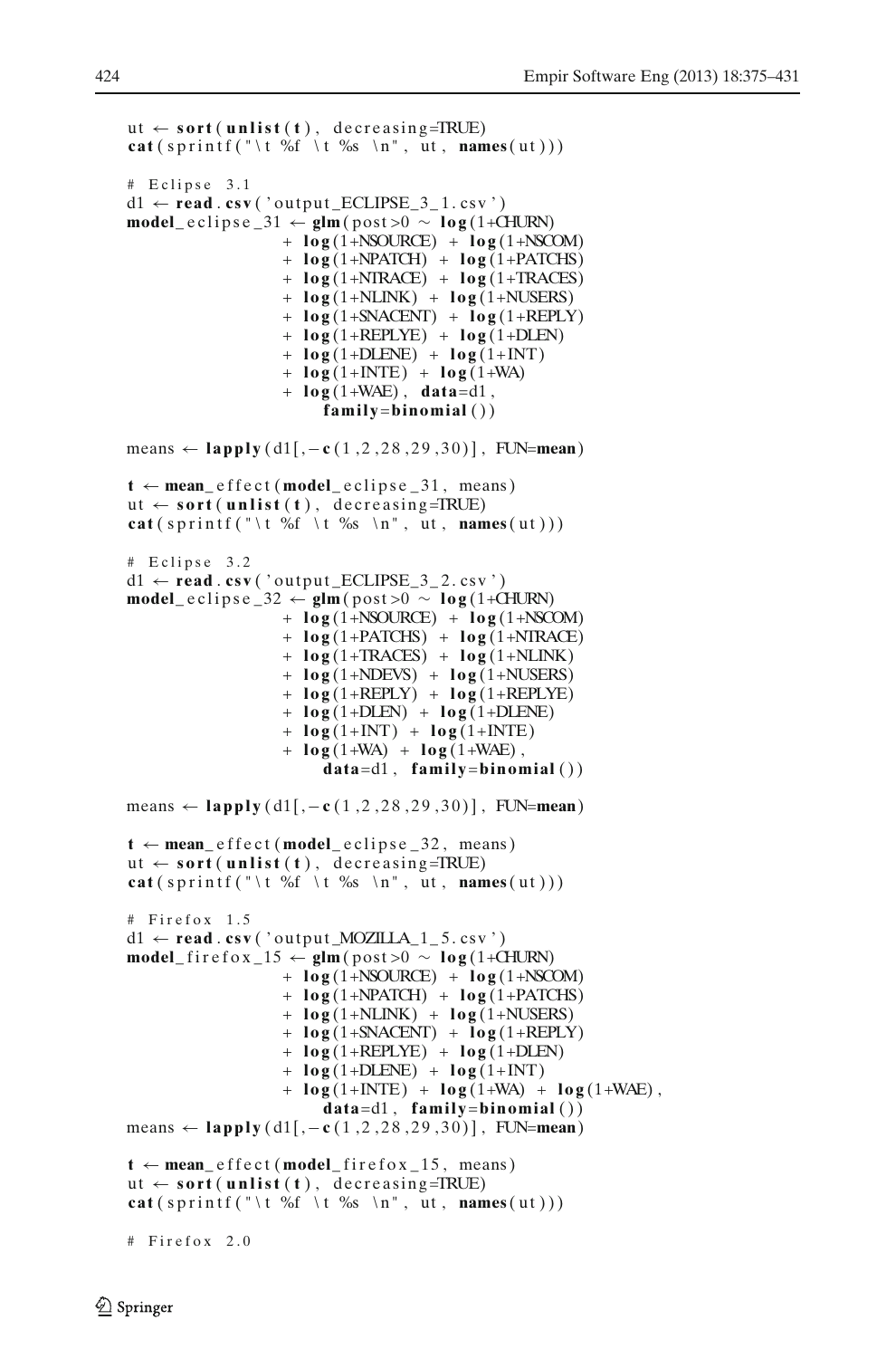```
d1 ← read . csv ( 'output _MOZILLA_2_ 0. csv ') model_ firefox _20 ←
glm (post > 0 ∼ log (1+CHURN)
                  + log (1+NSOURCE) + log (1+NSCOM)
                  + log (1+PATCHS) + log (1+NLINK)
                  + log (1+NUSERS) + log (1+SNACENT)
                  + log (1+REPLY) + log (1+REPLYE)
                  +log(1+DLEN) +log(1+DLEN)+ log (1+INT) + log (1+INTE)
                  + log (1+WA) + log (1+WAE) ,
                       data=d1 , family=binomial ())
means ← lapply (d1[,-c(1,2,28,29,30)], FUN=mean)
t ← mean_ effect( model_ firefox _ 20 , means)
ut \leftarrow sort(unlist(t)), decreasing=TRUE)cat ( sprintf ("\setminus t %f \setminus t %s \setminus n", ut, names(ut)))
# Firefox 3.0
d1 ← read . csv ( 'output−moz−3.0−6months . csv ' ) model_ firefox _30 ←
glm ( (\text{post} > 0) \sim \log(1 + \text{CHURN})+ log (1+NSOURCE) + log (1+NSCOM) + log (1+PATCHS)
    + log (1+NLINK) + log (1+NPART) + log (1+NUSERS)
    + log (1+SNACENT) + log (1+REPLY) + log (1+REPLYE)
    + log (1+DLEN) + log (1+DLENE) + log (1+INT)
    + \log(1+INTE) + \log(1+WA) + \log(1+WAE),
         data=d1 , family=binomial () )
means ← lapply (d1[,−c ( 1 , 2 , 2 8 , 2 9 , 3 0 ) ] , FUN=mean)
t \leftarrow mean effect (model firefox 30, means)
ut \leftarrow sort(unlist(t)), decreasing=TRUE)cat(sprint(f' \t\%f \t\%s \ln", ut, names(ut)))
```
#### **Appendix B: Summary of Hierarchical Models with** *β***-coefficients**

| $log(Y_i)$     | MB    |         | M1       |         | M <sub>2</sub> |           | M <sub>3</sub> |           | M4       |           | M <sub>5</sub> |           |
|----------------|-------|---------|----------|---------|----------------|-----------|----------------|-----------|----------|-----------|----------------|-----------|
| <b>CHURN</b>   | 0.699 | $\star$ | 0.666    | $\star$ | 0.668          | $\star$   | 0.725          | $\star$   | 0.567    | $\star$   | 0.650          | $\star$   |
| <b>NSOURCE</b> |       |         | 0.229    | $\star$ | 0.230          | $\star$   | 0.248          | $\star$   | 0.248    | $\star$   | 0.222          | $\star$   |
| <b>NTRACE</b>  |       |         | $-0.102$ |         | $-0.115$       |           | $-0.063$       |           | $-0.055$ |           | 0.047          |           |
| <b>NPATCH</b>  |       |         | $-0.680$ | $\circ$ | $-0.678$       | $\circ$   | $-0.547$       | $^{+}$    | $-0.636$ | $\circ$   | $-0.536$       |           |
| <b>NSCOM</b>   |       |         | 0.086    |         | 0.077          |           | 0.096          |           | 0.082    |           | 0.095          |           |
| <b>PATCHS</b>  |       |         | 1.101    | $\circ$ | 1.101          | $\circ$   | 1.049          | $\circ$   | 1.105    | $\circ$   | 1.260          | $\bullet$ |
| <b>TRACES</b>  |       |         | 0.007    |         | 0.005          |           | 0.002          |           | $-0.005$ |           | $-0.011$       |           |
| <b>NLINK</b>   |       |         | 0.246    | $\star$ | 0.208          | $\bullet$ | 0.204          | $\bullet$ | 0.222    | $\bullet$ | 0.203          | $^{+}$    |
| <b>NPART</b>   |       |         |          |         | 0.395          |           | 0.461          |           | 0.651    |           | 0.657          |           |
| <b>NDEVS</b>   |       |         |          |         | $-0.323$       |           | $-0.235$       |           | $-0.415$ |           | $-0.562$       |           |
| <b>NUSERS</b>  |       |         |          |         | $-0.126$       |           | $-0.095$       |           | $-0.160$ |           | $-0.101$       |           |

**Table 17** Hierarchical analysis of logistic regression models along the four dimensions of social interaction metrics for ECLIPSE 3.0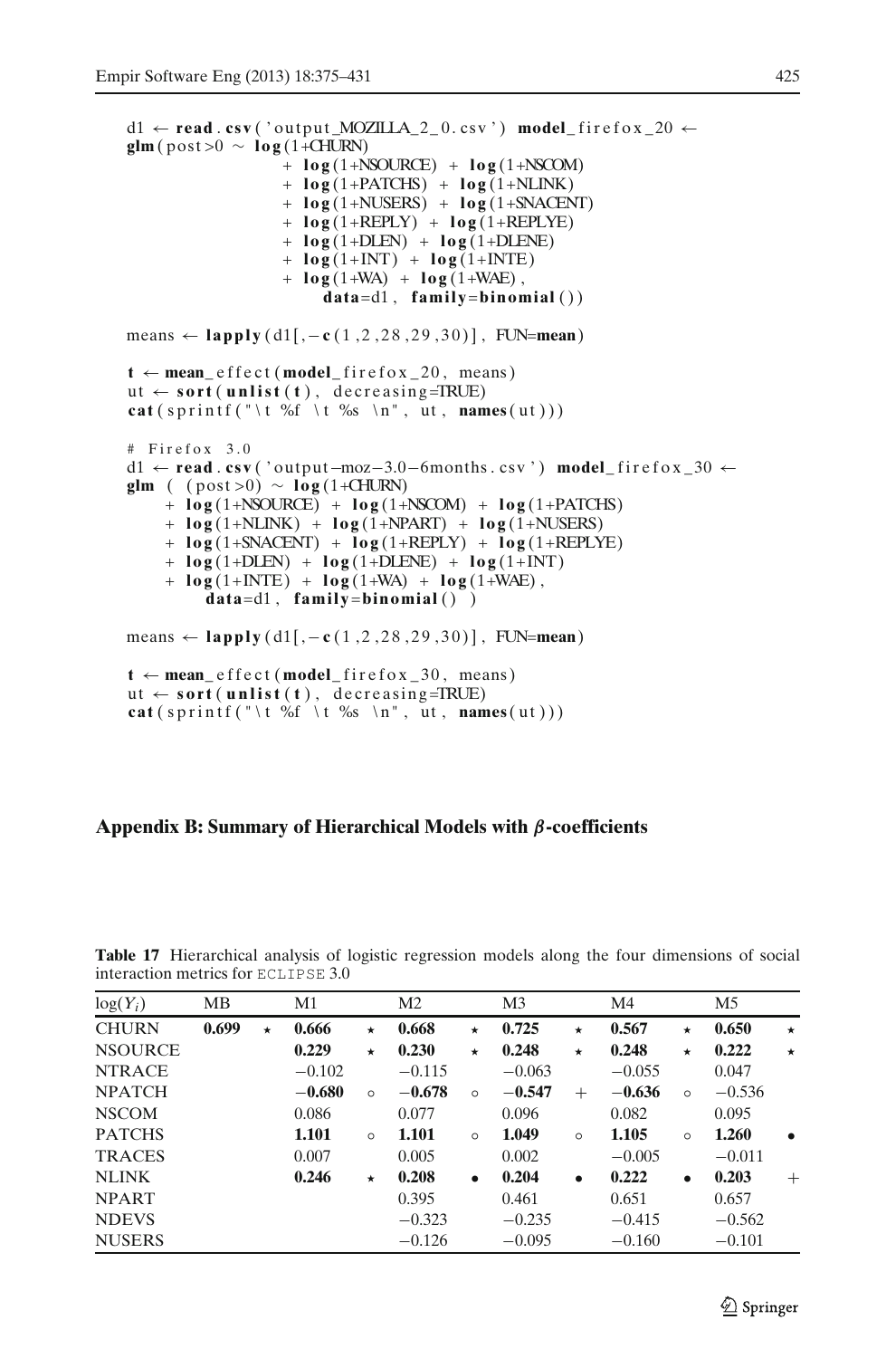| $log(Y_i)$    | MB     |         | M1     |         | M <sub>2</sub> | M <sub>3</sub> |           | M4       |           | M5       |         |
|---------------|--------|---------|--------|---------|----------------|----------------|-----------|----------|-----------|----------|---------|
| <b>REPLY</b>  |        |         |        |         |                | 0.008          |           | $-0.006$ |           | $-0.008$ |         |
| <b>REPLYE</b> |        |         |        |         |                | $-0.932$       | $\star$   | $-1.086$ | $\star$   | $-1.357$ | $\star$ |
| <b>DLEN</b>   |        |         |        |         |                | $-0.029$       |           | $-0.047$ | $\circ$   | $-0.057$ | $^{+}$  |
| <b>DLENE</b>  |        |         |        |         |                | 0.398          |           | 0.097    |           | 0.310    |         |
| <b>INT</b>    |        |         |        |         |                | $-0.081$       | $\bullet$ | $-0.086$ | $\bullet$ | $-0.016$ |         |
| <b>INTE</b>   |        |         |        |         |                | 0.045          |           | 0.006    |           | 0.116    |         |
| <b>WA</b>     |        |         |        |         |                |                |           | 0.156    | $\star$   | 0.088    | $^{+}$  |
| <b>WAE</b>    |        |         |        |         |                |                |           | 0.434    | $\circ$   | 0.336    |         |
| $CON1-3$      |        |         |        |         |                |                |           |          |           | Fig. $2$ | $\star$ |
| Chisq         | 559.01 | $\star$ | 698.5  | $\star$ | 700.15         | 731.5          | $\star$   | 752.3    | $\star$   | 1055.19  | $\star$ |
| Dev.Expl.     | 10.71% |         | 13.38% |         | 13.41%         | 14.02%         |           | 14.41%   |           | 26.07%   |         |
| DeltaChisq    |        |         | 139.48 |         | 1.652          | 31.357         |           | 20.28    |           | 302.87   |         |

**Table 17** continued

Bold entries denote statistically significant coefficients with a p level lower than 0.1 *★*  $p$  < 0.001, ●  $p$  < 0.01, ○  $p$  < 0.05, +  $p$  < 0.1

| $log(Y_i)$      | MB      |         | M1       |         | M <sub>2</sub> |           | M3       |           | M4       |           | M <sub>5</sub> |           |
|-----------------|---------|---------|----------|---------|----------------|-----------|----------|-----------|----------|-----------|----------------|-----------|
| <b>CHURN</b>    | 1.883   | $\star$ | 1.744    | $\star$ | 1.735          | $\star$   | 1.659    | $\star$   | 1.192    | $\star$   | 1.354          | $\star$   |
| <b>NSOURCE</b>  |         |         | 0.293    | $\star$ | 0.214          | $\bullet$ | 0.291    | $\star$   | 0.273    | $\star$   | 0.321          | $\star$   |
| <b>NSCOM</b>    |         |         | $-0.489$ | $\star$ | $-0.515$       | $\star$   | $-0.491$ | $\star$   | $-0.535$ | $\star$   | $-0.429$       | $\bullet$ |
| <b>PATCHS</b>   |         |         | 0.440    |         | 0.536          |           | 0.517    |           | 0.587    |           | 0.960          |           |
| <b>NPATCH</b>   |         |         | 0.230    |         | 0.049          |           | 0.470    |           | 0.372    |           | 0.597          |           |
| <b>NTRACE</b>   |         |         | $-0.355$ | $^{+}$  | $-0.442$       | $\circ$   | $-0.404$ | $\circ$   | $-0.314$ |           | $-0.251$       |           |
| <b>TRACES</b>   |         |         | 0.090    | $^{+}$  | 0.116          | $\circ$   | 0.146    | $\bullet$ | 0.087    | $+$       | 0.095          | $^{+}$    |
| <b>NLINK</b>    |         |         | $-1.296$ | $\star$ | $-1.311$       | $\star$   | $-1.377$ | $\star$   | $-1.429$ | $\star$   | $-1.044$       | $\star$   |
| <b>NUSERS</b>   |         |         |          |         | 1.247          | $\star$   | 1.444    | $\star$   | 1.617    | $\star$   | 1.358          | $\star$   |
| <b>SNACENT</b>  |         |         |          |         | $-1.369$       | $\star$   | $-1.943$ | $\star$   | $-1.553$ | $\bullet$ | $-1.404$       | $\circ$   |
| <b>REPLY</b>    |         |         |          |         |                |           | $-0.028$ | $+$       | $-0.086$ | $\star$   | $-0.042$       | $\circ$   |
| <b>REPLYE</b>   |         |         |          |         |                |           | 1.284    | $\star$   | 0.942    | $\circ$   | 0.922          | $\circ$   |
| <b>DLEN</b>     |         |         |          |         |                |           | $-0.274$ | $\star$   | $-0.333$ | $\star$   | $-0.284$       | $\star$   |
| <b>DLENE</b>    |         |         |          |         |                |           | 3.304    | $\star$   | 1.881    | $\star$   | 1.104          | $\circ$   |
| <b>INT</b>      |         |         |          |         |                |           | 0.078    | $^{+}$    | 0.068    |           | 0.139          | $\circ$   |
| <b>INTE</b>     |         |         |          |         |                |           | 0.435    | $\bullet$ | 0.135    |           | 0.320          | $^{+}$    |
| <b>WA</b>       |         |         |          |         |                |           |          |           | 0.537    | $\star$   | 0.343          | $\star$   |
| <b>WAE</b>      |         |         |          |         |                |           |          |           | 1.367    | $\star$   | 1.286          | $\star$   |
| $CON1-3$        |         |         |          |         |                |           |          |           |          |           | n/a            | $\star$   |
| $x^2$           | 1643.98 | $\star$ | 2134.46  | $\star$ | 2434.56        | $\star$   | 2644.3   | $\star$   | 2744.02  | $\star$   | 4288.3         | $\star$   |
| Dev. Expl.      | 11.66%  |         | 15.15%   |         | 17.27%         |           | 18.75%   |           | 19.46%   |           | 30.41%         |           |
| $\Delta \chi^2$ |         |         | 490.48   |         | 300.1          |           | 209.74   |           | 99.72    |           | 1544.28        |           |

**Table 18** Hierarchical analysis of logistic regression models along the four dimensions of social interaction metrics for ECLIPSE 3.1

Bold entries denote statistically significant coefficients with a p level lower than 0.1 *★*  $p$  < 0.001, ●  $p$  < 0.01, ○  $p$  < 0.05, +  $p$  < 0.1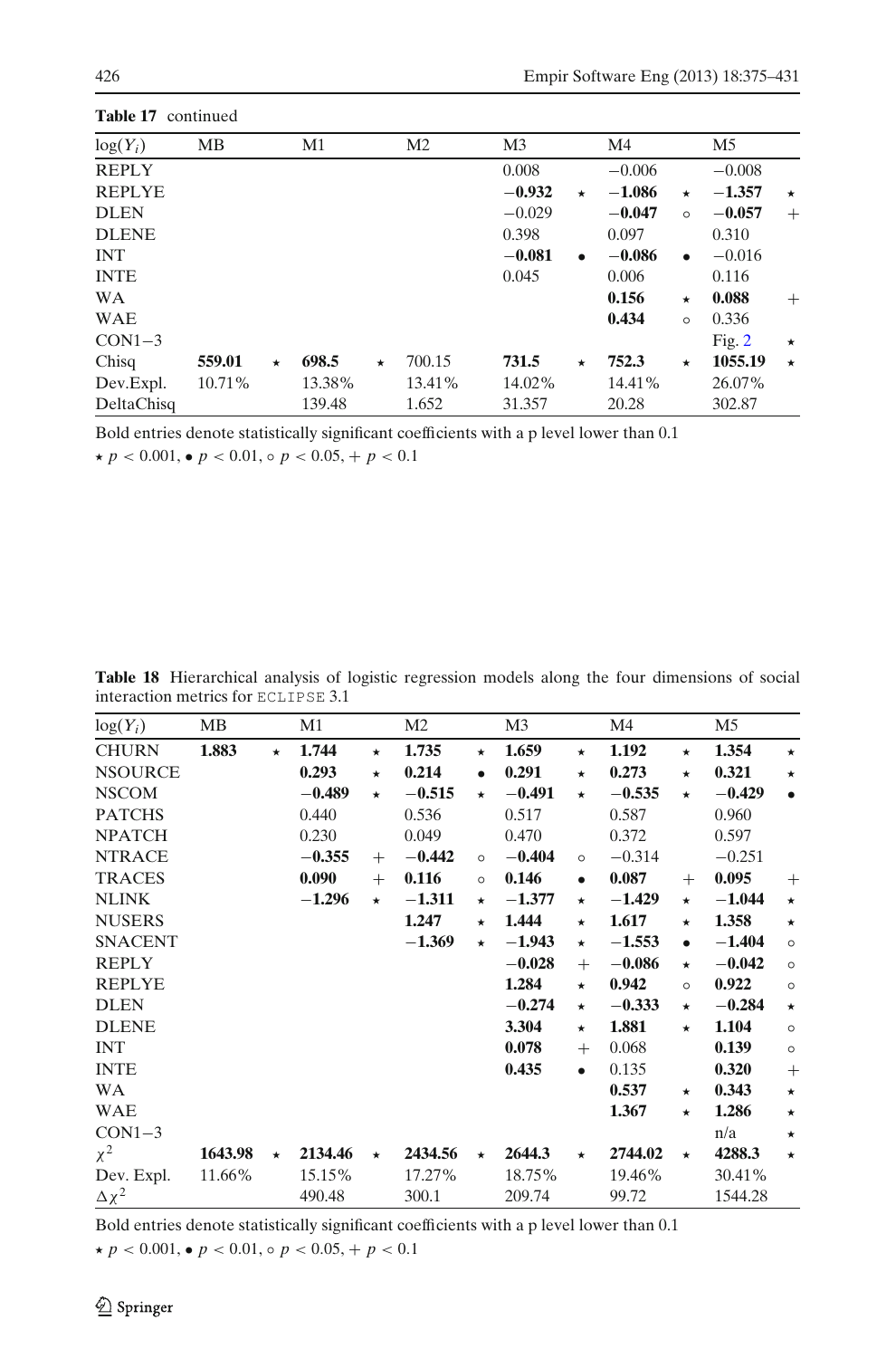| $log(Y_i)$      | MВ      |         | M1       |         | M2       |           | M <sub>3</sub> |           | M4       |           | M5       |         |
|-----------------|---------|---------|----------|---------|----------|-----------|----------------|-----------|----------|-----------|----------|---------|
| <b>CHURN</b>    | 1.529   | $\star$ | 1.453    | $\star$ | 1.461    | $\star$   | 1.204          | $\star$   | 1.582    | $\star$   | 1.759    | $\star$ |
| <b>NSOURCE</b>  |         |         | 0.689    | $\star$ | 0.659    | $\star$   | 0.714          | $\star$   | 0.721    | $\star$   | 0.639    | $\star$ |
| <b>NSCOM</b>    |         |         | $-0.558$ | $\star$ | $-0.505$ | $\star$   | $-0.573$       | $\star$   | $-0.595$ | $\star$   | $-0.720$ | $\star$ |
| <b>PATCHS</b>   |         |         | 0.465    |         | 0.422    |           | 0.499          |           | 0.583    |           | 0.734    |         |
| <b>NTRACE</b>   |         |         | $-0.544$ | $\circ$ | $-0.568$ | $\circ$   | $-0.372$       |           | $-0.389$ |           | $-0.504$ |         |
| <b>TRACES</b>   |         |         | 0.201    | $\star$ | 0.203    | $\star$   | 0.154          | $\circ$   | 0.167    | $\bullet$ | 0.124    | $^{+}$  |
| <b>NLINK</b>    |         |         | 0.226    | $\star$ | 0.201    | $\bullet$ | 0.128          |           | 0.055    |           | 0.433    | $\star$ |
| <b>NDEVS</b>    |         |         |          |         | $-0.125$ | $\circ$   | $-0.206$       | $\bullet$ | $-0.243$ | $\star$   | $-0.141$ |         |
| <b>NUSERS</b>   |         |         |          |         | 0.170    | $\bullet$ | 0.119          | $^{+}$    | 0.125    | $^{+}$    | $-0.144$ |         |
| <b>REPLY</b>    |         |         |          |         |          |           | 0.002          |           | 0.028    | $\circ$   | 0.058    |         |
| <b>REPLYE</b>   |         |         |          |         |          |           | 1.570          | $\star$   | 1.624    | $\star$   | 2.042    | $\star$ |
| <b>DLEN</b>     |         |         |          |         |          |           | $-0.153$       | $\star$   | $-0.101$ | $\star$   | $-0.053$ |         |
| <b>DLENE</b>    |         |         |          |         |          |           | $-1.186$       | $\star$   | $-0.614$ | $^{+}$    | $-1.896$ | $\star$ |
| <b>INT</b>      |         |         |          |         |          |           | 0.191          | $\star$   | 0.170    | $\star$   | 0.078    |         |
| <b>INTE</b>     |         |         |          |         |          |           | 0.948          | $\star$   | 1.228    | $\star$   | 1.147    | $\star$ |
| <b>WA</b>       |         |         |          |         |          |           |                |           | $-0.317$ | $\star$   | $-0.296$ | $\star$ |
| <b>WAE</b>      |         |         |          |         |          |           |                |           | $-1.074$ | $\star$   | $-1.358$ | $\star$ |
| $CON1-3$        |         |         |          |         |          |           |                |           |          |           | n/a      | $\star$ |
| $\chi^2$        | 1198.83 | $\star$ | 1355.13  | $\star$ | 1364.31  | $\circ$   | 1470.4         | $\star$   | 1521.04  | $\star$   | 3106.11  | $\star$ |
| Dev. Expl.      | 7.84%   |         | 8.86%    |         | 8.92%    |           | 9.62%          |           | 9.95%    |           | 20.31%   |         |
| $\Delta \chi^2$ |         |         | 156.3    |         | 9.18     |           | 106.09         |           | 50.64    |           | 1585.07  |         |

**Table 19** Hierarchical analysis of logistic regression models along the four dimensions of social interaction metrics for ECLIPSE 3.2

Bold entries denote statistically significant coefficients with a p level lower than 0.1

*★*  $p$  < 0.001, ●  $p$  < 0.01, ○  $p$  < 0.05, +  $p$  < 0.1

| <b>Table 20</b> Hierarchical analysis of logistic regression models along the four dimensions of social |  |  |  |  |  |  |
|---------------------------------------------------------------------------------------------------------|--|--|--|--|--|--|
| interaction metrics for Mozilla FIREFOX 1.5                                                             |  |  |  |  |  |  |

| $log(Y_i)$      | MB      |         | M1       |         | M <sub>2</sub> |         | M3       |           | M4       |           | M5       |           |
|-----------------|---------|---------|----------|---------|----------------|---------|----------|-----------|----------|-----------|----------|-----------|
| <b>CHURN</b>    | 1.862   | $\star$ | 1.791    | $\star$ | 1.810          | $\star$ | 1.658    | $\star$   | 1.560    | $\star$   | 1.530    | $\star$   |
| <b>NSOURCE</b>  |         |         | 0.150    | $\star$ | 0.098          | $\circ$ | 0.147    | $\bullet$ | 0.150    | $\bullet$ | 0.173    | $\bullet$ |
| <b>NSCOM</b>    |         |         | 0.277    | $\star$ | 0.576          | $\star$ | 0.878    | $\star$   | 0.866    | $\star$   | 0.246    |           |
| <b>PATCHS</b>   |         |         | $-0.566$ |         | $-0.740$       |         | $-0.391$ |           | $-0.314$ |           | $-1.022$ |           |
| <b>NLINK</b>    |         |         | 0.070    | $\circ$ | 0.298          | $\star$ | 0.237    | $\star$   | 0.235    | $\star$   | 0.045    |           |
| <b>NPART</b>    |         |         |          |         | $-0.745$       | $\star$ | $-0.382$ |           | $-0.445$ | $^{+}$    | 0.662    | $^{+}$    |
| <b>NUSERS</b>   |         |         |          |         | 0.139          | $\circ$ | 0.053    |           | 0.066    |           | $-0.413$ | $\star$   |
| <b>SNACENT</b>  |         |         |          |         | 1.07           |         | 2.002    |           | 2.679    | $^{+}$    | $-1.965$ |           |
| <b>REPLY</b>    |         |         |          |         |                |         | 0.053    | $\circ$   | 0.049    | $\circ$   | 0.047    |           |
| <b>REPLYE</b>   |         |         |          |         |                |         | $-0.923$ | $^{+}$    | $-0.956$ | $\circ$   | $-2.896$ | $\star$   |
| <b>DLEN</b>     |         |         |          |         |                |         | $-0.155$ | $\star$   | $-0.129$ | $\bullet$ | 0.039    |           |
| <b>DLENE</b>    |         |         |          |         |                |         | $-2.593$ | $\star$   | $-2.519$ | $\star$   | $-3.086$ | $\star$   |
| <b>INT</b>      |         |         |          |         |                |         | $-0.097$ | $\circ$   | $-0.119$ | $\circ$   | $-0.333$ | $\star$   |
| <b>INTE</b>     |         |         |          |         |                |         | 1.423    | $\star$   | 0.794    | $\circ$   | 1.387    | $\circ$   |
| <b>WA</b>       |         |         |          |         |                |         |          |           | $-0.035$ |           | $-0.057$ |           |
| <b>WAE</b>      |         |         |          |         |                |         |          |           | 1.433    | $\bullet$ | 1.542    | $\circ$   |
| $CON1-3$        |         |         |          |         |                |         |          |           |          |           |          | $\star$   |
| $\chi^2$        | 1269.46 | $\star$ | 1365.92  | $\star$ | 1432.34        | $\star$ | 1583.29  | $\star$   | 1593.34  | $\star$   | 2760.34  | $\star$   |
| Dev.Expl        | 14.75%  |         | 15.87%   |         | 16.64%         |         | 18.40%   |           | 18.51%   |           | 32.07%   |           |
| $\Delta \chi^2$ |         |         | 96.46    |         | 66.42          |         | 150.95   |           | 10.05    |           | 1167     |           |

Bold entries denote statistically significant coefficients with a p level lower than 0.1

 *p* < 0.001, • *p* < 0.01, ◦ *p* < 0.05, + *p* < 0.1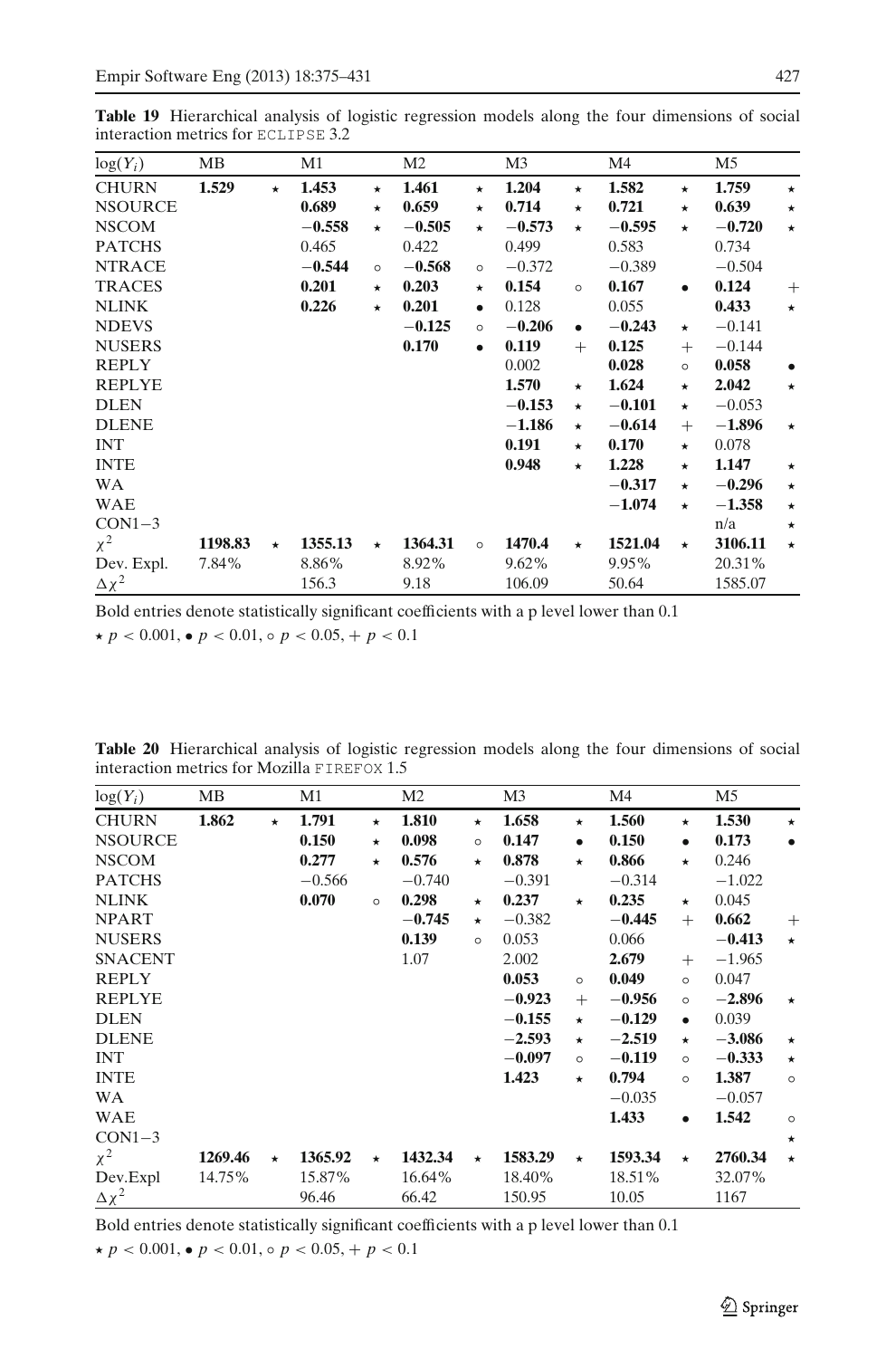| $log(Y_i)$      | MB      |         | M1       |         | M <sub>2</sub> |         | M3       |           | M4       |           | M5       |           |
|-----------------|---------|---------|----------|---------|----------------|---------|----------|-----------|----------|-----------|----------|-----------|
| <b>CHURN</b>    | 1.467   | $\star$ | 1.465    | $\star$ | 1.493          | $\star$ | 1.013    | $\star$   | 0.972    | $\star$   | 1.426    | $\star$   |
| <b>NSOURCE</b>  |         |         | $-0.027$ |         | $-0.035$       |         | 0.018    |           | 0.019    |           | 0.070    |           |
| <b>NSCOM</b>    |         |         | 0.114    |         | 0.102          |         | 0.437    | $\bullet$ | 0.437    | $\bullet$ | 0.040    |           |
| <b>PATCHS</b>   |         |         | 0.797    |         | 0.768          |         | 1.181    |           | 1.231    |           | 1.987    |           |
| <b>NLINK</b>    |         |         | 0.081    | $\circ$ | 0.170          | $\star$ | 0.189    | $\star$   | 0.181    | $\star$   | $-0.034$ |           |
| <b>NPART</b>    |         |         |          |         | 0.050          |         | $-0.524$ | $+$       | $-0.495$ | $^{+}$    | $-0.248$ |           |
| <b>NUSERS</b>   |         |         |          |         | $-0.499$       | $\star$ | $-0.388$ | $\star$   | $-0.379$ | $\star$   | $-0.429$ | $\circ$   |
| <b>SNACENT</b>  |         |         |          |         | 0.278          |         | 4.313    | $\circ$   | 4.401    | $\circ$   | 1.157    |           |
| <b>REPLY</b>    |         |         |          |         |                |         | 0.035    | $^{+}$    | 0.033    | $^{+}$    | 0.085    | $\circ$   |
| <b>REPLYE</b>   |         |         |          |         |                |         | $-0.808$ | $^{+}$    | $-0.707$ | $^{+}$    | $-0.918$ |           |
| <b>DLEN</b>     |         |         |          |         |                |         | $-0.187$ | $\star$   | $-0.151$ | $\star$   | $-0.144$ | $\circ$   |
| <b>DLENE</b>    |         |         |          |         |                |         | $-2.013$ | $\star$   | $-1.618$ | $\star$   | $-0.165$ |           |
| <b>INT</b>      |         |         |          |         |                |         | 0.264    | $\star$   | 0.226    | $\star$   | 0.344    | $\bullet$ |
| <b>INTE</b>     |         |         |          |         |                |         | 2.312    | $\star$   | 1.599    | $\star$   | 1.654    | $\bullet$ |
| <b>WA</b>       |         |         |          |         |                |         |          |           | $-0.092$ | $^{+}$    | $-0.138$ | $^{+}$    |
| <b>WAE</b>      |         |         |          |         |                |         |          |           | 1.477    | $\bullet$ | 0.816    |           |
| $\chi^2$        | 1292.60 | $\star$ | 1298.99  |         | 1347.93        | $\star$ | 1605.97  | $\star$   | 1621.35  | $\star$   | 3942.50  | $\star$   |
| Dev. Expl.      | 12.67%  |         | 12.74%   |         | 13.22%         |         | 15.75%   |           | 15.90%   |           | 39.15%   |           |
| $\Delta \chi^2$ |         |         | 29.74    |         | 33.66          |         | 125.75   |           | 73.82    |           | 829.32   |           |
|                 |         |         |          |         |                |         |          |           |          |           |          |           |

**Table 21** Hierarchical analysis of logistic regression models along the four dimensions of social interaction metrics for Mozilla FIREFOX 2.0

Bold entries denote statistically significant coefficients with a p level lower than 0.1

 $p < 0.001$ ,  $p < 0.01$ ,  $p < 0.05$ ,  $p < 0.1$ 

**Table 22** Hierarchical analysis of logistic regression models along the four dimensions of social interaction metrics for Mozilla FIREFOX 3.0

| $log(Y_i)$     | MB     |         | M1       |           | M <sub>2</sub> |           | M <sub>3</sub> |           | M <sub>4</sub> |           | M <sub>5</sub> |         |
|----------------|--------|---------|----------|-----------|----------------|-----------|----------------|-----------|----------------|-----------|----------------|---------|
| <b>CHURN</b>   | 0.649  | $\star$ | 0.663    | $\star$   | 0.676          | $\star$   | 0.707          | $\star$   | 0.726          | $\star$   | 0.603          | $\star$ |
| <b>NSOURCE</b> |        |         | $-0.050$ | $\circ$   | $-0.044$       |           | $-0.026$       |           | 0.008          |           | $-0.039$       |         |
| <b>NSCOM</b>   |        |         | $-0.100$ |           | $-0.019$       |           | 0.080          |           | 0.112          |           | 0.204          | $\circ$ |
| <b>PATCHS</b>  |        |         | 0.697    |           | 0.929          |           | 0.790          |           | 0.838          | $\circ$   | 1.632          |         |
| <b>NLINK</b>   |        |         | 0.078    | $\bullet$ | 0.139          | $\star$   | 0.178          | $\star$   | 0.169          | $\star$   | 0.098          |         |
| <b>NPART</b>   |        |         |          |           | $-0.752$       | $\star$   | $-0.169$       |           | 0.031          |           | $-0.164$       |         |
| <b>NUSERS</b>  |        |         |          |           | 0.214          | $\star$   | 0.286          | $\star$   | 0.300          | $\star$   | 0.198          |         |
| <b>SNACENT</b> |        |         |          |           | 3.082          | $\bullet$ | 1.646          |           | 0.312          |           | 1.827          |         |
| <b>REPLY</b>   |        |         |          |           |                |           | $-0.032$       | $\circ$   | $-0.006$       |           | 0.000          |         |
| <b>REPLYE</b>  |        |         |          |           |                |           | $-1.803$       | $\star$   | $-1.172$       | $\star$   | $-0.608$       |         |
| <b>DLEN</b>    |        |         |          |           |                |           | 0.011          |           | 0.048          | $\circ$   | 0.018          |         |
| <b>DLENE</b>   |        |         |          |           |                |           | $-0.089$       |           | 0.746          | $\bullet$ | 0.061          |         |
| <b>INT</b>     |        |         |          |           |                |           | $-0.295$       | $\star$   | $-0.254$       | $\star$   | $-0.073$       |         |
| <b>INTE</b>    |        |         |          |           |                |           | 0.486          | $\bullet$ | 0.599          | $\bullet$ | 0.453          |         |
| <b>WA</b>      |        |         |          |           |                |           |                |           | $-0.308$       | $\star$   | $-0.146$       | $\star$ |
| <b>WAE</b>     |        |         |          |           |                |           |                |           | 0.291          |           | 0.628          |         |
| $CON1-3$       |        |         |          |           |                |           |                |           |                |           |                | $\star$ |
| $Chi-Sq$       | 744.14 | $\star$ | 773.88   | $\star$   | 807.54         | $\star$   | 933.29         | $\star$   | 1007.11        | $\star$   | 1836.43        | $\star$ |
| Dev.Expl       | 14.90% |         | 15.49%   |           | 16.17%         |           | 18.68%         |           | 20.16%         |           | 36.76%         |         |
| Delta Chisq    |        |         | 29.74    |           | 33.66          |           | 125.75         |           | 73.82          |           | 829.32         |         |

 *p* < 0.001, • *p* < 0.01, ◦ *p* < 0.05, + *p* < 0.1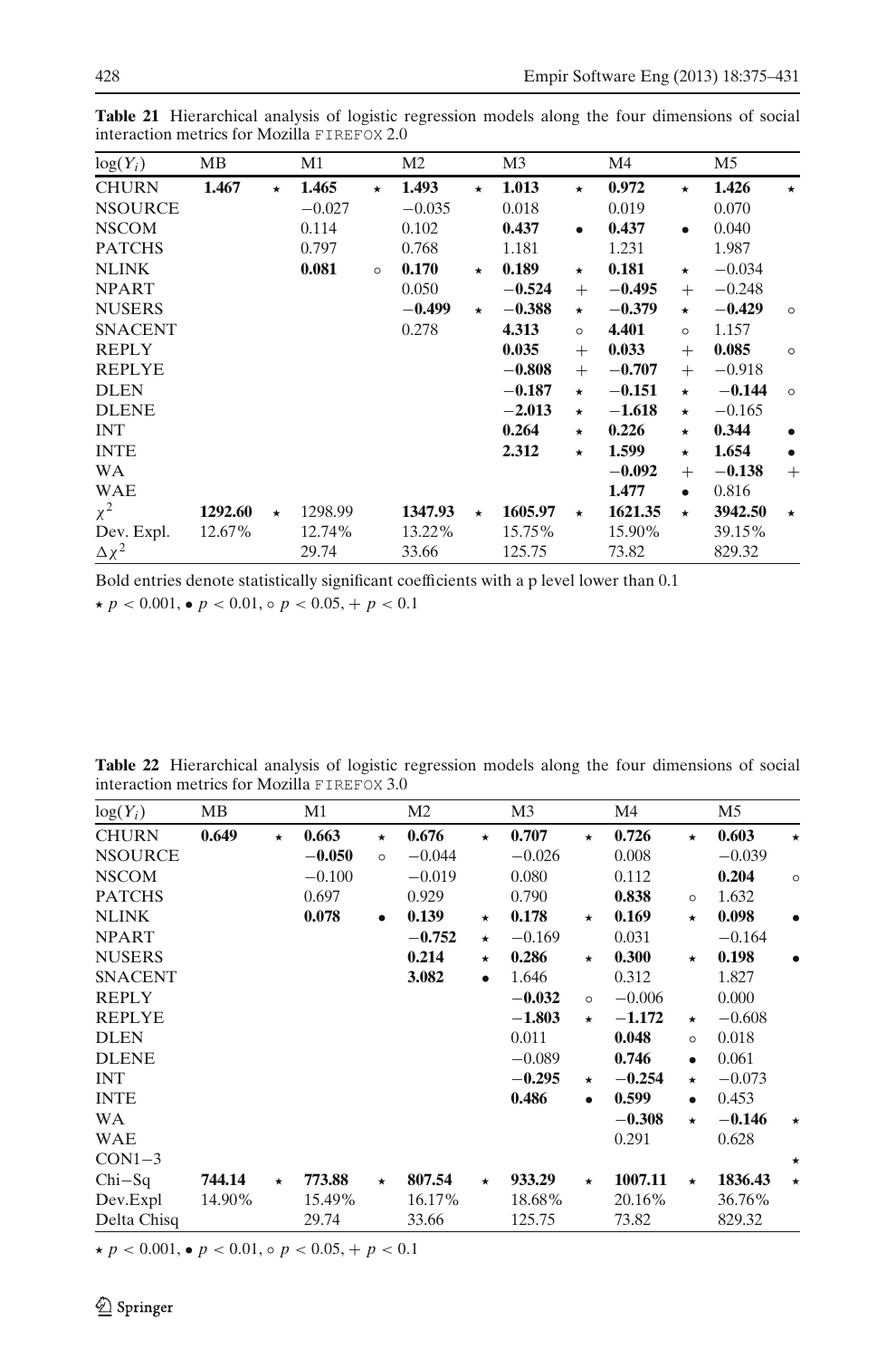#### <span id="page-54-0"></span>**References**

- Alatis JE (1993) Language, communication and social meaning. Georgetown University Press
- Antoniol G, Ayari K, Di Penta M, Khomh F, Guéhéneuc Y-G (2008) Is it a bug or an enhancement?: a text-based approach to classify change requests. In: CASCON '08: proceedings of the 2008 conference of the center for advanced studies on collaborative research. ACM, pp 304– 318
- Anvik J, Hiew L, Murphy GC (2006) Who should fix this bug? In: ICSE '06: proceedings of the 28th international conference on software engineering. ACM, pp 361–370
- Bacchelli A, D'Ambros M, Lanza M (2010) Are popular classes more defect prone? In: To appear in FASE 2010: proceedings of the 13th international conference on fundamental approaches to soft. eng. Springer
- Basili VR, Briand LC, Melo WL (1996) A validation of object-oriented design metrics as quality indicators. IEEE Trans Softw Eng 22(10):751–761
- Bettenburg N, Just S, Schröter A, Weiss C, Premraj R, Zimmermann T (2008) What makes a good bug report? In: SIGSOFT '08/FSE-16: proceedings of the 2008 ACM SIGSOFT symposium on foundations of software engineering. ACM, pp 308–318
- Bettenburg N, Premraj R, Zimmermann T, Kim S (2008) Extracting structural information from bug reports. In: MSR '08: proceedings of the 2008 international working conference on mining software repositories. ACM, pp 27–30
- Bird C, Pattison D, D'Souza R, Filkov V, Devanbu P (2008) Latent social structure in open source projects. In: ESEC/FSE '08: proceedings of the 2008 ACM SIGSOFT symposium on foundations of software engineering. ACM, pp 24–35
- Bird C, Bachmann A, Aune E, Duffy J, Bernstein A, Filkov V, Devanbu P (2009) Fair and balanced?: bias in bug-fix datasets. In: ESEC/FSE '09: proceedings of the 2009 ACM SIGSOFT symposium on foundations of software engineering. ACM, pp 121–130
- Bland MJ, Altman DG (1996) Transformations, means and confidence intervals. Br Med J 312(7038):1079
- Cataldo M, Mockus A, Roberts JA, Herbsleb JD (2009) Software dependencies, work dependencies, and their impact on failures. IEEE Trans Softw Eng 35(6):864–878
- Cohen J (2003) Applied multiple regression/correlation analysis for the behavioral sciences, vol 1. Routledge
- Čubranić D, Murphy GC (2003) Hipikat: recommending pertinent software development artifacts. In: ICSE '03: proceedings of the 25th international conference on software engineering. IEEE Computer Society, pp 408–418
- D'Este C (2004) Sharing meaning with machines. In: Proceedings of the fourth international workshop on epigenetic robotics. Lund University Cognitive Studies, pp 111–114
- Edwards AWF (1963) The measure of association in a 2 by 2 table. J R Stat Soc A 126(1):109–114
- Fay MP, Proschan MA (2010) Wilcoxon-Mann-Whitney or t-test? On assumptions for hypothesis tests and multiple interpretations of decision rules. In: Statistics surveys, vol 4, pp 1–39
- Fischer M, Pinzger M, Gall H (2003) Analyzing and relating bug report data for feature tracking. In: WCRE '03: proceedings of the 10th working conference on reverse engineering. IEEE Computer Society, p 90
- Friendly M (2002) Corrgrams: exploratory displays for correlation matrices. Am Stat 56(1):316–324
- Guo PJ, Zimmermann T, Nagappan N, Murphy B (2010) Characterizing and predicting which bugs get fixed: an empirical study of microsoft windows. In: To appear in proceedings of the 32th international conference on software engineering
- Guo PJ, Zimmermann T, Nagappan N, Murphy B (2011) Not my bug and other reasons for software bug report reassignments. In: Proceedings of the ACM conference on computer supported cooperative work (CSCW 2011). ACM
- Hassan AE (2009) Predicting faults using the complexity of code changes. In: ICSE '09: proceedings of the 31st international conference on software engineering. IEEE Computer Society, pp 78–88
- Jeong G, Kim S, Zimmermann Th (2009) Improving bug triage with bug tossing graphs. In: ES-EC/FSE '09: proceedings of the 2009 ACM SIGSOFT symposium on foundations of software engineering. ACM, pp 111–120
- Kutner MH, Nachtsheim CJ, Neter J (2004) Applied linear regression models, 4th international edn. McGraw-Hill/Irwin
- McCabe TJ (1976) A complexity measure. In: ICSE '76: proceedings of the 2nd international conference on software engineering. IEEE Computer Society Press, p 407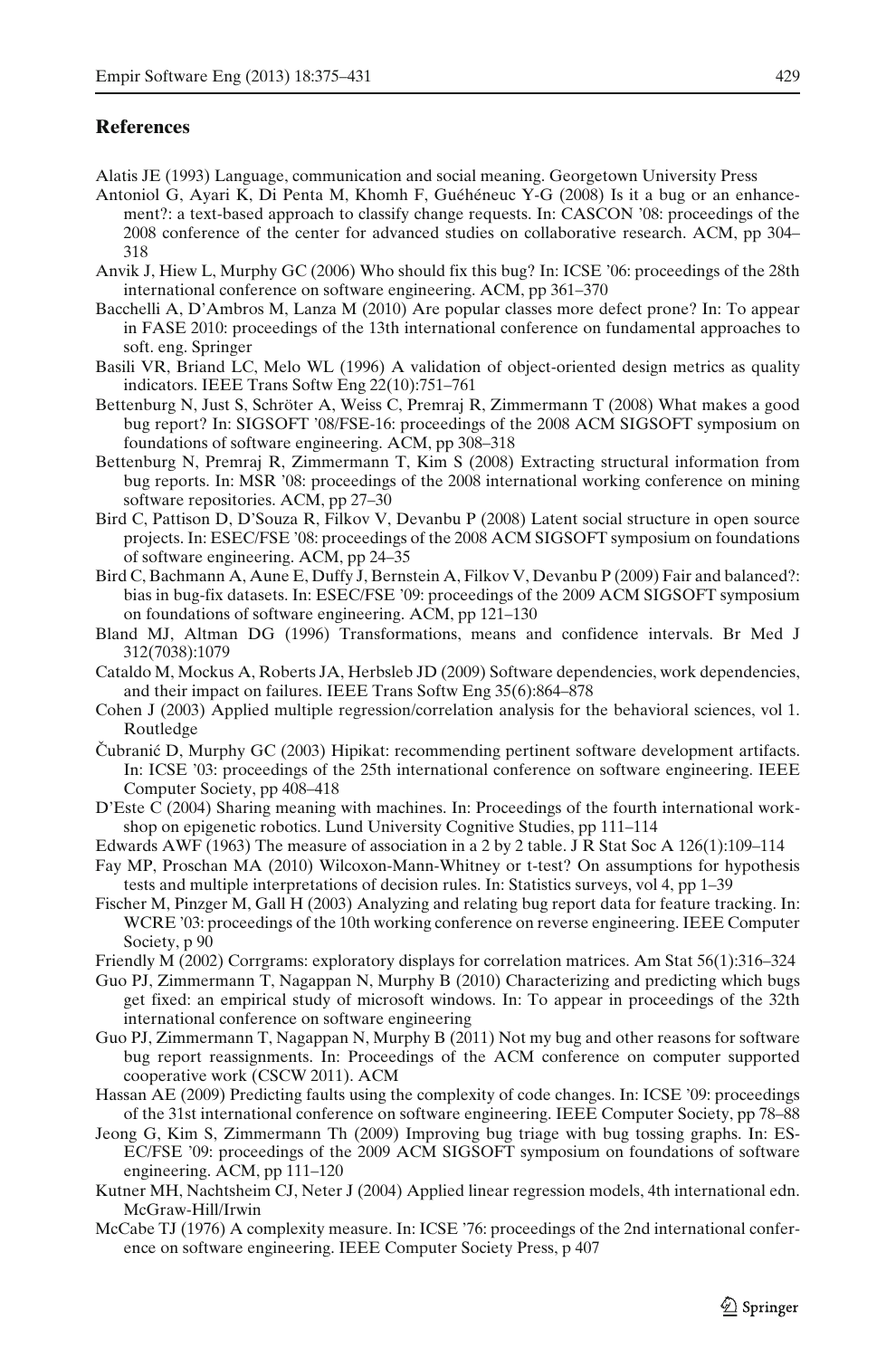- <span id="page-55-0"></span>Meneely A, Williams L, Snipes W, Osborne J (2008) Predicting failures with developer networks and social network analysis. In: SIGSOFT '08/FSE-16: proceedings of the 2008 ACM SIGSOFT symposium on foundations of software engineering. ACM, pp 13–23
- Mertsalov K, Magdon-Ismail M, Goldberg M (2009) Models of communication dynamics for simulation of information diffusion. In: Proceedings of the 2009 international conference on advances in social network analysis and mining (ASONAM '09). IEEE Computer Society Press, pp 194–199
- Mockus A, Zhang P, Li PL (2005) Predictors of customer perceived software quality. In: ICSE '05: proceedings of the 27th international conference on software engineering. ACM, pp 225–233
- Mockus A, Nagappan N, Dinh-Trong T (2009) Test coverage and post-verification defects: a multiple case study. In: Proceedings of the 2009 3rd international symposium on empirical software engineering and measurement (ESEM '09). IEEE Computer Society, pp 291–301
- Munson JC, Elbaum SG (1998) Code churn: a measure for estimating the impact of code change. In: ICSM '98: proceedings of the international conference on software maintenance. IEEE Computer Society, p 24
- Nagappan N, Ball T (2005) Use of relative code churn measures to predict system defect density. In: ICSE '05: proceedings of the 27th international conference on software engineering. ACM, pp 284–292
- Nagappan N, Ball T (2007) Using software dependencies and churn metrics to predict field failures: an empirical case study. In: ESEM '07: proceedings of the first international symposium on empirical software engineering and measurement. IEEE Computer Society, pp 364–373
- Ohlsson N, Alberg H (1996) Predicting fault-prone software modules in telephone switches. IEEE Trans Softw Eng 22(12):886–894
- Purao S, Vaishnavi V (2003) Product metrics for object-oriented systems. ACM Comput Surv 35(2):191–221
- Pinzger M, Nagappan N, Murphy B (2008) Can developer-module networks predict failures? In: SIGSOFT '08/FSE-16: proceedings of the 2008 ACM SIGSOFT symposium on foundations of software engineering. ACM, pp 2–12
- Shannon CE (2001) A mathematical theory of communication. SIGMOBILE Mob Comput Commun Rev 5(1):3-55
- Schröter A, Zimmermann T, Zeller A (2006) Predicting component failures at design time. In: ISESE '06: proceedings of the 2006 ACM/IEEE international symposium on empirical software engineering. ACM, pp 18–27
- Schroter A, Bettenburg N, Premraj R (2010) Do stack traces help developers fix bugs? In: Proceedings of 7th IEEE working conference on mining software repositories (MSR'10). IEEE Computer Society, pp 118–121
- Shihab E, Ihara A, Kamei Y, Ibrahim WM, Ohira M, Adams B, Hassan AE, Matsumoto K (2010a) Predicting re-opened bugs: a case study on the eclipse project. In: Proceedings of the 17th working conference on reverse engineering (WCRE 2010). IEEE Computer Society, pp 13–16
- Shihab E, Jiang ZM, Ibrahim WM, Adams B, Hassan AE (2010b) Understanding the impact of code and process metrics on post-release defects: a case study on the eclipse project. In: Proceedings of the 4th IEEE international symposium on empirical software engineering and measurement (ESEM 2010). ACM, pp 4:1–4:10
- Sliwerski J, Zimmermann T, Zeller A (2005) When do changes induce fixes? In: MSR '05: ´ proceedings of the 2005 international workshop on mining software repositories. ACM, pp 1–5
- Steel RGD, Torrie JH (1960) Principles and procedures of statistics. McGraw-Hill, pp 187–287
- Wasserman S, Faust K (1994) Social network analysis: methods and applications (structural analysis in the social sciences), 1st edn. Cambridge University Press
- Wolf T, Schröter A, Damian D, Nguyen T (2009) Predicting build failures using social network analysis on developer communication. In: ICSE '09: proceedings of the 31st international conference on software engineering. IEEE Computer Society, pp 1–11
- Yin RK (1994) Case study research: design and methods. Sage, Thousand Oaks, California
- Zeller A (2009) Why programs fail, 2nd edn: a guide to systematic debugging. Morgan Kaufmann
- Zimmermann T, Nagappan N (2008) Predicting defects using network analysis on dependency graphs. In: ICSE '08: proceedings of the 30th international conference on software engineering. ACM, pp 531–540
- Zimmermann T, Nagappan N, Gall H, Giger E, Murphy B (2009) Cross-project defect prediction: a large scale experiment on data vs. domain vs. process. In: ESEC/FSE '09: proceedings of the 2009 ACM SIGSOFT symposium on foundations of software engineering. ACM, pp 91–100
- Zimmermann T, Premraj R, Zeller A (2007) Predicting defects for eclipse. In: Proceedings of the third international workshop on predictor models in software engineering, May 2007